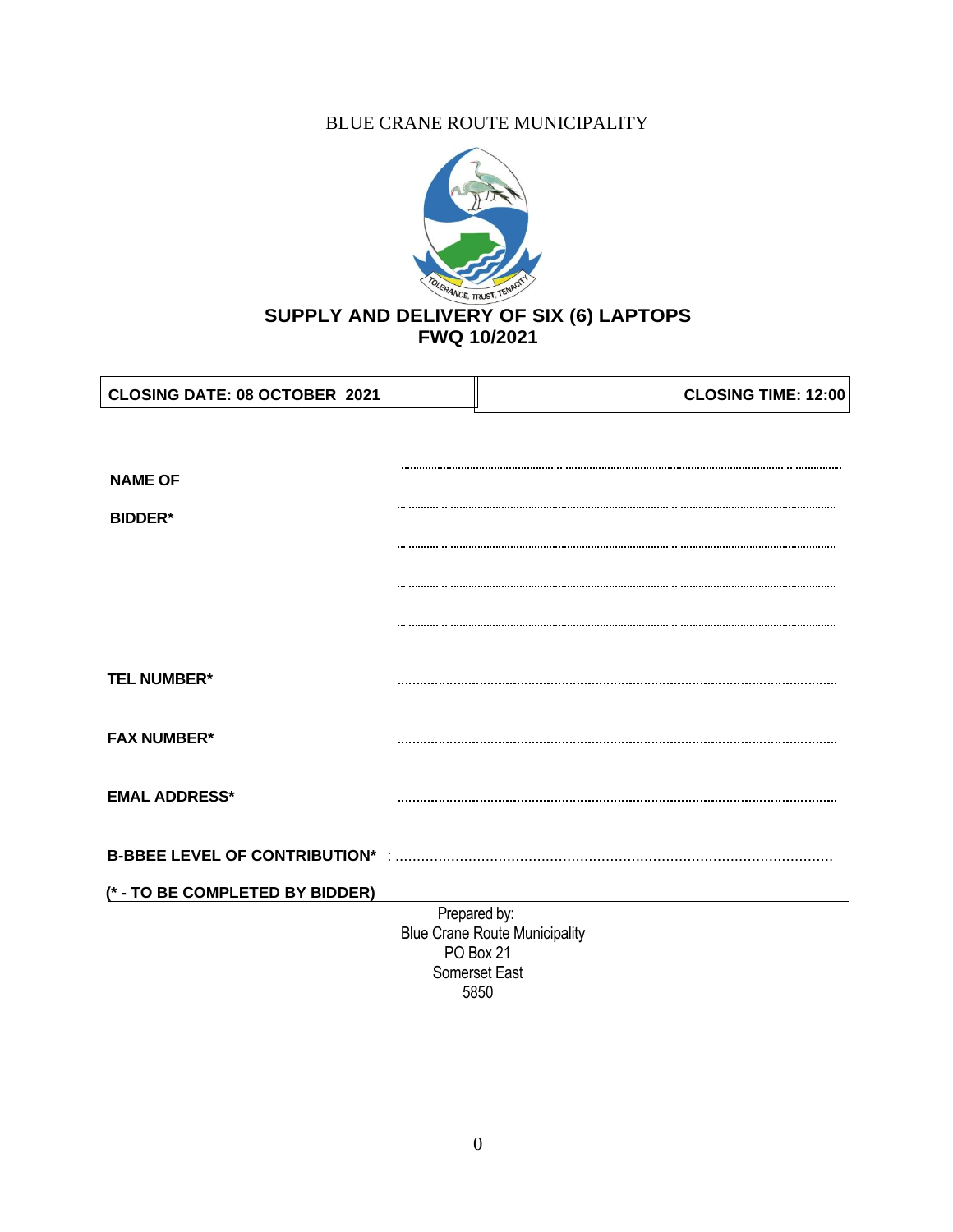| <b>INDEX</b>     |                                                                                                   |             |
|------------------|---------------------------------------------------------------------------------------------------|-------------|
| <b>SECTION 1</b> |                                                                                                   | <b>PAGE</b> |
| 1.1              | <b>INVITATION TO TENDER</b>                                                                       | 2           |
| 1.2              | TENDER CONDITIONS AND INFORMATION                                                                 | 3           |
| 1.3              | <b>GENERAL CONDITIONS OF CONTRACT</b>                                                             | 9           |
|                  |                                                                                                   |             |
| <b>SECTION 2</b> |                                                                                                   |             |
| 2.1              | <b>TERMS OF REFERENCE</b>                                                                         | 15          |
|                  |                                                                                                   |             |
| <b>SECTION 3</b> |                                                                                                   |             |
| 3.1              | MBD1: BID FOR REQUIREMENTS OF THE BLUE CRANE ROUTE<br><b>MUNICIPALITY</b>                         | 17          |
|                  | MBD3.1 PRICING SCHEDULE-FIRM PRICES                                                               | 20          |
| <b>SECTION 4</b> |                                                                                                   |             |
| 4.1              | <b>MBD4: DECLARATION OF INTEREST</b>                                                              | 21          |
| 4.2              | MBD6.1: PREFERENCE POINTS CLAIM FORM IN TERMS OF THE<br>PREFERENTIAL PROCUREMENT REGULATIONS 2017 | 24          |
| 4.3              | MUNICIPAL RATES AND TAXES                                                                         | 29          |
| 4.4              | <b>AUTHORISED SIGNATORY</b>                                                                       | 30          |
| 4.5              | MBD8: DECLARATION OF BIDDER'S PAST SUPPLY CHAIN<br><b>MANAGEMENT PRACTICES</b>                    | 31          |
| 4.6              | MBD9: CERTIFICATE OF INDEPENDENT BID DETERMINATION                                                | 33          |
|                  |                                                                                                   |             |
| <b>SECTION 5</b> | <b>DECLARATION</b>                                                                                | 36          |
|                  |                                                                                                   |             |
| <b>SECTION 6</b> | <b>CONTRACT FORM</b>                                                                              | 37          |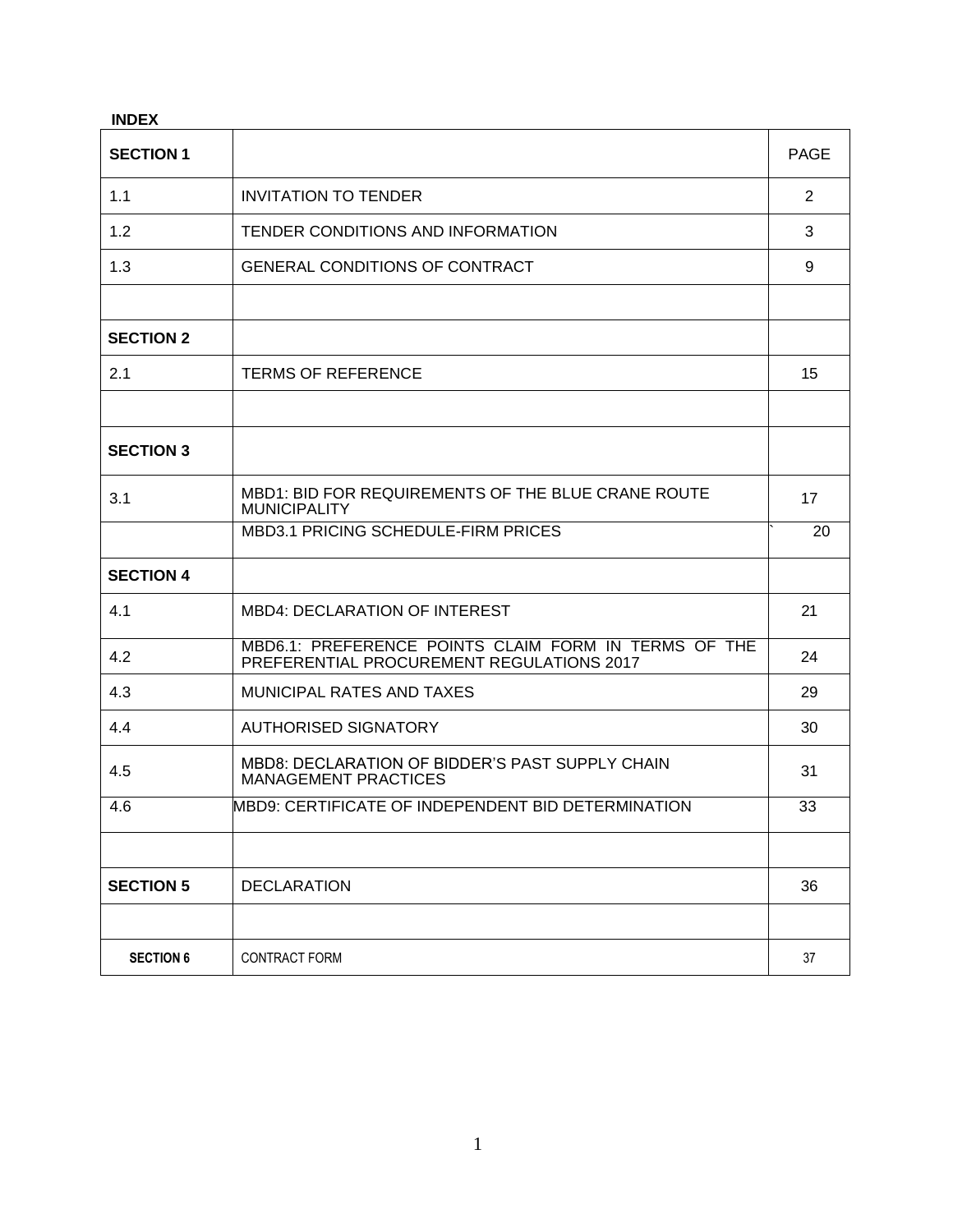### **SECTION 1.1: INVITATION TO TENDER**

CLOSING TIME: 12:00 CLOSING DATE: **08 OCTOBER 2021**

## **FORMAL WRITTEN QUOTATION 10/2021 SUPPLY AND DELIVERY OF**

### **SIX (6) LAPTOPS**

Bids are invited from suitably qualified service providers for the **SUPPLY AND DELIVERY OF SIX (6) LAPTOPS**

Tenders must be submitted on the original documents and remain valid for ninety (90) days after closing date of the tender. Enquiries about the specifications can be addressed to the **Manager: ICT Services Mr**. Z Gush at telephone (042) 243 6400 or 082 899 4555

A set of tender documents can be downloaded on [www.bcrm.gov.za](http://www.bcrm.gov.za/)

**Fully completed tender documents, clearly marked "SUPPLY AND DELIVERY OF SIX (6) LAPTOPS" MUST BE PLACED IN A SEALED ENVELOPE AND PLACED IN THE TENDER BOX at the Blue Crane Route Municipal offices at 67 Nojoli Street, Somerset East no later than 12h00, 08 OCTOBER 2021**.

The tender will be evaluated on the 80/20 Preference Points system as prescribed by the Preferential Procurement Regulations, 2017.

The tender box will be emptied just after 12:00 on the closing date as above, hereafter all bids will be opened in public. Late tenders or tenders submitted by e-mail or fax will under no circumstances be accepted.

The Municipality reserves the right to withdraw any invitation to tender and/or to re-advertise or to reject any tender or to accept a part of it. The Municipality does not bind itself to accepting the lowest tender or award a contract to the bidder scoring the highest number of points.

It is expected of all Bidders who are not yet registered on the Municipality's Accredited Supplier Database to register without delay on the prescribed form. The Municipality reserves the right not to award tenders to Bidders who are not registered on the Database.

**Mr T KLAAS MUNICIPAL MANAGER 27 SEPTEMBER 2021**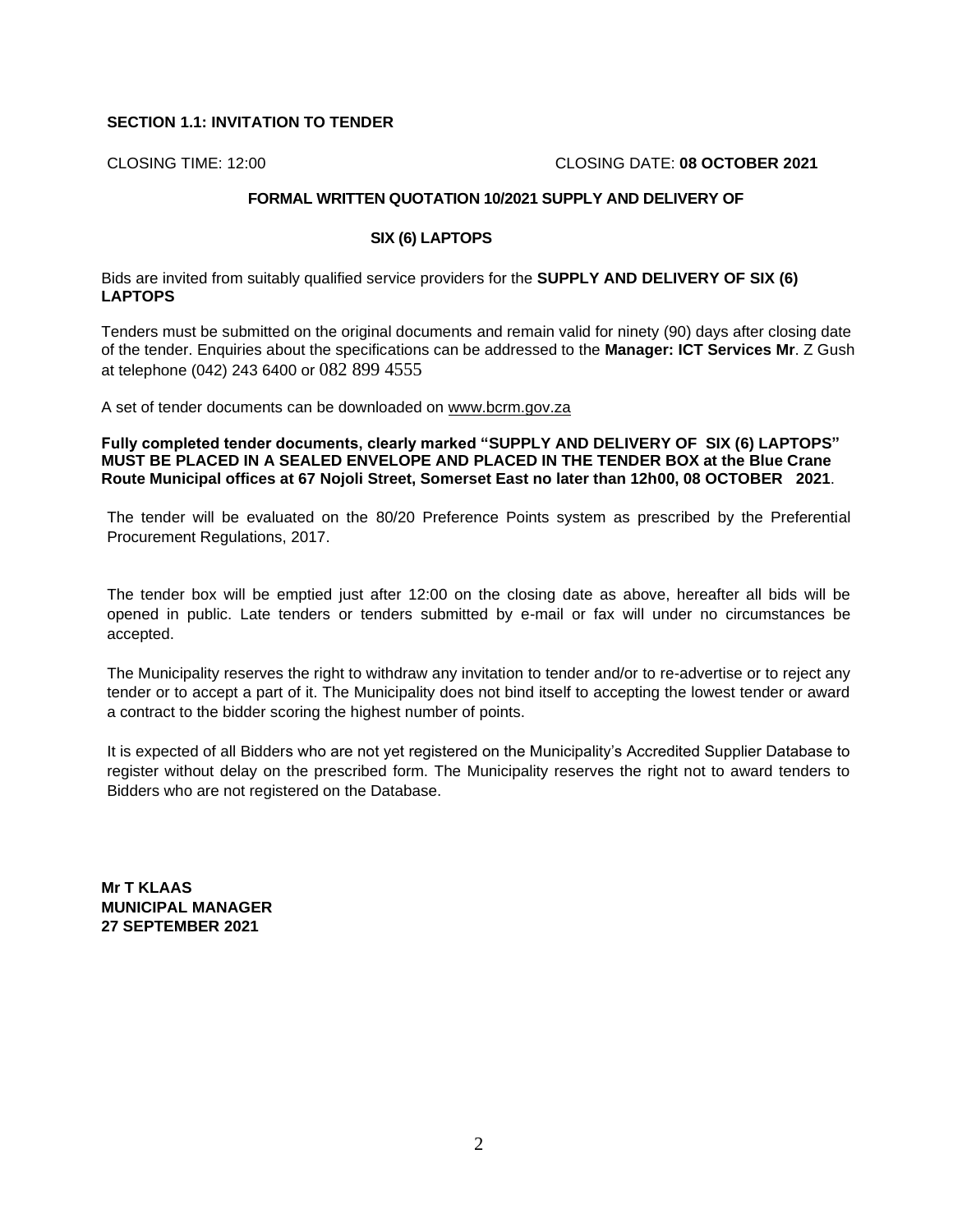### **SECTION 1.2: TENDER CONDITIONS AND INFORMATION**

### **1.2.1 General and Special Conditions of Contract**

The General Conditions of Contract (GCC) as well as Special Conditions of Contract (SCC) forming part of this set of tender documents will be applicable to this tender in addition to the conditions of tender. Where the GCC and SCC are in conflict with one another, the stipulations of the SCC will prevail.

### **1.2.2 Acceptance or Rejection of a Tender**

The Municipality reserves the right to withdraw any invitation to tender and/or to readvertise or to reject any tender or to accept a part of it. The Municipality does not bind itself to accepting the lowest tender or the tender scoring the highest points.

### **1.2.3 Validity Period**

Bids shall remain valid for ninety (90) days after the tender closure date.

### **1.2.4 Cost of Tender Documents**

Payment for tender documents, **if specified**, must be made by a crossed cheque payable to the Blue Crane Route Municipality or directly at the cashiers at 67 NOJOLI STREET, Somersert East. These costs are non-refundable.

### **1.2.5 Registration on Accredited Supplier Database**

It is expected of all prospective service providers who are not yet registered on the Municipality's Accredited Supplier Database to register without delay on the prescribed form. The Municipality reserves the right not to award tenders to prospective suppliers who are not registered on the Database.

### **1.2.6 Completion of Tender Documents**

(a) The original tender document must be completed fully in black ink and signed by the authorised signatory to validate the tender. Section 5: DECLARATION must be completed and signed by the authorised signatory and returned. Failure to do so will result in the disqualification of the tender.

(b) Tender documents may not be retyped. Retyped documents will result in the disqualification of the tender.

(c) The complete original tender document must be returned. Missing pages will result in the disqualification of the tender.

(d) No unauthorised alteration of this set of tender documents will be allowed. Any unauthorised alteration will disqualify the tender automatically. Any ambiguity has to be cleared with contact person for the tender before the tender closure.

(e) No tipex to be used, usage of tipex will result in the disqualification of the tender.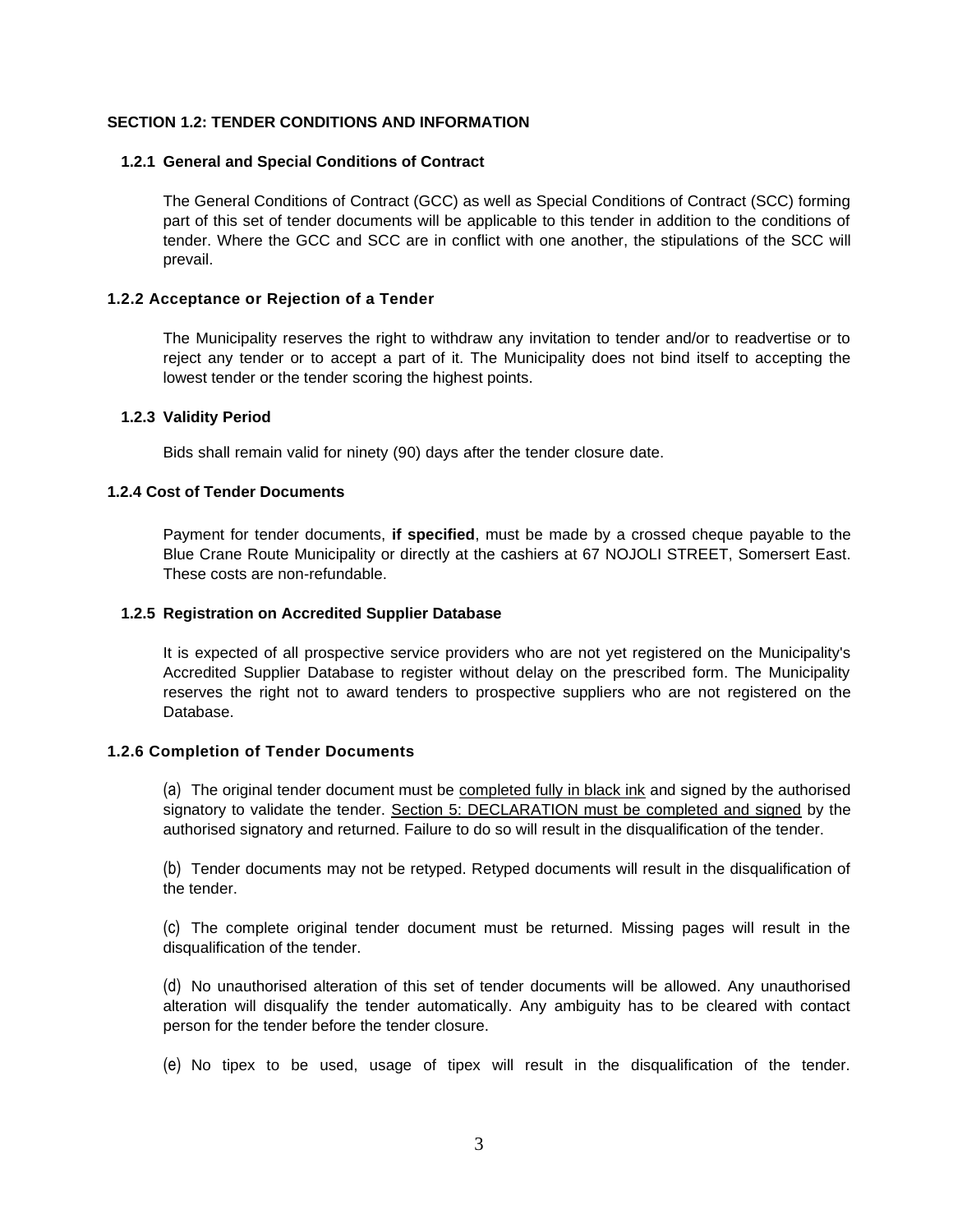## **1.2.7 Compulsory Documentation**

### **1.2.7.1 Tax Clearance Certificate**

a) CSD Report with a Tax compliance status must accompany the bid documents. In the case of a Consortium/Joint Venture every member must submit a separate Tax Compliance status with the bid documents.

## **1.2.8 Other Documentation**

### **1.2.8.1 Construction Industry Development Board (CIDB) (If applicable)**

When applicable, the bidder's CIDB registration number must be included with the tender. The Municipality will verify the bidder's CIDB registration during the evaluation process.

### **1.2.8.2 Municipal Rates, Taxes and Charges**

A successful bidder and its directors must not be in arrears for more than 90 days with municipality they are resigning in.

### **1.2.9 Authorised Signatory**

(a) A copy of the recorded Resolution taken by the Board of Directors, members, partners or trustees

authorising the representative to submit this bid on the bidder's behalf must be attached to the Bid

Document on submission of same.

(b) A bid shall be eligible for consideration only if it bears the signature of the bidder or of some person duly and lawfully authorised to sign it for and on behalf of the bidder.

### **1.2.10 Site / Information Meetings**

(a) Site or information meetings, if specified, are compulsory. Bids will not be accepted from bidders who

have not attended compulsory site or information meetings. Bidders that arrive 15 minutes or more after the advertised time the meeting starts will not be allowed to attend the meeting or to sign the attendance register.

(b) All partners or the leading partner of a Joint Venture must attend the compulsory site or information meeting.

### **1.2.11 Samples**

Samples, if requested, are to be provided to the Municipality with the tender document or as stipulated.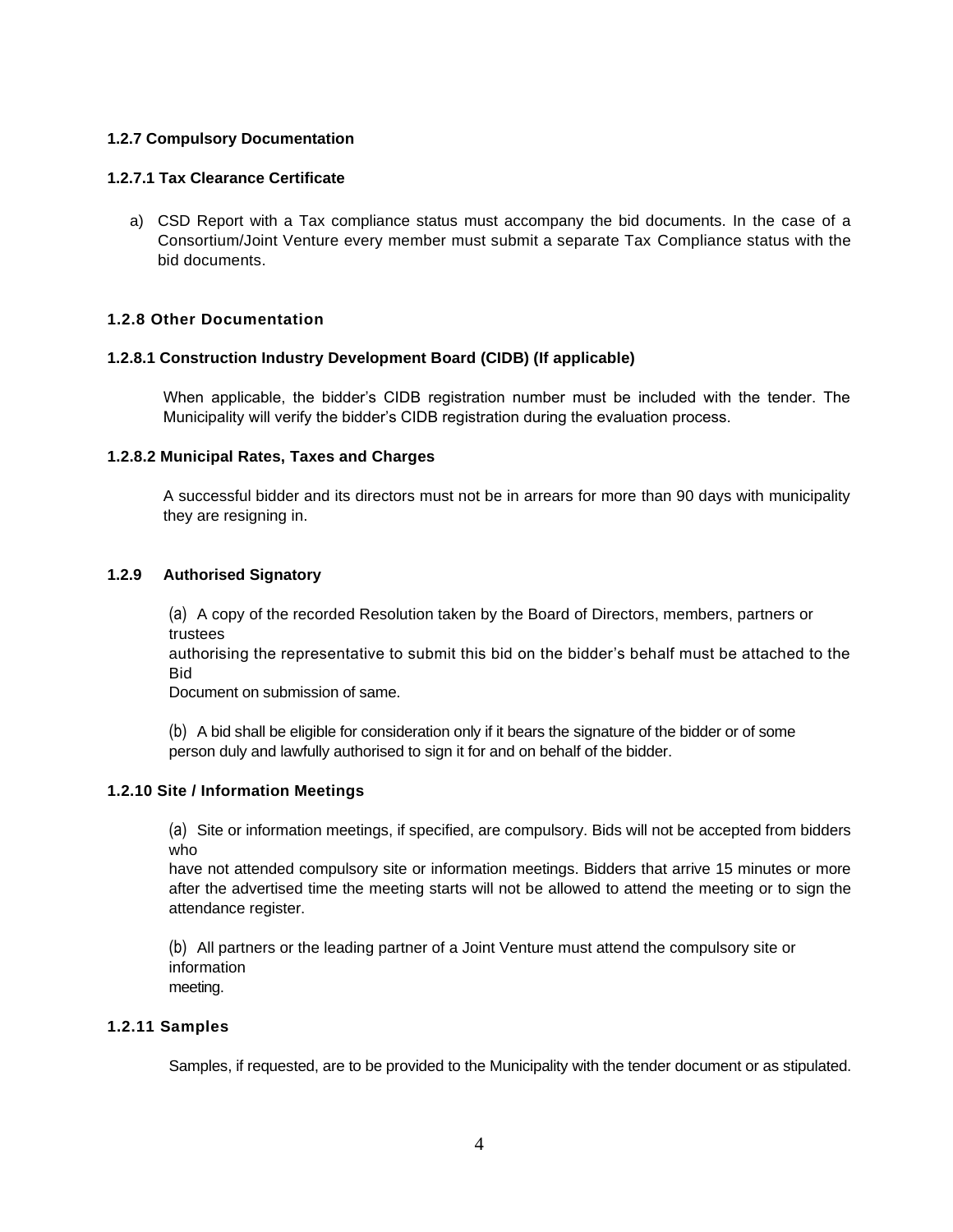### **1.2.12 Quantities of Specific Items**

If tenders are called for a specific number of items, the Municipality reserves the right to change the number

of such items to be higher or lower. The successful bidder will then be given an opportunity to evaluate the new scenario and inform the Municipality if it is acceptable. If the successful bidder does not accept the new scenario, it will be offered to the second-placed bidder. The process will be continued to the

Municipality's satisfaction.

### **1.2.13 Submission of Tender**

(a) The tender must be placed in a sealed envelope, or envelopes when the two-envelope system is

specified, clearly marked with the tender number, title as well as closing date and time and

### placed in the **tender box at 67 NOJOLI STREET SOMERSET EAST by not later than**

### **12:00 on Friday, 08 October 2021.**

(b) Faxed, e-mailed and late tenders will not be accepted. Tenders may be delivered by hand, by

courier, or posted at the bidder's risk and must be received by the deadline specified above,

irrespective of how they are sent or delivered.

### **1.2.14 Expenses Incurred in Preparation of Tender**

The Municipality shall not be liable for any expenses incurred in the preparation and submission of the tender.

### **1.2.15 Contact with Municipality after Tender Closure Date**

Bidders shall not contact the Blue Crane Route Municipality on any matter relating to their bid from the time of the opening of the bid to the time the contract is awarded. If a bidder wishes to bring additional information to the notice of the Blue Crane Route Municipality, it should do so in writing to the Blue Crane Route Municipality. Any effort by the firm to influence the Blue Crane Route Municipality in the bid evaluation, bid comparison or contract award decisions may result in the rejection of the bid.

## **1.2.16 Opening, Recording and Publications of Tenders Received**

(a) Tenders will be opened on the closing date immediately after the closing time specified in the tender

documents. The names of the bidders, and if practical, the total amount of each bid and of any alternative bids will be read out aloud.

(b) Details of tenders received in time will be recorded in a register which is open to public inspection.

(c) Faxed, e-mailed and late tenders will not be accepted.

### **1.2.17 Evaluation of Tenders**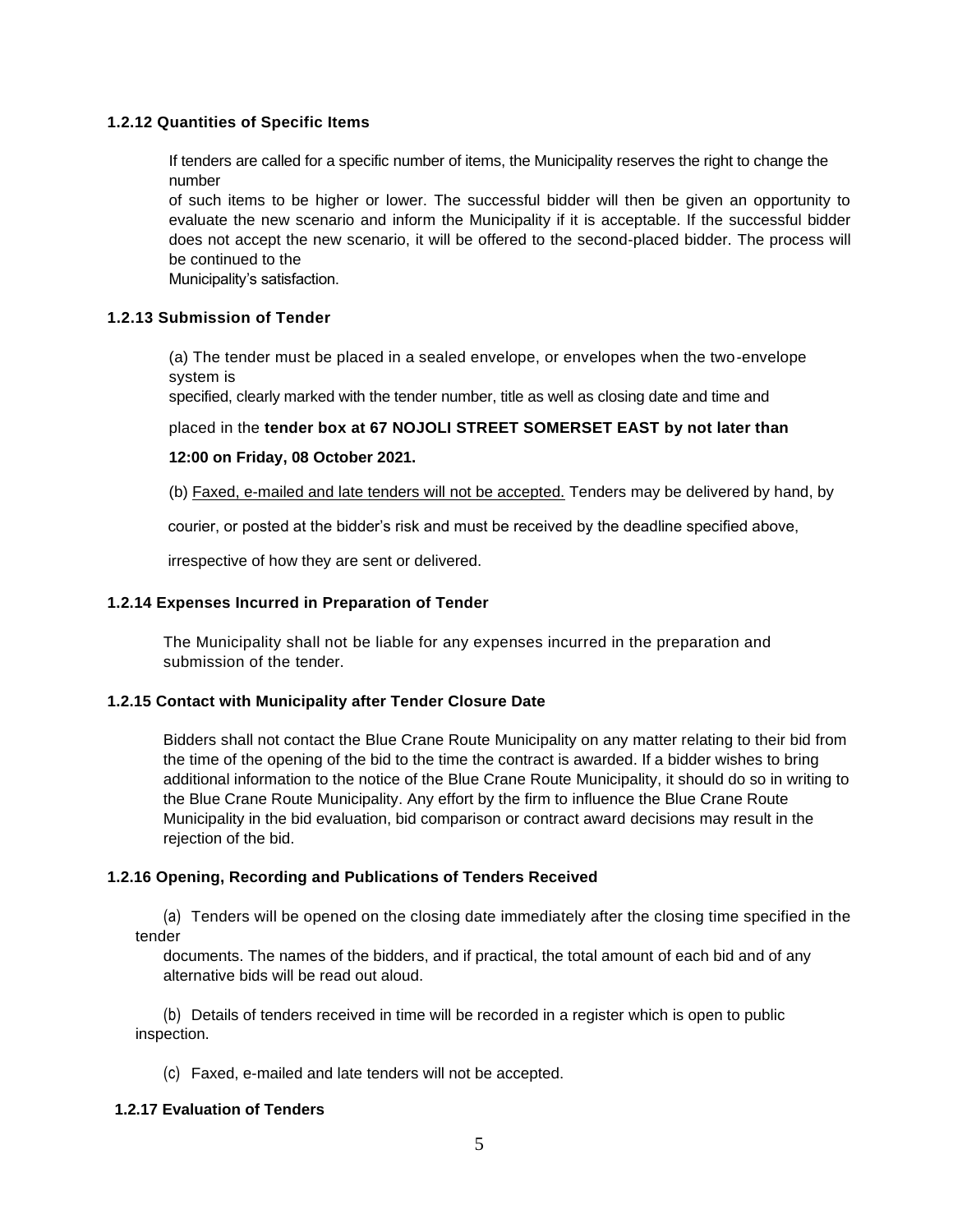Tenders will be evaluated in terms of their responsiveness to the tender specifications and requirements as well as such additional criteria as set out in this set of tender documents.

## **1.2. 18 Procurement Policy**

Bids will be awarded in accordance with the Preferential Procurement Regulations, 2017 pertaining to the Preferential Procurement Policy Framework Act, No 5 of 2000 and its amendments as well as the Municipality's Supply Chain Management Policy.

## **1.2.19 Contract**

(a) The successful bidder will be expected to sign the agreement in Section 6 of this bid document. The

signing of both Parts of Section 6 of this bid document signifies the conclusion of the contract. The Municipality, at its discretion, may request the signing of an additional Service Level Agreement which, together with the signed tender document, will constitute the full agreement between the Municipality and the successful bidder.

## **1.2.20 Subcontracting**

(a) The Contractor shall not subcontract the whole of the Contract.

(b) Except where otherwise provided by the Contract, the Contractor shall not subcontract any part of the

Contract without the prior written consent of the Municipality, which consent shall not be unreasonably

withheld.

(c) The contractual relationship between the Contractor and any subcontractors selected by the Contractor in

consultation with the Municipality in accordance with the requirements of and a procedure contained within the Scope of Work, shall be the same as if the Contractor had appointed the subcontractor in terms of

paragraph (b) above.

(d) Any consent granted in accordance with paragraph (b) or appointment of a subcontractor in accordance

with paragraph (c) shall not imply a contract between the Municipality and the subcontractor, or a responsibility or liability on the part of the Municipality to the subcontractor and shall not relieve the Contractor from any liability or obligation under the Contract and he shall be liable for the acts, defaults and neglects of any subcontractor, his agents or employees as fully as if they were the acts, defaults or neglects

of the Contractor, his agents or employees.

(e) The Contractor shall not be required to obtain such consent for –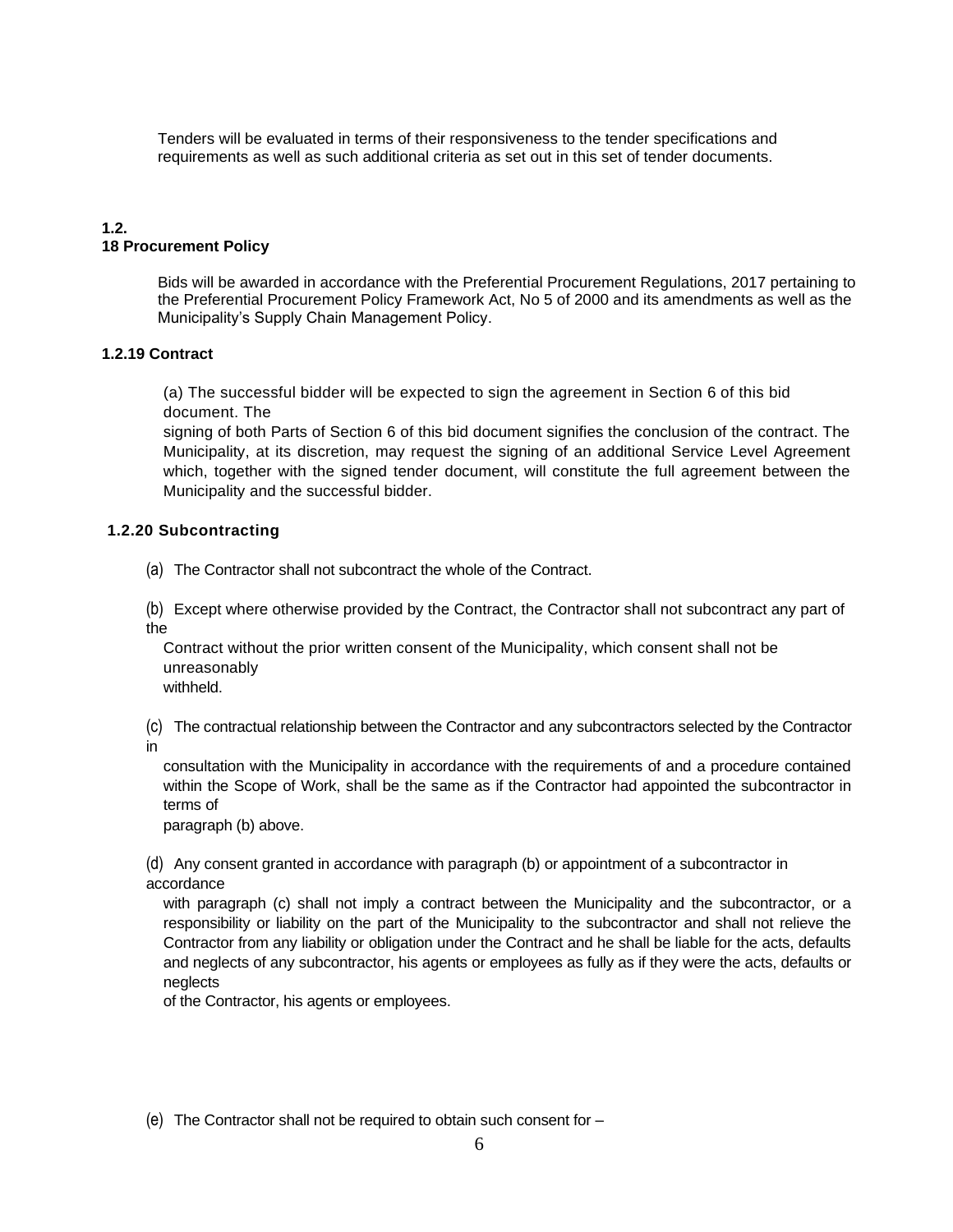- 
- (i) the provision of labour, or<br>(ii) the purchase of materials which are in accordance with the Contract, or
- (iii) the purchase or hire of Construction Equipment.

### **1.2.21 Language of Contract**

The contract documents will be compiled in English and the English versions of all referred documents

will be taken as applicable.

## **1.2.22 Extension of Contract**

The contract with the successful bidder may be extended should additional funds become available.

## **1.2.23 Stamp and Other Duties**

The successful bidder will be liable for all duties and costs on legal documents resulting in the

establishment of a contract and for the surety and retentions.

### **1.2.24 Wrong Information Furnished**

Where a contract has been awarded on the strength of the information furnished by the bidder which, after the conclusion of the relevant agreement, is proved to have been incorrect, the Municipality may, in addition to any other legal remedy it may have, recover from the contractor all costs, losses or damages incurred or sustained by the Municipality as a result of the award of the contract.

### **1.2.25 Past Practices**

(a) The bid of any bidder may be rejected if that bidder or any of its directors have abused the municipality's supply chain management system or committed any improper conduct in relation to such system.

(b) The bid of any bidder may be rejected if it is or has been found that the bidder or any of its directors influenced or tried to influence any official or councillor with this or any past tender.

(c) The bid of any bidder may be rejected if it is or has been found that that bidder or any of its directors offered, promised or granted any official or any of his/her close family members, partners or associates any reward, gift, favour, hospitality or any other benefit in any improper way, with this or any past tender.

### **1.2.26 Validity of BEE certificates:**

**(a)** A valid original or certified B-BBEE Status Level Verification Certificate from SANAS registered agency or EME's to submit a sworn affidavit signed by the EME representative and attested by Commissioner of oaths to validate the claim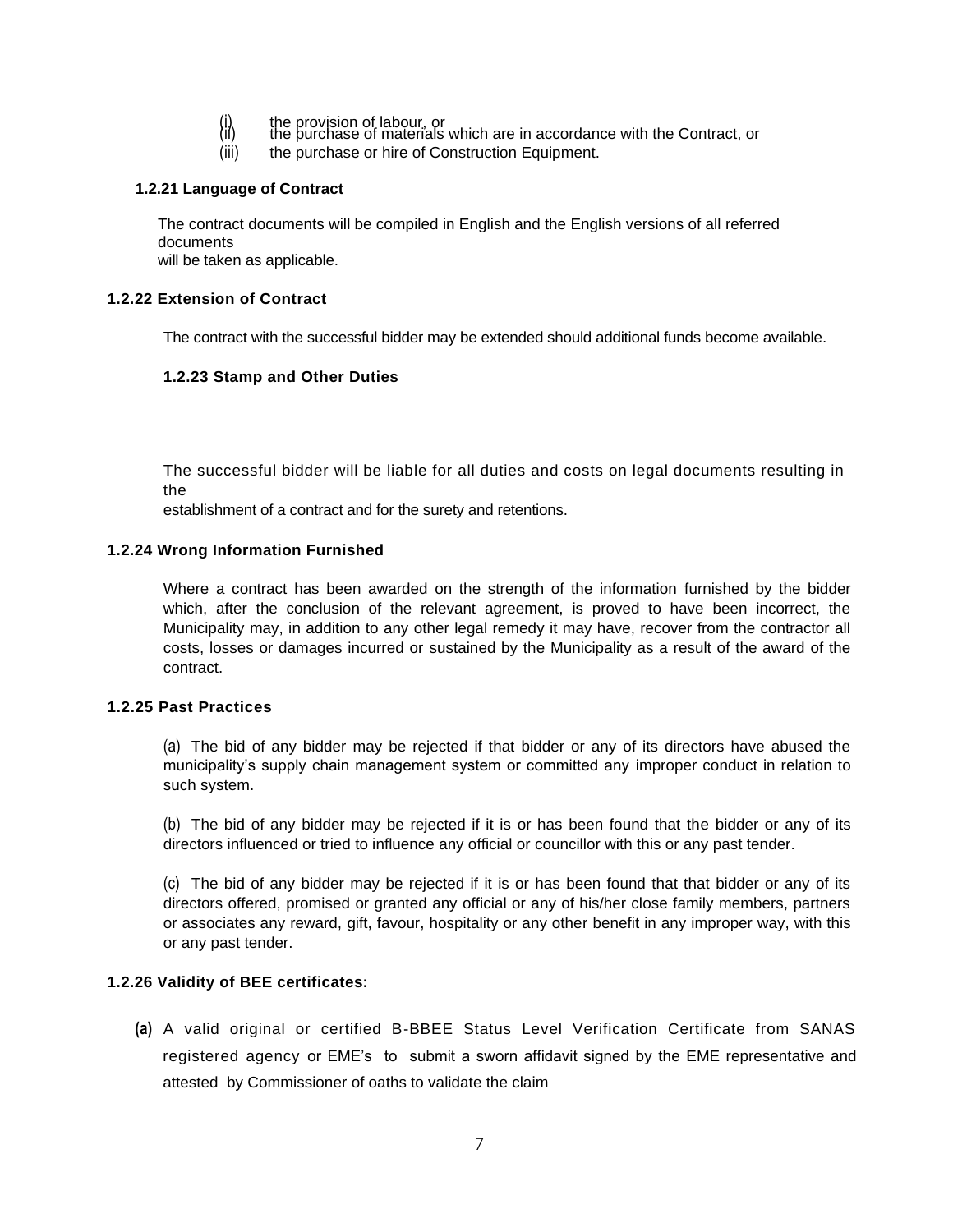## **FAILURE TO COMPLY WITH THE ABOVEMENTIONED WILL RESULT IN NO PREFERENCE POINTS BEING AWARDED**

### **1.2.27 Letter of Good Standing from the Commissioner of Compensation**

(a) A valid Letter of Good Standing from the Compensation Commissioner or a certified copy thereof, must accompany the bid.

(b) In the case of a Consortium/Joint Venture every member must submit a separate valid Letter of Good Standing from the Compensation Commissioner or a certified copy thereof with the bid documents.

(c) If a bid is not supported by a valid Letter of Good Standing from the Compensation Commissioner or a certified copy thereof, either as an attachment to the bid documents or on record in the case of suppliers registered on the Supplier Database of the Municipality, the Municipality reserves the right to obtain such document after the closing date. If no such document can be obtained within a period as specified by the Municipality, the bid will be disqualified.

(d) If a bid is accompanied by proof of application for valid Letter of Good Standing from the Compensation Commissioner, the original or certified copy thereof must be submitted on/or before the final date of award.

(e) Should a bidder's Letter of Good Standing from the Compensation Commissioner expire during the contract period, a valid certificate must be submitted within an agreed upon time.

(f) The right is reserved to not award a tender if a valid Letter of Good Standing from the Compensation Commissioner or a certified copy thereof is not submitted within the requested time.

## **1.2.28 Enquiries**

Enquiries in connection with this tender, prior to the tender closure date, may be addressed to Mr Z Gush at telephone (042) 2436500 or 082 899 4555

oooOOOooo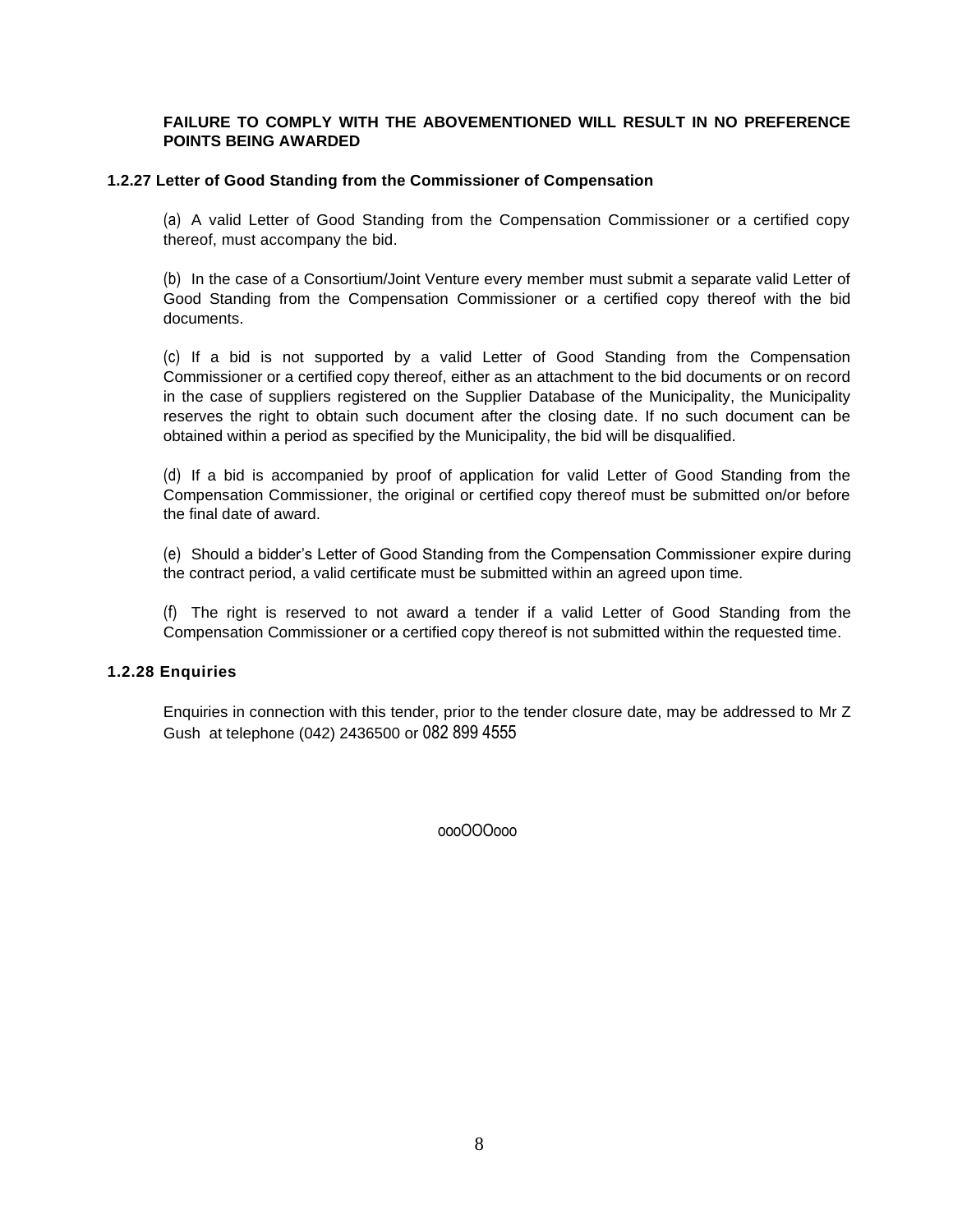# **1.3 GENERAL CONDITIONS OF CONTRACT**

### **1. Definitions**

- 1. The following terms shall be interpreted as indicated:
- 1.1 "Closing time" means the date and hour specified in the bidding documents for the receipt of bids.<br>1.2 "Contract" means the written agreement entered into between the purchaser and the supplier, as r
- 1.2 "Contract" means the written agreement entered into between the purchaser and the supplier, as recorded in the contract form signed by the parties, including all attachments and appendices thereto and all documents incorporated by reference therein.
- 1.3 "Contract price" means the price payable to the supplier under the contract for the full and proper performance of his contractual obligations.
- 1.4 "Corrupt practice" means the offering, giving, receiving, or soliciting of any thing of value to influence the action of a public official in the procurement process or in contract execution.
- 1.5 "Countervailing duties" are imposed in cases where an enterprise abroad is subsidized by its government and encouraged to market its products internationally.
- 1.6 "Country of origin" means the place where the goods were mined, grown or produced or from which the services are supplied. Goods are produced when, through manufacturing, processing or substantial and major assembly of components, a commercially recognized new product results that is substantially different in basic characteristics or in purpose or utility from its components.
- 1.7 "Day" means calendar day.
- 1.8 "Delivery" means delivery in compliance of the conditions of the contract or order.
- 1.9 "Delivery ex stock" means immediate delivery directly from stock actually on hand.
- 1.10 "Delivery into consignees store or to his site" means delivered and unloaded in the specified store or depot or on the specified site in compliance with the conditions of the contract or order, the supplier bearing all risks and charges involved until the goods are so delivered and a valid receipt is obtained.
- 1.11 "Dumping" occurs when a private enterprise abroad market its goods on own initiative in the RSA at lower prices than that of the country of origin and which have the potential to harm the local industries in the RSA.
- 1.12" Force majeure" means an event beyond the control of the supplier and not involving the supplier's fault or negligence and not foreseeable. Such events may include, but is not restricted to, acts of the purchaser in its sovereign capacity, wars or revolutions, fires, floods, epidemics, quarantine restrictions and freight embargoes.
- 1.13 "Fraudulent practice" means a misrepresentation of facts in order to influence a procurement process or the execution of a contract to the detriment of any bidder, and includes collusive practice among bidders (prior to or after bid submission) designed to establish bid prices at artificial non-competitive levels and to deprive the bidder of the benefits of free and open competition.
- 1.14 "GCC" means the General Conditions of Contract.
- 1.15 "Goods" means all of the equipment, machinery, and/or other materials that the supplier is required to supply to the purchaser under the contract.
- 1.16 "Imported content" means that portion of the bidding price represented by the cost of components, parts or materials which have been or are still to be imported (whether by the supplier or his subcontractors) and which costs are inclusive of the costs abroad, plus freight and other direct importation costs such as landing costs, dock dues, import duty, sales duty or other similar tax or duty at the South African place of entry as well as transportation and handling charges to the factory in the Republic where the goods covered by the bid will be manufactured.
- 1.17 "Local content" means that portion of the bidding price, which is not included in the imported content provided that local manufacture does take place.
- 1.18 "Manufacture" means the production of products in a factory using labour, materials, components and machinery and includes other related value-adding activities.
- 1.19 "Order" means an official written order issued for the supply of goods or works or the rendering of a service.
- 1.20 "Project site," where applicable, means the place indicated in bidding documents.
- 1.21 "Purchaser" means the organization purchasing the goods.
- 1.22 "Republic" means the Republic of South Africa.<br>1.23 "SCC" means the Special Conditions of Contrac
- 1.23 "SCC" means the Special Conditions of Contract.<br>1.24 "Services" means those functional services ancilla
- "Services" means those functional services ancillary to the supply of the goods, such as transportation and any other incidental services, such as installation, commissioning, provision of technical assistance, training, catering, gardening, security, maintenance and other such obligations of the supplier covered under the contract.
- 1.25 "Supplier" means the successful bidder who is awarded the contract to maintain and administer the required and specified service(s) to the State.
- 1.26 "Tort" means in breach of contract.
- 1.27 "Turnkey" means a procurement process where one service provider assumes total responsibility for all aspects of the project and delivers the full end product / service required by the contract.
- 1.28 "Written" or "in writing" means hand-written in ink or any form of electronic or mechanical writing.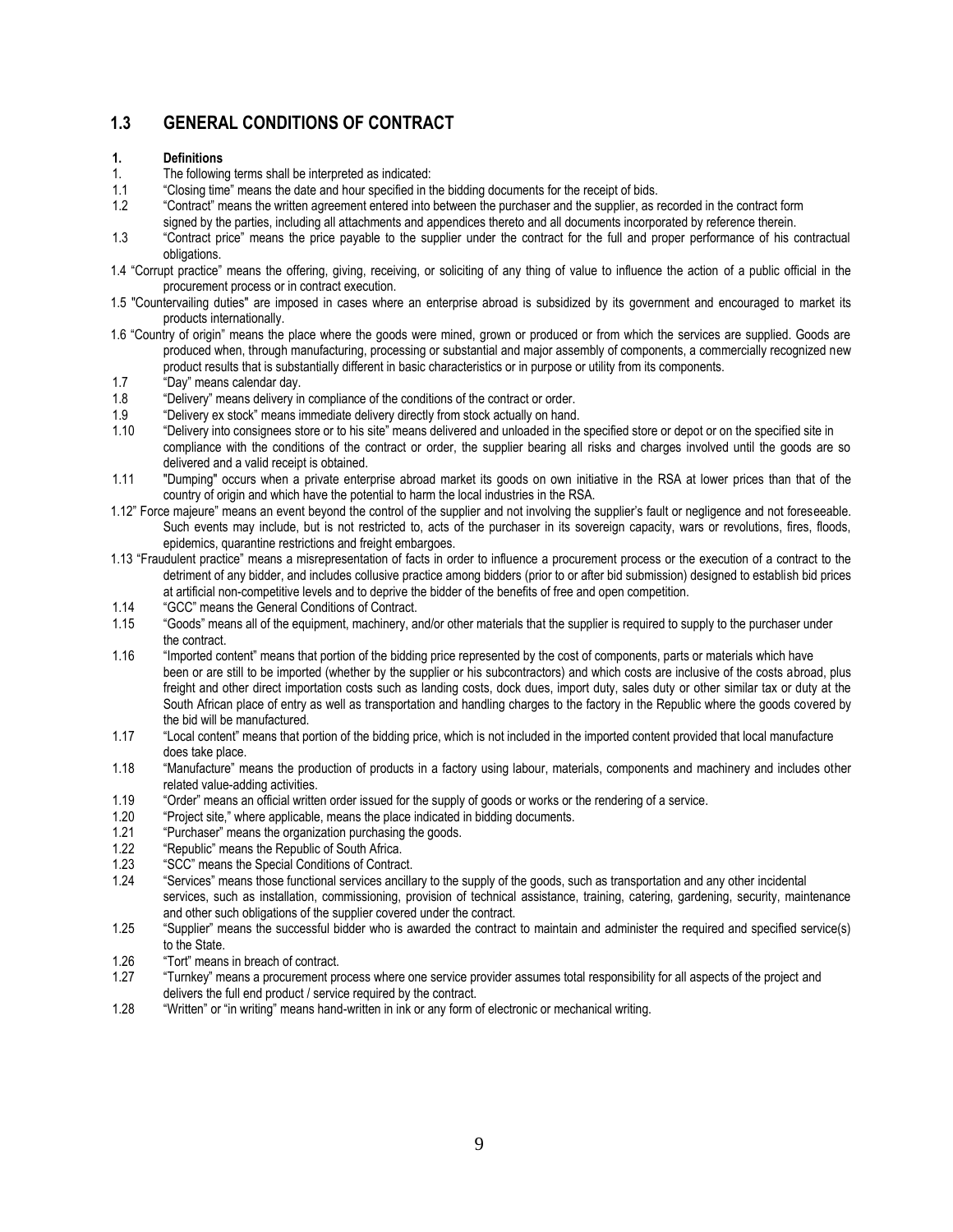# **2. Application**

- These general conditions are applicable to all bids, contracts and orders including bids for functional and professional services (excluding professional services related to the building and construction industry), sales, hiring, letting and the granting or acquiring of rights, but excluding immovable property, unless otherwise indicated in the bidding documents.
- 2.2 Where applicable, special conditions of contract are also laid down to cover specific goods, services or works.
- 2.3 Where such special conditions of contract are in conflict with these general conditions, the special conditions shall apply.

# **3. General**

- Unless otherwise indicated in the bidding documents, the purchaser shall not be liable for any expense incurred in the preparation and submission of a bid. Where applicable a non-refundable fee for documents may be charged.
- 3.2 Invitations to bid are usually published in locally distributed news media and on the municipality/municipal entity website.

### **4. Standards**

4.1 The goods supplied shall conform to the standards mentioned in the bidding documents and specifications.

#### **5. Use of contract documents and information inspection**

- 5.1 The supplier shall not, without the purchaser's prior written consent, disclose the contract, or any provision thereof, or any specification, plan, drawing, pattern, sample, or information furnished by or on behalf of the purchaser in connection therewith, to any person other than a person employed by the supplier in the performance of the contract. Disclosure to any such employed person shall be made in confidence and shall extend only so far as may be necessary for purposes of such performance.
- 5.2 The supplier shall not, without the purchaser's prior written consent, make use of any document or information mentioned in GCC clause 5.1 except for purposes of performing the contract.
- 5.3 Any document, other than the contract itself mentioned in GCC clause 5.1 shall remain the property of the purchaser and shall be returned (all copies) to the purchaser on completion of the supplier's performance under the contract if so required by the purchaser.
- 5.4 The supplier shall permit the purchaser to inspect the supplier's records relating to the performance of the supplier and to have them audited by auditors appointed by the purchaser, if so required by the purchaser.

#### **6. Patent Rights**

- 6.1 The supplier shall indemnify the purchaser against all third-party claims of infringement of patent, trademark, or industrial design rights arising from use of the goods or any part thereof by the purchaser.
- 6.2 When a supplier developed documentation / projects for the municipality / municipal entity, the intellectual, copy and patent rights or ownership of such documents or projects will vest in the municipality / municipal entity.

# **7. Performance security**<br>**7.1** Within thirty (30) days of

- Within thirty (30) days of receipt of the notification of contract award, the successful bidder shall furnish to the purchaser the performance security of the amount specified in SCC.
- 7.2 The proceeds of the performance security shall be payable to the purchaser as compensation for any loss resulting from the supplier's failure to complete his obligations under the contract.
- 7.3 The performance security shall be denominated in the currency of the contract, or in a freely convertible currency acceptable to the purchaser and shall be in one of the following forms: (a) a bank guarantee or an irrevocable letter of credit issued by a reputable bank located in the purchaser's country or abroad, acceptable to the purchaser, in the form provided in the bidding documents or another form acceptable to the purchaser; or (b) a cashier's or certified cheque.
- 7.4 The performance security will be discharged by the purchaser and returned to the supplier not later than thirty (30) days following the date of completion of the supplier's performance obligations under the contract, including any warranty obligations, unless otherwise specified.

#### **8. Inspections, tests and analyses**

- 8.1 All pre-bidding testing will be for the account of the bidder.
- 8.2 If it is a bid condition that goods to be produced or services to be rendered should at any stage be subject to inspections, tests and analyses, the bidder or contractor's premises shall be open, at all reasonable hours, for inspection by a representative of the purchaser or organization acting on behalf of the purchaser.
- 8.3 If there are no inspection requirements indicated in the bidding documents and no mention is made in the contract, but during the contract period it is decided that inspections shall be carried out, the purchaser shall itself make the necessary arrangements, including payment arrangements with the testing authority concerned.
- 8.4 If the inspections, tests and analyses referred to in clauses 8.2 and 8.3 show the goods to be in accordance with the contract requirements, the cost of the inspections, tests and analyses shall be defrayed by the purchaser.
- 8.5 Where the goods or services referred to in clauses 8.2 and 8.3 do not comply with the contract requirements, irrespective of whether such goods or services are accepted or not, the cost in connection with these inspections, tests or analyses shall be defrayed by the supplier.
- 8.6 Goods and services which are referred to in clauses 8.2 and 8.3 and which do not comply with the contract requirements may be rejected.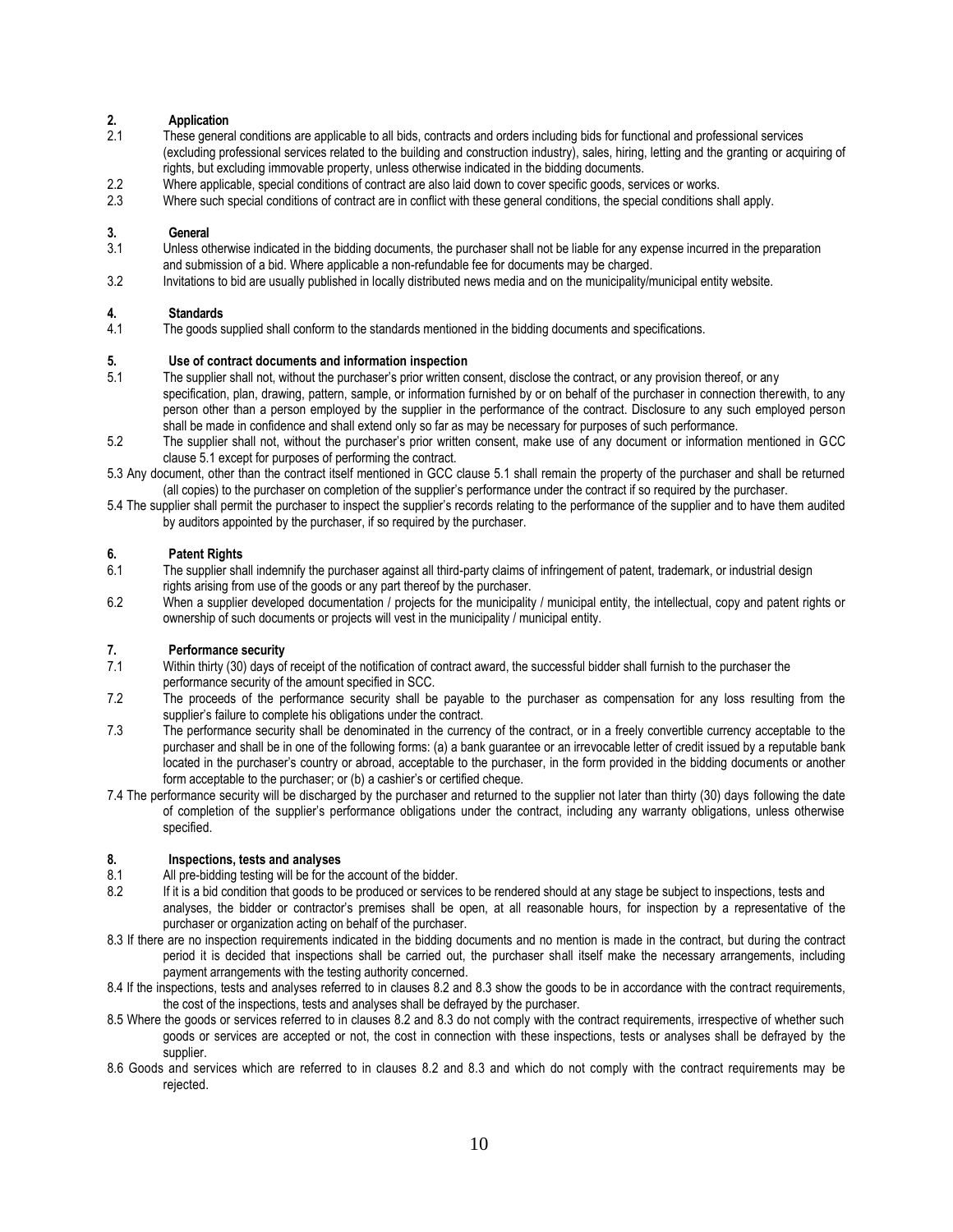- 8.7 Any contract goods may on or after delivery be inspected, tested or analysed and may be rejected if found not to comply with the requirements of the contract. Such rejected goods shall be held at the cost and risk of the supplier who shall, when called upon, remove them immediately at his own cost and forthwith substitute them with goods, which do comply with the requirements of the contract. Failing such removal the rejected goods shall be returned at the suppliers cost and risk. Should the supplier fail to provide the substitute goods forthwith, the purchaser may, without giving the supplier further opportunity to substitute the rejected goods, purchase such goods as may be necessary at the expense of the supplier.
- 8.8 The provisions of clauses 8.4 to 8.7 shall not prejudice the right of the purchaser to cancel the contract on account of a breach of the conditions thereof, or to act in terms of Clause 22 of GCC.

# **9. Packing**

- The supplier shall provide such packing of the goods as is required to prevent their damage or deterioration during transit to their final destination, as indicated in the contract. The packing shall be sufficient to withstand, without limitation, rough handling during transit and exposure to extreme temperatures, salt and precipitation during transit, and open storage. Packing, case size weights shall take into consideration, where appropriate, the remoteness of the goods' final destination and the absence of heavy handling facilities at all points in transit.
- 9.2 The packing, marking, and documentation within and outside the packages shall comply strictly with such special requirements as shall be expressly provided for in the contract, including additional requirements, if any, and in any subsequent instructions ordered by the purchaser.

#### **10. Delivery and documents**

10.1 Delivery of the goods and arrangements for shipping and clearance obligations, shall be made by the supplier in accordance with the terms specified in the contract.

#### **11. Insurance**

11.1 The goods supplied under the contract shall be fully insured in a freely convertible currency against loss or damage incidental to manufacture or acquisition, transportation, storage and delivery in the manner specified.

#### **12. Transportation**

12.1 Should a price other than an all-inclusive delivered price be required, this shall be specified.

# **13. Incidental Services**

- The supplier may be required to provide any or all of the following services, including additional services, if any:
	- (a) performance or supervision of on-site assembly and/or commissioning of the supplied goods;
		- (b) furnishing of tools required for assembly and/or maintenance of the supplied goods;
		- (c) furnishing of a detailed operations and maintenance manual for each appropriate unit of the supplied goods;
		- (d) performance or supervision or maintenance and/or repair of the supplied goods, for a period of time agreed by the parties, provided that this service shall not relieve the supplier of any warranty obligations under this contract; and

(e) training of the purchaser's personnel, at the supplier's plant and/or on-site, in assembly, start-up, operation, maintenance, and/or repair of the supplied goods.

13.2 Prices charged by the supplier for incidental services, if not included in the contract price for the goods, shall be agreed upon in advance by the parties and shall not exceed the prevailing rates charged to other parties by the supplier for similar services.

# **14. Spare parts**

As specified, the supplier may be required to provide any or all of the following materials, notifications, and information pertaining to spare parts manufactured or distributed by the supplier:

(a) such spare parts as the purchaser may elect to purchase from the supplier, provided that this election shall not relieve the supplier of any warranty obligations under the contract; and; (b) in the event of termination of production of the spare parts: (i) advance notification to the purchaser of the pending termination, in sufficient time to permit the purchaser to procure needed requirements; and (ii) following such termination, furnishing at no cost to the purchaser, the blueprints, drawings, and specifications of the spare parts, if requested.

### **15. Warranty**

- 15.1 The supplier warrants that the goods supplied under the contract are new, unused, of the most recent or current models, and that they incorporate all recent improvements in design and materials unless provided otherwise in the contract. The supplier further warrants that all goods supplied under this contract shall have no defect, arising from design, materials, or workmanship (except when the design and/or material is required by the purchaser's specifications) or from any act or omission of the supplier, that may develop under normal use of the supplied goods in the conditions prevailing in the country of final destination.
- 15.2 This warranty shall remain valid for twelve (12) months after the goods, or any portion thereof as the case may be, have been delivered to and accepted at the final destination indicated in the contract, or for eighteen (18) months after the date of shipment from the port or place of loading in the source country, whichever period concludes earlier, unless specified otherwise.
- 15.3 The purchaser shall promptly notify the supplier in writing of any claims arising under this warranty.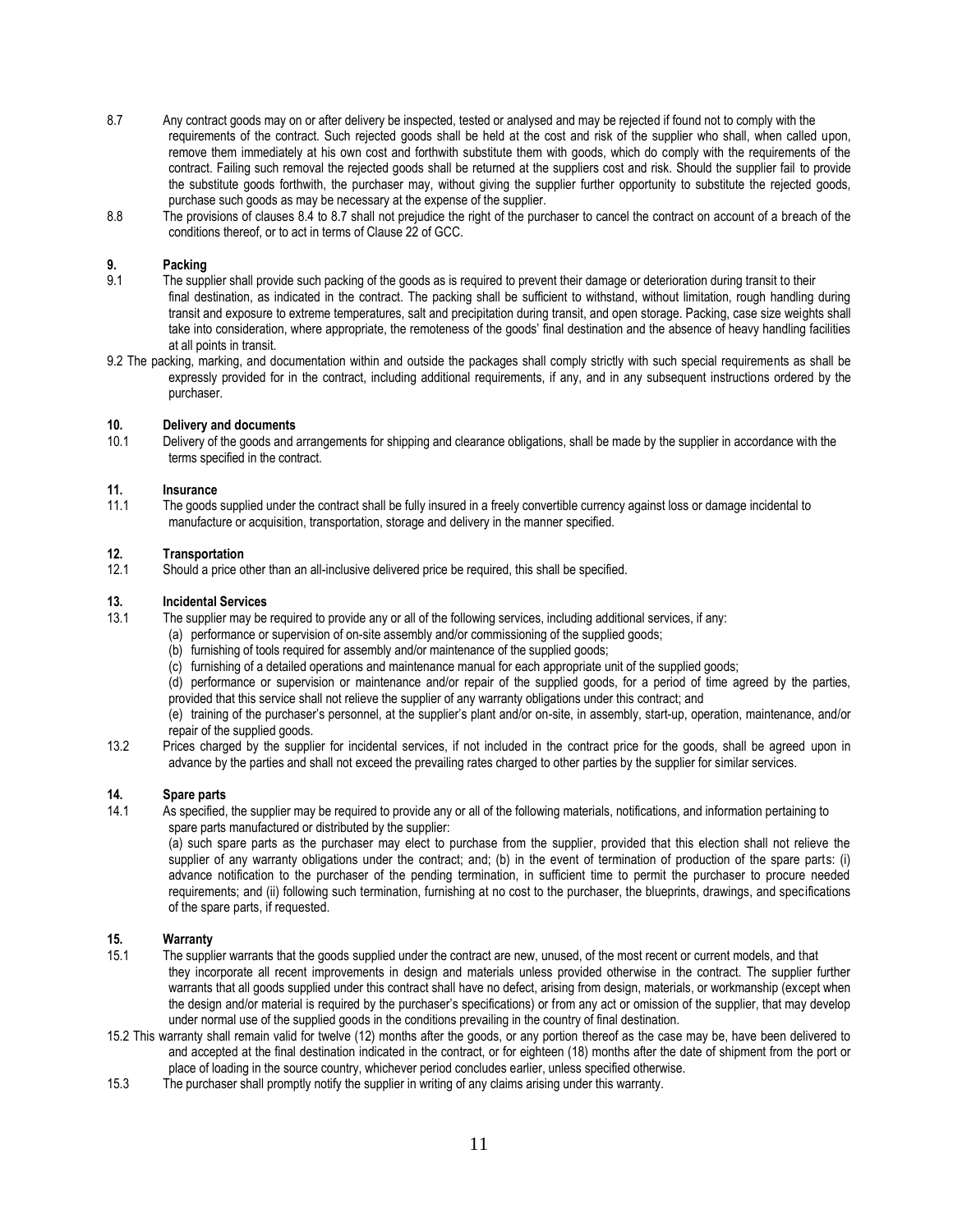- 15.4 Upon receipt of such notice, the supplier shall, within the period specified and with all reasonable speed, repair or replace the defective goods or parts thereof, without costs to the purchaser.
- 15.5 If the supplier, having been notified, fails to remedy the defect(s) within the period specified, the purchaser may proceed to take such remedial action as may be necessary, at the supplier's risk and expense and without prejudice to any other rights which the purchaser may have against the supplier under the contract.

### **16. Payment**

- 16.1 The method and conditions of payment to be made to the supplier under this contract shall be specified.<br>16.2 The supplier shall furnish the purchaser with an invoice accompanied by a copy of the delivery note and
- The supplier shall furnish the purchaser with an invoice accompanied by a copy of the delivery note and upon fulfilment of other obligations stipulated in the contract.
- 16.3 Payments shall be made promptly by the purchaser, but in no case later than thirty (30) days after submission of an invoice or claim by the supplier.
- 16.4 Payment will be made in Rand unless otherwise stipulated.

#### **17. Prices**

17.1 Prices charged by the supplier for goods delivered and services performed under the contract shall not vary from the prices quoted by the supplier in his bid, with the exception of any price adjustments authorized or in the purchaser's request for bid validity extension, as the case may be.

#### **18. Variation orders**

18.1 In cases where the estimated value of the envisaged changes in purchase does not vary more than 15% of the total value of the original contract, the contractor may be instructed to deliver the goods or render the services as such. In cases of measurable quantities, the contractor may be approached to reduce the unit price, and such offers may be accepted provided that there is no escalation in price.

#### **19. Assignment**

19.1 The supplier shall not assign, in whole or in part, its obligations to perform under the contract, except with the purchaser's prior written consent.

# **20. Subcontracts**

The supplier shall notify the purchaser in writing of all subcontracts awarded under this contracts if not already specified in the bid. Such notification, in the original bid or later, shall not relieve the supplier from any liability or obligation under the contract.

# **21. Delays in the supplier's performance**

- 21.1 Delivery of the goods and performance of services shall be made by the supplier in accordance with the time schedule prescribed by the purchaser in the contract.
- 21.2 If at any time during performance of the contract, the supplier or its subcontractor(s) should encounter conditions impeding timely delivery of the goods and performance of services, the supplier shall promptly notify the purchaser in writing of the fact of the delay, its likely duration and its cause(s). As soon as practicable after receipt of the supplier's notice, the purchaser shall evaluate the situation and may at his discretion extend the supplier's time for performance, with or without the imposition of penalties, in which case the extension shall be ratified by the parties by amendment of contract.
- 21.3 The right is reserved to procure outside of the contract small quantities or to have minor essential services executed if an emergency arises, the supplier's point of supply is not situated at or near the place where the goods are required, or the supplier's services are not readily available.
- 21.4 Except as provided under GCC Clause 25, a delay by the supplier in the performance of its delivery obligations shall render the supplier liable to the imposition of penalties, pursuant to GCC Clause 22, unless an extension of time is agreed upon pursuant to GCC Clause 22.2 without the application of penalties.
- 21.5 Upon any delay beyond the delivery period in the case of a goods contract, the purchaser shall, without cancelling the contract, be entitled to purchase goods of a similar quality and up to the same quantity in substitution of the goods not supplied in conformity with the contract and to return any goods delivered later at the supplier's expense and risk, or to cancel the contract and buy such goods as may be required to complete the contract and without prejudice to his other rights, be entitled to claim damages from the supplier.

# **22. Penalties**

Subject to GCC Clause 25, if the supplier fails to deliver any or all of the goods or to perform the services within the period(s) specified in the contract, the purchaser shall, without prejudice to its other remedies under the contract, deduct from the contract price, as a penalty, a sum calculated on the delivered price of the delayed goods or unperformed services using the current prime interest rate calculated for each day of the delay until actual delivery or performance. The purchaser may also consider termination of the contract pursuant to GCC Clause 23.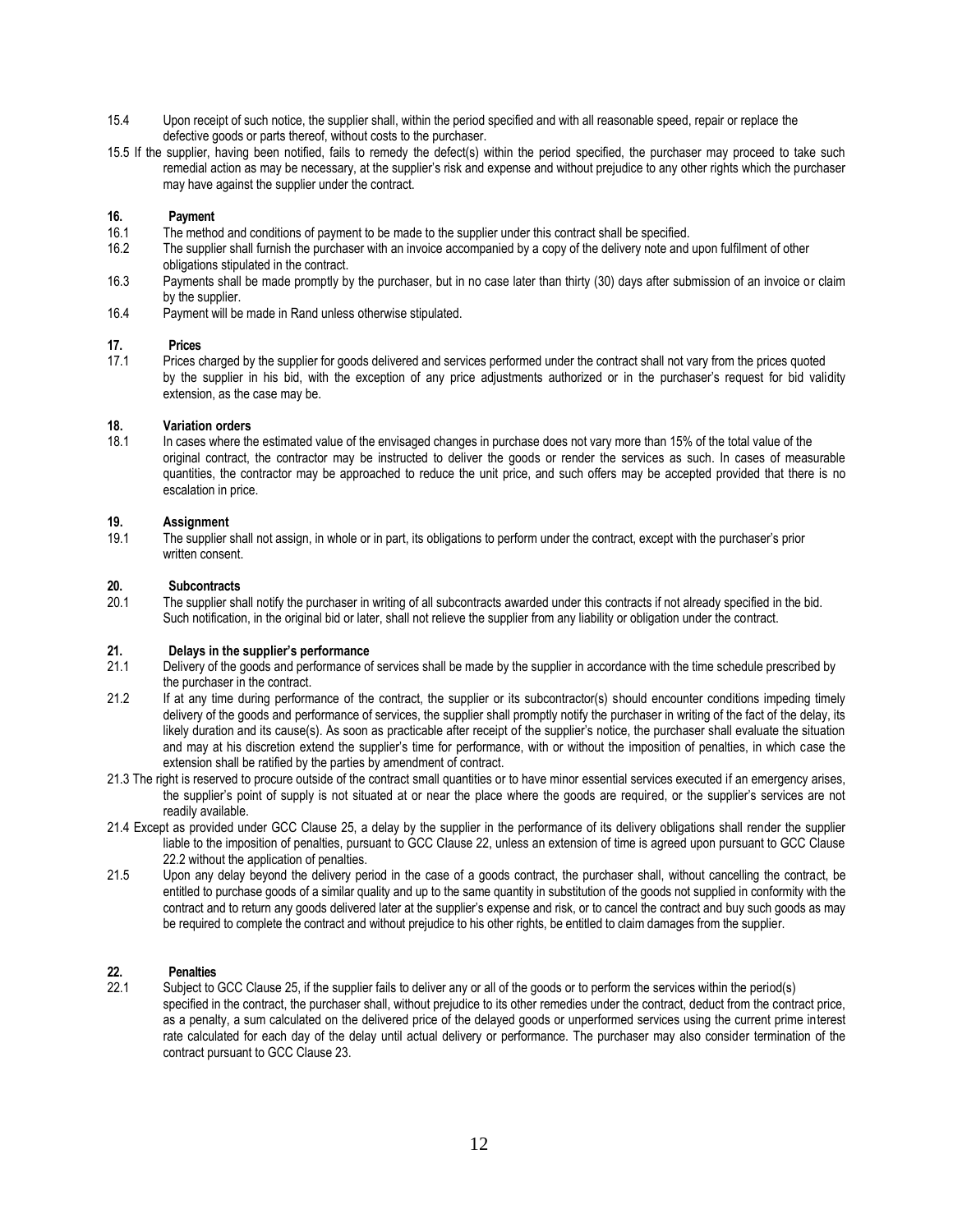# **23. Termination for default**<br>**23.1** The purchaser, without pro

The purchaser, without prejudice to any other remedy for breach of contract, by written notice of default sent to the supplier, may terminate this contract in whole or in part:

(a) if the supplier fails to deliver any or all of the goods within the period(s) specified in the contract, or within any extension thereof granted by the purchaser pursuant to GCC Clause 21.2; (b) if the supplier fails to perform any other obligation(s) under the contract; or (c) if the supplier, in the judgement of the purchaser, has engaged in corrupt or fraudulent practices in competing for or in executing the contract.

- 23.2 In the event the purchaser terminates the contract in whole or in part, the purchaser may procure, upon such terms and in such manner, as it deems appropriate, goods, works or services similar to those undelivered, and the supplier shall be liable to the purchaser for any excess costs for such similar goods, works or services. However, the supplier shall continue performance of the contract to the extent not terminated.
- 23.3 Where the purchaser terminates the contract in whole or in part, the purchaser may decide to impose a restriction penalty on the supplier by prohibiting such supplier from doing business with the public sector for a period not exceeding 10 years.
- 23.4 If a purchaser intends imposing a restriction on a supplier or any person associated with the supplier, the supplier will be allowed a time period of not more than fourteen (14) days to provide reasons why the envisaged restriction should not be imposed. Should the supplier fail to respond within the stipulated fourteen (14) days the purchaser may regard the supplier as having no objection and proceed with the restriction.
- 23.5 . Any restriction imposed on any person by the purchaser will, at the discretion of the purchaser, also be applicable to any other enterprise or any partner, manager, director or other person who wholly or partly exercises or exercised or may exercise control over the enterprise of the first-mentioned person, and with which enterprise or person the first-mentioned person, is or was in the opinion of the purchaser actively associated.
- 23.6 If a restriction is imposed, the purchaser must, within five (5) working days of such imposition, furnish the National Treasury, with the following information:
	- (i) the name and address of the supplier and / or personrestricted by the purchaser;
	- (ii) the date of commencement of the restriction
	- (iii) the period of restriction; and

(iv) the reasons for the restriction. These details will be loaded in the National Treasury's central database of suppliers or persons prohibited from doing business with the public sector.

23.7 . If a court of law convicts a person of an offence as contemplated in sections 12 or 13 of the Prevention and Combating of Corrupt Activities Act, No. 12 of 2004, the court may also rule that such person's name be endorsed on the Register for Tender Defaulters. When a person's name has been endorsed on the Register, the person will be prohibited from doing business with the public sector for a period not less than five years and not more than 10 years. The National Treasury is empowered to determine the period of restriction and each case will be dealt with on its own merits. According to section 32 of the Act the Register must be open to the public. The Register can be perused on the National Treasury website

### **24. Antidumping and countervailing duties and rights**

24.1 When, after the date of bid, provisional payments are required, or anti-dumping or countervailing duties are imposed, or the amount of a provisional payment or anti-dumping or countervailing right is increased in respect of any dumped or subsidized import, the State is not liable for any amount so required or imposed, or for the amount of any such increase. When, after the said date, such a provisional payment is no longer required or any such anti-dumping or countervailing right is abolished, or where the amount of such provisional payment or any such right is reduced, any such favourable difference shall on demand be paid forthwith by the supplier to the purchaser or the purchaser may deduct such amounts from moneys (if any) which may otherwise be due to the supplier in regard to goods or services which he delivered or rendered, or is to deliver or render in terms of the contract or any other contract or any other amount which may be due to him.

### **25. Force Majeure**

25.1 Notwithstanding the provisions of GCC Clauses 22 and 23, the supplier shall not be liable for forfeiture of its performance security, damages, or termination for default if and to the extent that his delay in performance or other failure to perform his obligations under the contract is the result of an event of force majeure. 25.2 If a force majeure situation arises, the supplier shall promptly notify the purchaser in writing of such condition and the cause thereof. Unless otherwise directed by the purchaser in writing, the supplier shall continue to perform its obligations under the contract as far as is reasonably practical, and shall seek all reasonable alternative means for performance not prevented by the force majeure event.

# **26. Termination for insolvency**<br>26.1 The purchaser may at any tin

The purchaser may at any time terminate the contract by giving written notice to the supplier if the supplier becomes bankrupt or otherwise insolvent. In this event, termination will be without compensation to the supplier, provided that such termination will not prejudice or affect any right of action or remedy, which has accrued or will accrue thereafter to the purchaser.

# **27. Settlement of Disputes**

If any dispute or difference of any kind whatsoever arises between the purchaser and the supplier in connection with or arising out of the contract, the parties shall make every effort to resolve amicably such dispute or difference by mutual consultation.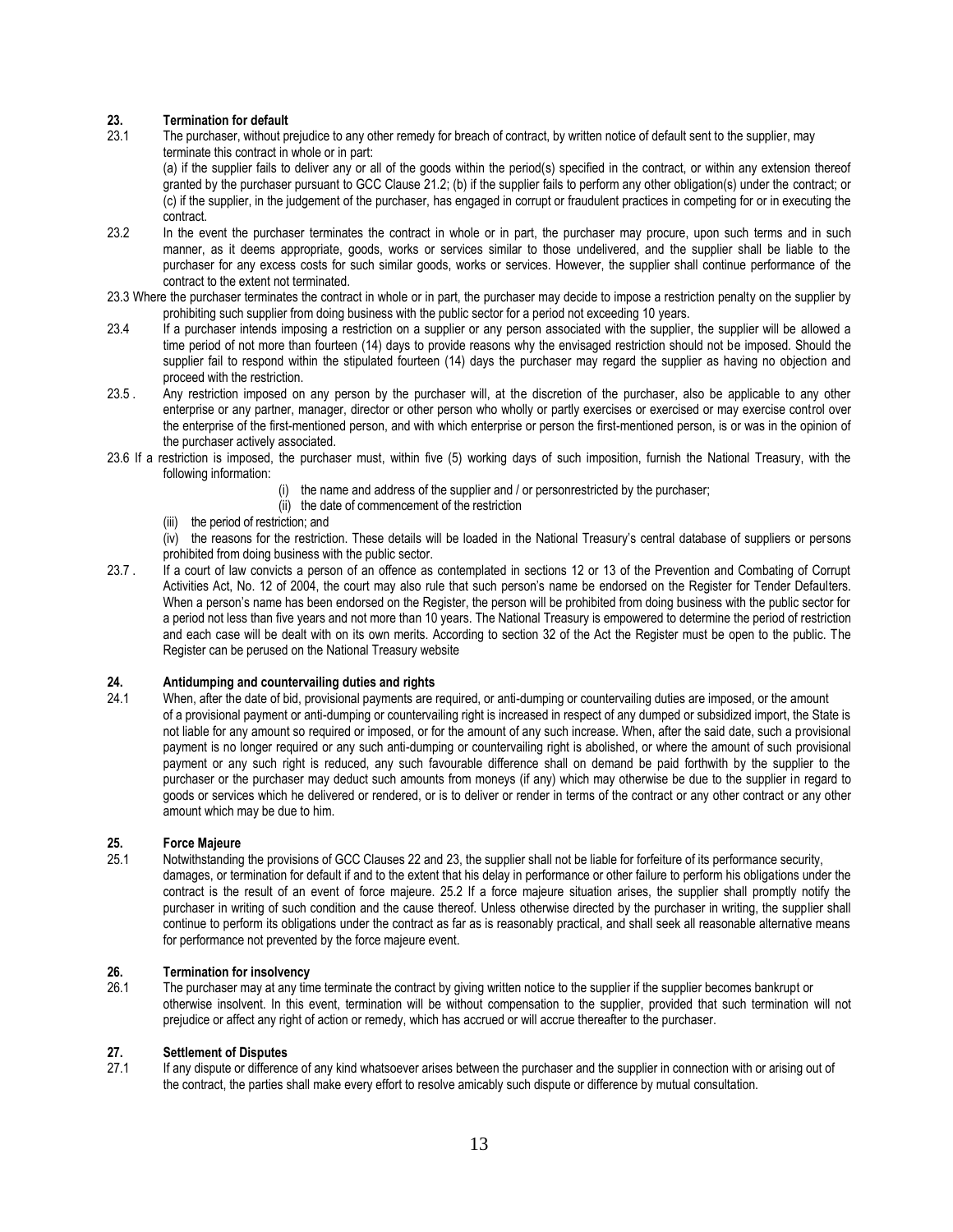- 27.2 If, after thirty (30) days, the parties have failed to resolve their dispute or difference by such mutual consultation, then either the purchaser or the supplier may give notice to the other party of his intention to commence with mediation. No mediation in respect of this matter may be commenced unless such notice is given to the other party.
- 27.3 Should it not be possible to settle a dispute by means of mediation, it may be settled in a South African court of law.
- 27.4 Notwithstanding any reference to mediation and/or court proceedings herein, (a) the parties shall continue to perform their respective obligations under the contract unless they otherwise agree; and

(b) the purchaser shall pay the supplier any monies due the supplier for goods delivered and / or services rendered according to the prescripts of the contract.

# **28. Limitation of Liability**

Except in cases of criminal negligence or willful misconduct, and in the case of infringement pursuant to Clause 6; (a) the supplier shall not be liable to the purchaser, whether in contract, tort, or otherwise, for any indirect or consequential loss or damage, loss of use, loss of production, or loss of profits or interest costs, provided that this exclusion shall not apply to any obligation of the supplier to pay penalties and/or damages to the purchaser; and (b) the aggregate liability of the supplier to the purchaser, whether under the contract, in tort or otherwise, shall not exceed the total contract price, provided that this limitation shall not apply to the cost of repairing or replacing defective equipment.

# **29. Governing language**

The contract shall be written in English. All correspondence and other documents pertaining to the contract that is exchanged by the parties shall also be written in English.

#### **30. Applicable law**

30.1 The contract shall be interpreted in accordance with South African laws, unless otherwise specified.

#### **31. Notices**

- 31.1 Every written acceptance of a bid shall be posted to the supplier concerned by registered or certified mail and any other notice to him shall be posted by ordinary mail to the address furnished in his bid or to the address notified later by him in writing and such posting shall be deemed to be proper service of such notice.
- 31.2 The time mentioned in the contract documents for performing any act after such aforesaid notice has been given, shall be reckoned from the date of posting of such notice.

# **32. Taxes and duties**

- A foreign supplier shall be entirely responsible for all taxes, stamp duties, license fees, and other such levies imposed outside the purchaser's country.
- 32.2 A local supplier shall be entirely responsible for all taxes, duties, license fees, etc., incurred until delivery of the contracted goods to the purchaser.
- 32.3 No contract shall be concluded with any bidder whose tax matters are not in order. Prior to the award of a bid SARS must have certified that the tax matters of the preferred bidder are in order.
- 32.4 No contract shall be concluded with any bidder whose municipal rates and taxes and municipal services charges are in arrears.

# **33. Transfer of contracts**

The contractor shall not abandon, transfer, cede assign or sublet a contract or part thereof without the written permission of the purchaser

### **34. Amendment of contracts**

34.1 No agreement to amend or vary a contract or order or the conditions, stipulations or provisions thereof shall be valid and of any force unless such agreement to amend or vary is entered into in writing and signed by the contracting parties. Any waiver of the requirement that the agreement to amend or vary shall be in writing, shall also be in writing.

### **35. Prohibition of restrictive practices**

- 35.1 In terms of section 4 (1) (b) (iii) of the Competition Act No. 89 of 1998, as amended, an agreement between, or concerted practice by, firms, or a decision by an association of firms, is prohibited if it is between parties in a horizontal relationship and if a bidder(s) is / are or a contractor(s) was / were involved in collusive bidding.
- 35.2 If a bidder(s) or contractor(s) based on reasonable grounds or evidence obtained by the purchaser has / have engaged in the restrictive practice referred to above, the purchaser may refer the matter to the Competition Commission for investigation and possible imposition of administrative penalties as contemplated in section 59 of the Competition Act No 89 0f 1998. 35.3 If a bidder(s) or contractor(s) has / have been found guilty by the Competition Commission of the restrictive practice referred to above, the purchaser may, in addition and without prejudice to any other remedy provided for, invalidate the bid(s) for such item(s) offered, and / or terminate the contract in whole or part, and / or restrict the bidder(s) or contractor(s) from conducting business with the public sector for a period not exceeding ten (10) years and / or claim damages from the bidder(s) or contractor(s) concerned.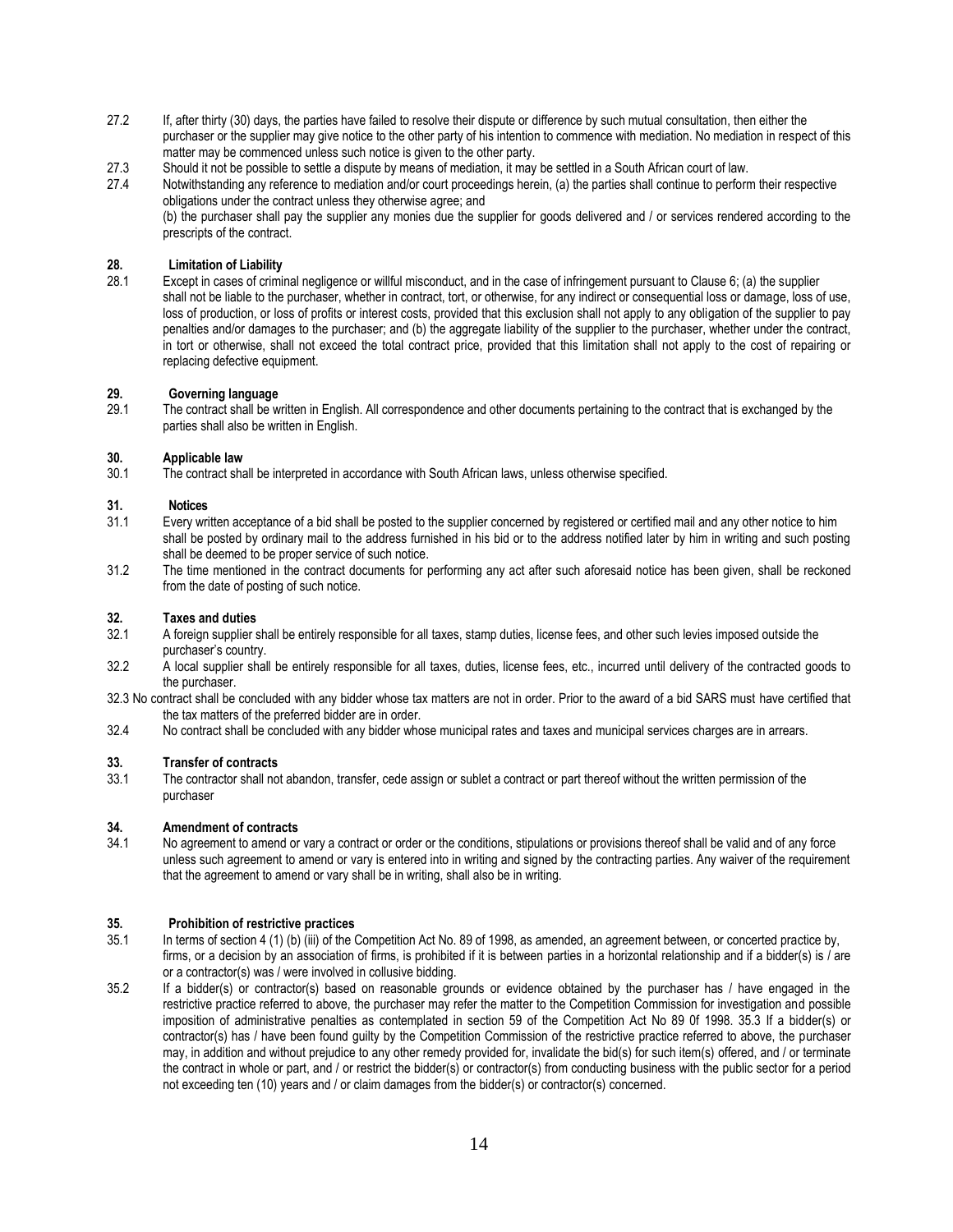# **SPECIFICATION**

| <b>Requirement</b>       | <b>Description</b>                                                | <b>QTY</b> |
|--------------------------|-------------------------------------------------------------------|------------|
| Processor Family         | 11th Generation                                                   | 6          |
| Processor                | Intel Core i5 -1135G7 4.2Ghz 4 core Cache                         |            |
|                          | Processor                                                         |            |
| <b>MEMORY</b>            | 8GB DDR4-2666Mhz SO-Dimm Memory,                                  |            |
| <b>CAPACITY</b>          | Supports 32GB Max Mem, 2 Memory slots                             |            |
| <b>STORAGE</b>           | ITB 7200rpm SATA Hard Drive                                       |            |
| <b>CAPACITY</b>          |                                                                   |            |
| <b>DISPLAY</b>           | 39.6 cm (15.6") WXGA HD (1366 x 768                               |            |
|                          | resolution)                                                       |            |
|                          | Non Gloss Type SVA LED Backlit Display                            |            |
| <b>GRAPHICS CARD</b>     | Intel UHD Graphics                                                |            |
| <b>WIRELESS</b>          | 802.11ax Wi-Fi 6,                                                 |            |
| <b>CONNECTIVITY</b>      | 10/100/1000 Gigabit Ethernet LAN,                                 |            |
|                          | Bluetooth                                                         |            |
| <b>PORTS</b>             | 1xUSB 3.1 Type-C Gen 1 (Power delivery /                          |            |
|                          | DisplayPort),                                                     |            |
|                          | 2x USB 3.1 Gen 1,                                                 |            |
|                          | $1x$ USB 2.0 (power port),                                        |            |
|                          | HDMI output,                                                      |            |
|                          | SD Card Reader                                                    |            |
|                          | 1 AC SMART PIN                                                    |            |
| <b>OPTICAL DRIVE</b>     | <b>DVD RW Drive</b>                                               |            |
| <b>CAMERA</b>            | <b>WEBCAM</b>                                                     |            |
| <b>AUDIO</b>             | Stereo Speakers, integrated microphone                            |            |
| <b>Battery Power</b>     | 45W Smart AC power adapter                                        |            |
| <b>Energy Efficiency</b> | <b>ENERGY STAR certified</b>                                      |            |
| <b>OPERATING</b>         | WINDOWS 10 Professional 64 Bit                                    | 6          |
| <b>SYSTEM</b>            |                                                                   |            |
| <b>WARRANTY</b>          | 3 Year onsite warranty next business day                          | 6          |
| <b>BACKPACK</b>          | Compartment for notebooks with 15" to<br>$\bullet$<br>16" screens | 6          |
|                          | 3D contoured air-mesh back padding                                |            |
|                          | which helps alleviate back stress/strain.                         |            |
|                          | Multiple pockets for maximum storage<br>$\bullet$                 |            |
|                          | capacity                                                          |            |
|                          | Adjustable fasteners on each side of the<br>$\bullet$             |            |
|                          | backpack ensuring improved comfort.                               |            |
|                          | Hidden rear pocket for your personal<br>$\bullet$                 |            |
|                          | belongings.                                                       |            |
|                          | Mesh pockets for your loose accessories<br>$\bullet$              |            |
|                          | Neoprene comfort grip handle                                      |            |
|                          | Removable waist strap included                                    |            |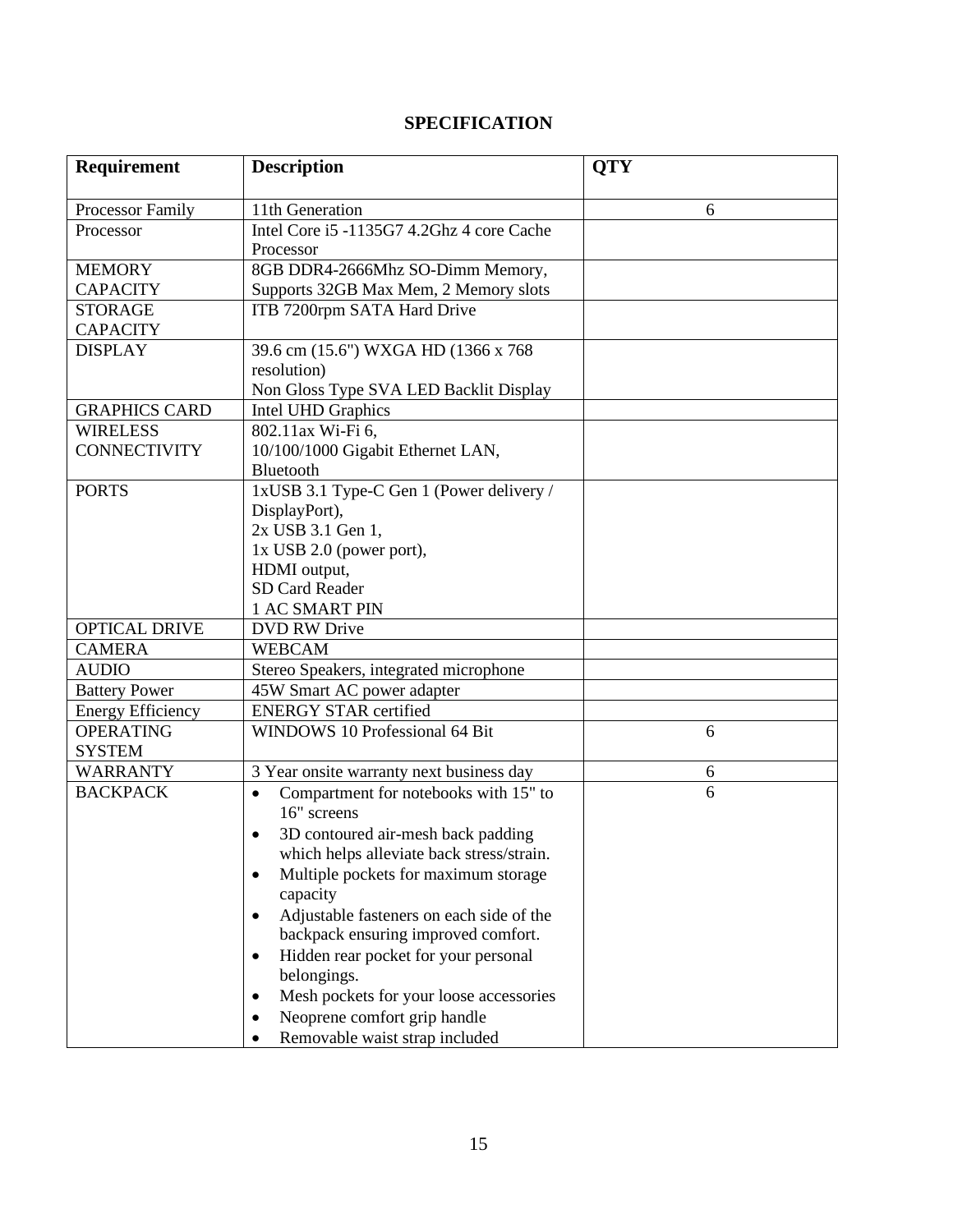## **SECTION 3.1: MBD1: BID FOR THE REQUIREMENTS OF THE BLUE CRANE ROUTE MUNICIPALITY PART A INVITATION TO BID**

|                                | YOU ARE HEREBY INVITED TO BID FOR REQUIREMENTS OF THE BLUE CRANE ROUTE MUNICIPALITY |  |                      |  |                 |           |               |                                                                                            |       |
|--------------------------------|-------------------------------------------------------------------------------------|--|----------------------|--|-----------------|-----------|---------------|--------------------------------------------------------------------------------------------|-------|
| <b>BID NUMBER:</b>             | FWQ 10/2021                                                                         |  | <b>CLOSING DATE:</b> |  | 08 OCTOBER 2021 |           |               | <b>CLOSING TIME:</b>                                                                       | 12:00 |
| <b>DESCRIPTION</b>             | SUPPLY AND DELIVERY OF SIX (6) LAPTOPS                                              |  |                      |  |                 |           |               |                                                                                            |       |
|                                |                                                                                     |  |                      |  |                 |           |               | THE SUCCESSFUL BIDDER WILL BE REQUIRED TO FILL IN AND SIGN A WRITTEN CONTRACT FORM (MBD7). |       |
|                                | BID RESPONSE DOCUMENTS MAY BE DEPOSITED IN THE BID                                  |  |                      |  |                 |           |               |                                                                                            |       |
|                                | <b>BOX SITUATED AT</b>                                                              |  |                      |  |                 |           |               |                                                                                            |       |
| <b>67 NOJOLI STREET</b>        |                                                                                     |  |                      |  |                 |           |               |                                                                                            |       |
| <b>SOMERSET EAST</b>           |                                                                                     |  |                      |  |                 |           |               |                                                                                            |       |
| 5850                           |                                                                                     |  |                      |  |                 |           |               |                                                                                            |       |
|                                |                                                                                     |  |                      |  |                 |           |               |                                                                                            |       |
|                                |                                                                                     |  |                      |  |                 |           |               |                                                                                            |       |
| <b>SUPPLIER INFORMATION</b>    |                                                                                     |  |                      |  |                 |           |               |                                                                                            |       |
| NAME OF BIDDER                 |                                                                                     |  |                      |  |                 |           |               |                                                                                            |       |
| POSTAL ADDRESS                 |                                                                                     |  |                      |  |                 |           |               |                                                                                            |       |
| <b>STREET ADDRESS</b>          |                                                                                     |  |                      |  |                 |           |               |                                                                                            |       |
| <b>TELEPHONE NUMBER</b>        |                                                                                     |  | CODE                 |  |                 |           | <b>NUMBER</b> |                                                                                            |       |
| <b>CELLPHONE NUMBER</b>        |                                                                                     |  |                      |  |                 |           |               |                                                                                            |       |
| <b>FACSIMILE NUMBER</b>        |                                                                                     |  | CODE                 |  |                 |           | <b>NUMBER</b> |                                                                                            |       |
| <b>E-MAIL ADDRESS</b>          |                                                                                     |  |                      |  |                 |           |               |                                                                                            |       |
| <b>VAT REGISTRATION NUMBER</b> |                                                                                     |  |                      |  |                 |           |               |                                                                                            |       |
| TAX COMPLIANCE STATUS          |                                                                                     |  | <b>TCS PIN:</b>      |  |                 | <b>OR</b> | CSD No:       |                                                                                            |       |

| <b>B-BBEE STATUS LEVEL VERIFICATION</b><br><b>CERTIFICATE</b><br><b>[TICK APPLICABLE BOX]</b>                                                                 | <b>Yes</b><br>No       | <b>B-BBEE STATUS</b><br>$\mathcal{L}$<br><b>LEVEL SWORN</b><br>AFFIDAVIT | Yes<br>No                 |
|---------------------------------------------------------------------------------------------------------------------------------------------------------------|------------------------|--------------------------------------------------------------------------|---------------------------|
| [A B-BBEE STATUS LEVEL VERIFICATION CERTIFICATE/ SWORN AFFIDAVIT (FOR EMES & QSEs) MUST BE SUBMITTED<br>IN ORDER TO QUALIFY FOR PREFERENCE POINTS FOR B-BBEET |                        |                                                                          |                           |
| ARE YOU THE ACCREDITED                                                                                                                                        | $\neg$ Yes<br>- INo    | ARE YOU A FOREIGN                                                        | ∣ No<br>l lYes            |
| REPRESENTATIVE IN SOUTH AFRICA                                                                                                                                |                        | <b>BASED SUPPLIER FOR</b>                                                |                           |
| FOR THE GOODS /SERVICES /WORKS                                                                                                                                | [IF YES ENCLOSE PROOF] | THE GOODS /SERVICES                                                      | [IF YES, ANSWER PART B:3] |
| OFFERED?                                                                                                                                                      |                        | <b><i>NORKS OFFERED?</i></b>                                             |                           |
|                                                                                                                                                               |                        |                                                                          |                           |
| TOTAL NUMBER OF ITEMS OFFERED                                                                                                                                 |                        | <b>TOTAL BID PRICE</b>                                                   | R                         |
| <b>SIGNATURE OF BIDDER</b>                                                                                                                                    |                        | <b>DATE</b>                                                              |                           |
| <b>CAPACITY UNDER WHICH THIS BID IS</b><br><b>SIGNED</b>                                                                                                      |                        |                                                                          |                           |
| <b>BIDDING PROCEDURE ENQUIRIES MAY BE DIRECTED TO:</b><br>TECHNICAL INFORMATION MAY BE DIRECTED TO:                                                           |                        |                                                                          |                           |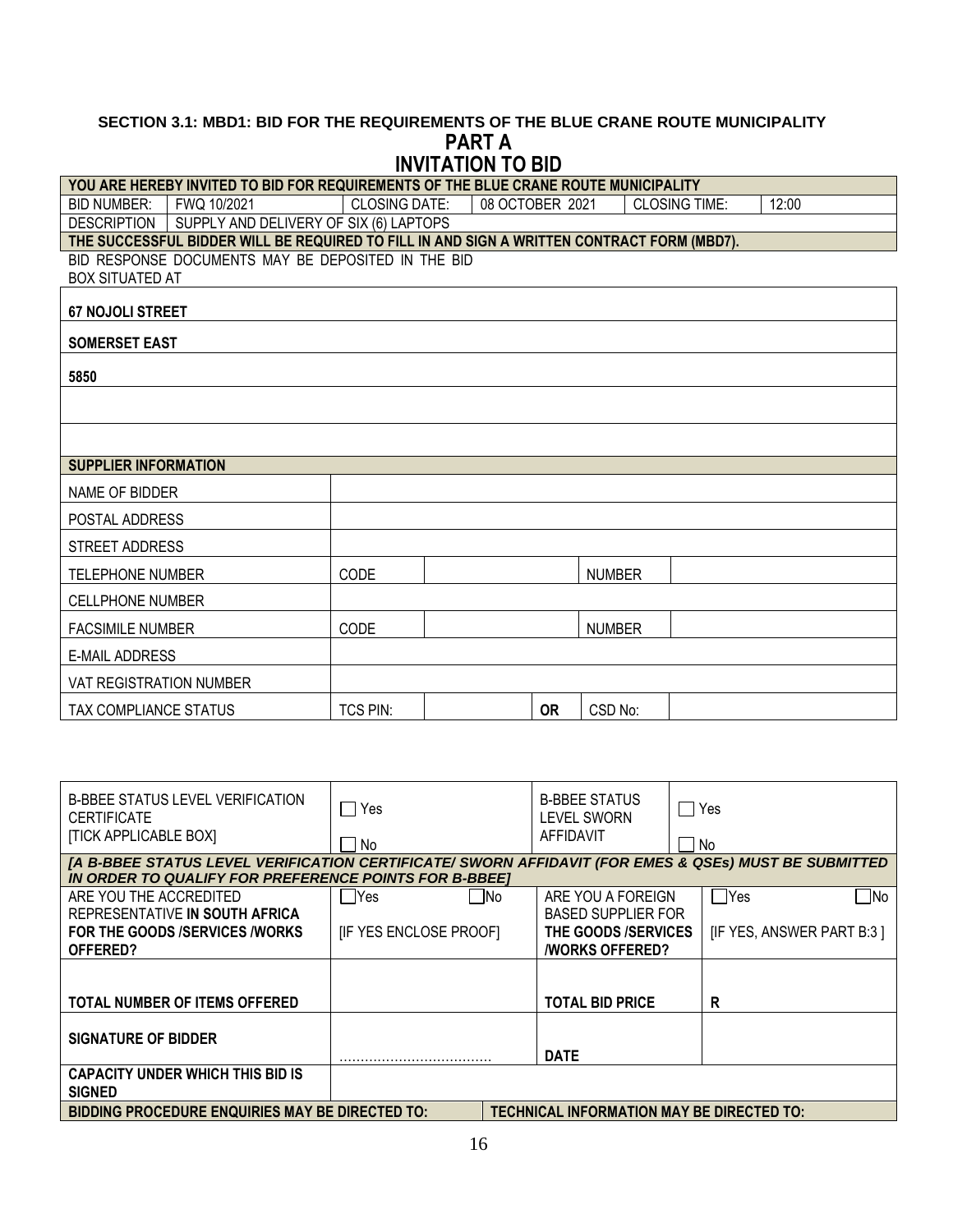|                         | <b>FINANCE</b>      |                         |                         |
|-------------------------|---------------------|-------------------------|-------------------------|
| DEPARTMENT              | DEPARTMENT          | <b>CONTACT PERSON</b>   | MR Z Gush               |
| CONTACT PERSON          | MS N MAKHALIMA      | <b>TELEPHONE NUMBER</b> | 082 899 4555 1 ext.6479 |
| TELEPHONE NUMBER        | 0422436441          | <b>FACSIMILE NUMBER</b> | 0422436500              |
| <b>FACSIMILE NUMBER</b> | 0422432250          | E-MAIL ADDRESS          | ictofficer@bcrm.gov.za  |
| E-MAIL ADDRESS          | nozukom@bcrm.gov.za |                         |                         |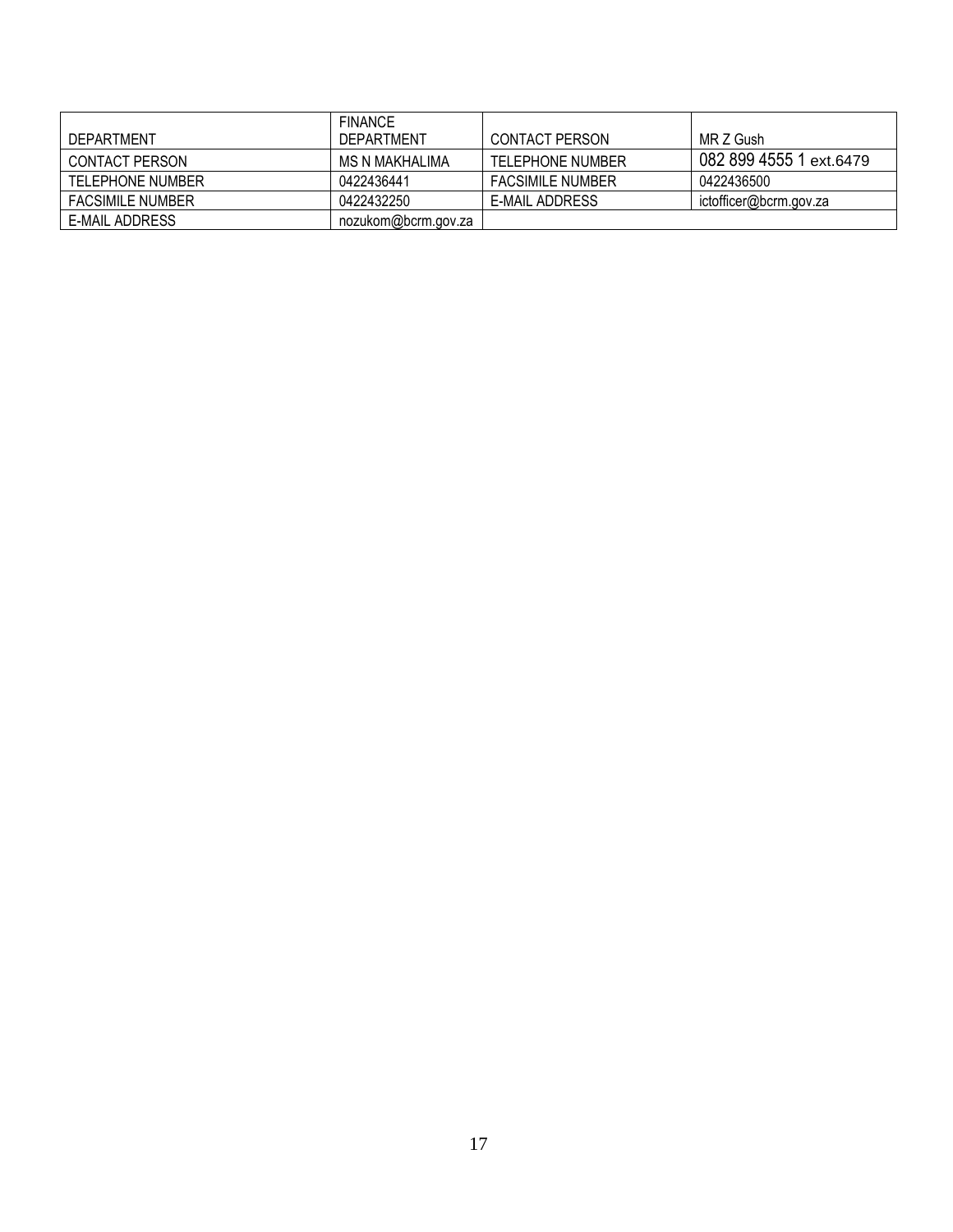# **PART B TERMS AND CONDITIONS FOR BIDDING**

| 1 <sub>1</sub> | <b>BID SUBMISSION:</b><br>1.1. BIDS MUST BE DELIVERED BY THE STIPULATED TIME TO THE CORRECT ADDRESS. LATE BIDS WILL NOT BE<br>ACCEPTED FOR CONSIDERATION.                                                                                      |                      |  |
|----------------|------------------------------------------------------------------------------------------------------------------------------------------------------------------------------------------------------------------------------------------------|----------------------|--|
|                | 1.2. ALL BIDS MUST BE SUBMITTED ON THE OFFICIAL FORMS PROVIDED-(NOT TO BE RE-TYPED) OR ONLINE                                                                                                                                                  |                      |  |
|                | 1.3. THIS BID IS SUBJECT TO THE PREFERENTIAL PROCUREMENT POLICY FRAMEWORK ACT AND THE PREFERENTIAL<br>PROCUREMENT REGULATIONS, 2017, THE GENERAL CONDITIONS OF CONTRACT (GCC) AND, IF APPLICABLE, ANY<br>OTHER SPECIAL CONDITIONS OF CONTRACT. |                      |  |
| 2.             | <b>TAX COMPLIANCE REQUIREMENTS</b>                                                                                                                                                                                                             |                      |  |
| 2.1            | BIDDERS MUST ENSURE COMPLIANCE WITH THEIR TAX OBLIGATIONS.                                                                                                                                                                                     |                      |  |
| $2.2^{\circ}$  | BIDDERS ARE REQUIRED TO SUBMIT THEIR UNIQUE PERSONAL IDENTIFICATION NUMBER (PIN) ISSUED BY SARS TO<br>ENABLE THE ORGAN OF STATE TO VIEW THE TAXPAYER'S PROFILE AND TAX STATUS.                                                                 |                      |  |
|                | 2.3 APPLICATION FOR THE TAX COMPLIANCE STATUS (TCS) CERTIFICATE OR PIN MAY ALSO BE MADE VIA E-FILING. IN<br>ORDER TO USE THIS PROVISION, TAXPAYERS WILL NEED TO REGISTER WITH SARS AS E-FILERS THROUGH THE<br>WEBSITE WWW.SARS.GOV.ZA.         |                      |  |
| 2.4            | FOREIGN SUPPLIERS MUST COMPLETE THE PRE-AWARD QUESTIONNAIRE IN PART B:3.                                                                                                                                                                       |                      |  |
| 2.5            | BIDDERS MAY ALSO SUBMIT A PRINTED TCS CERTIFICATE TOGETHER WITH THE BID.                                                                                                                                                                       |                      |  |
| 2.6            | IN BIDS WHERE CONSORTIA / JOINT VENTURES / SUB-CONTRACTORS ARE INVOLVED, EACH PARTY MUST SUBMIT A<br>SEPARATE TCS CERTIFICATE / PIN / CSD NUMBER.                                                                                              |                      |  |
| 2.7            | WHERE NO TCS IS AVAILABLE BUT THE BIDDER IS REGISTERED ON THE CENTRAL SUPPLIER DATABASE (CSD), A<br>CSD NUMBER MUST BE PROVIDED.                                                                                                               |                      |  |
| 3.             | <b>QUESTIONNAIRE TO BIDDING FOREIGN SUPPLIERS</b>                                                                                                                                                                                              |                      |  |
|                | 3.1. IS THE ENTITY A RESIDENT OF THE REPUBLIC OF SOUTH AFRICA (RSA)?                                                                                                                                                                           | $\Box$ YES $\Box$ NO |  |
|                | 3.2. DOES THE ENTITY HAVE A BRANCH IN THE RSA?<br>NO.                                                                                                                                                                                          | YES<br>$\mathbf{L}$  |  |
|                | 3.3. DOES THE ENTITY HAVE A PERMANENT ESTABLISHMENT IN THE RSA?                                                                                                                                                                                | $\Box$ YES $\Box$ NO |  |
|                | 3.4. DOES THE ENTITY HAVE ANY SOURCE OF INCOME IN THE RSA?                                                                                                                                                                                     | $\Box$ YES $\Box$ NO |  |
|                | 3.5. IS THE ENTITY LIABLE IN THE RSA FOR ANY FORM OF TAXATION?                                                                                                                                                                                 | $\Box$ YES $\Box$ NO |  |
|                | IF THE ANSWER IS "NO" TO ALL OF THE ABOVE, THEN IT IS NOT A REQUIREMENT TO REGISTER FOR A TAX<br>COMPLIANCE STATUS SYSTEM PIN CODE FROM THE SOUTH AFRICAN REVENUE SERVICE (SARS) AND IF NOT REGISTER<br>AS PER 2.3 ABOVE.                      |                      |  |
|                | NB: FAILURE TO PROVIDE ANY OF THE ABOVE PARTICULARS MAY RENDER THE BID INVALID.<br>NO BIDS WILL BE CONSIDERED FROM PERSONS IN THE SERVICE OF THE STATE.                                                                                        |                      |  |
|                | <b>SIGNATURE OF BIDDER:</b>                                                                                                                                                                                                                    |                      |  |

CAPACITY UNDER WHICH THIS BID IS SIGNED: ……………………………………………

DATE: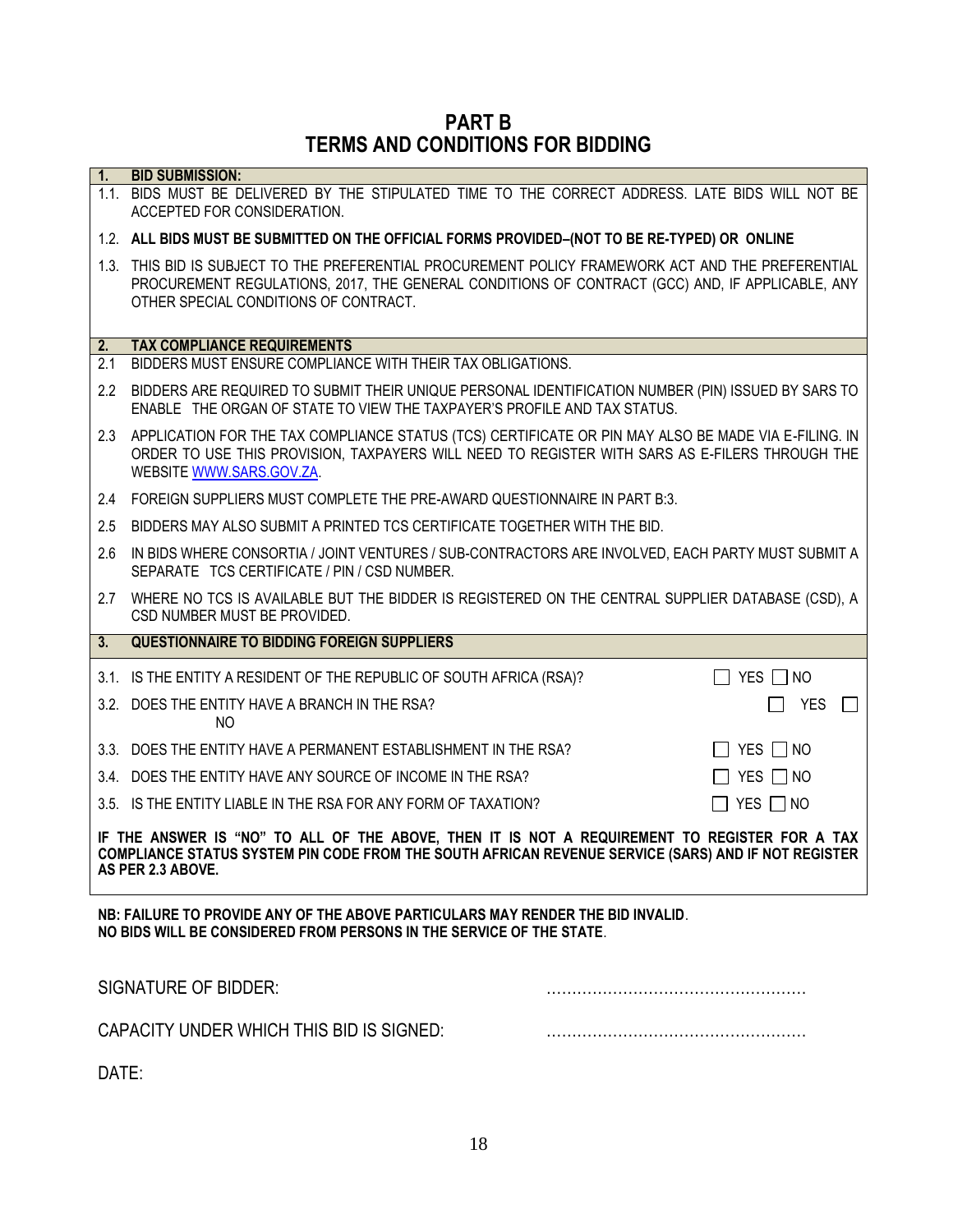## **MBD 3.1**

# **PRICING SCHEDULE – FIRM PRICES (PURCHASES) NOTE: ONLY FIRM PRICES WILL BE ACCEPTED. NON-FIRM PRICES (INCLUDING PRICES SUBJECT TO RATES OF EXCHANGE VARIATIONS) WILL NOT BE CONSIDERED**

**IN CASES WHERE DIFFERENT DELIVERY POINTS INFLUENCE THE PRICING, A SEPARATE PRICING SCHEDULE MUST BE SUBMITTED FOR EACH DELIVERY POINT** 

| Closing Time |                                |            | <b>Closing Date</b> |  |  |
|--------------|--------------------------------|------------|---------------------|--|--|
| Item         | Description                    | Quantity   | Price               |  |  |
| 1.           | Supply and Delivery of Six (6) |            | R                   |  |  |
|              | Laptops                        | 6          |                     |  |  |
|              |                                |            | R                   |  |  |
|              |                                | <b>VAT</b> |                     |  |  |
|              |                                |            | R                   |  |  |
|              |                                | TOTAL      |                     |  |  |

| Required by:                                                                                                                                                                                                           |                          |
|------------------------------------------------------------------------------------------------------------------------------------------------------------------------------------------------------------------------|--------------------------|
| At:                                                                                                                                                                                                                    | *YES/NO                  |
| Does the offer comply with the specification(s)?                                                                                                                                                                       |                          |
| If not to specification, indicate deviation(s)                                                                                                                                                                         |                          |
| Period required for delivery                                                                                                                                                                                           |                          |
|                                                                                                                                                                                                                        | *Delivery: Firm/Not firm |
| Delivery basis                                                                                                                                                                                                         |                          |
| Note: All delivery costs must be included in the bid price, for delivery at the prescribed destination.<br>** "all annibation force" beliefer indice to delegate in a company of the core term in an objective and the |                          |

"all applicable taxes" includes value- added tax, pay as you earn, income tax, unemployment insurance fund contributions and skills development levies. \*Delete if not applicable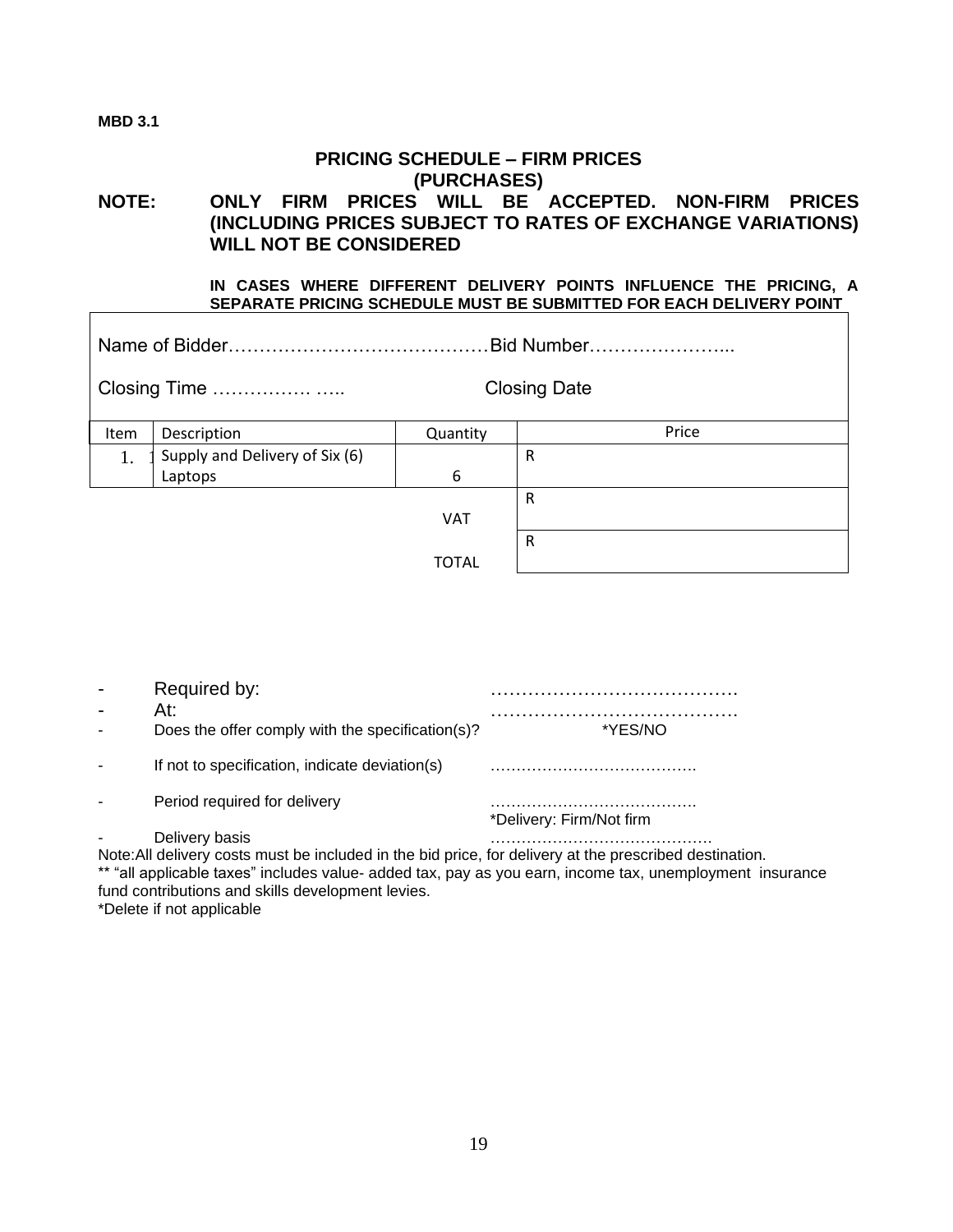## **SECTION 4.1 MBD4: DECLARATION OF INTEREST**

- 1. No bid will be accepted from persons in the service of the state<sup>1</sup>.
- 2. Any person, having a kinship with persons in the service of the state, including a blood relationship, may make an offer or offers in terms of this invitation to bid. In view of possible allegations of favouritism, should the resulting bid, or part thereof, be awarded to persons connected with or related to persons in service of the state, it is required that the bidder or their authorised representative declare their position in relation to the evaluating/adjudicating authority.
- **3. In order to give effect to the above, the following questionnaire must be completed and submitted with the bid.**
- 3.1 Full Name of bidder or his or her representative: .......................................................................
- 3.2 Identity Number:
- 3.3 Position occupied in the Company (director, trustee, shareholder<sup>2</sup>):
- 3.4 Company registration number:
- 3.5 Tax Reference Number: ...........................................................................................................
- 3.6 VAT Registration Number: ........................................................................................................
- 3.7 The names of all directors / trustees / shareholders members, their individual identity numbers and state employee numbers must be indicated in paragraph 4 below.

- 3.8 Are you presently in the service of the state? **YES / NO**
- 

3.8.1 If so, furnish particulars.

- **¹** MSCM Regulations: "in the service of the state" means to be
	- (a) a member of  $-$ 
		- (i) any municipal council;<br>(ii) any provincial legislatu
		- any provincial legislature; or
		- (iii) the national Assembly or the national Council of provinces;
	- (b) a member of the board of directors of any municipal entity;
	- (c) an official of any municipality or municipal entity;
	- (d) an employee of any national or provincial department, national or provincial public entity or constitutional institution within the meaning of the Public Finance Management Act, 1999 (Act No.1 of 1999);
	- (e) a member of the accounting authority of any national or provincial public entity; or
	- (f) an employee of Parliament or a provincial legislature.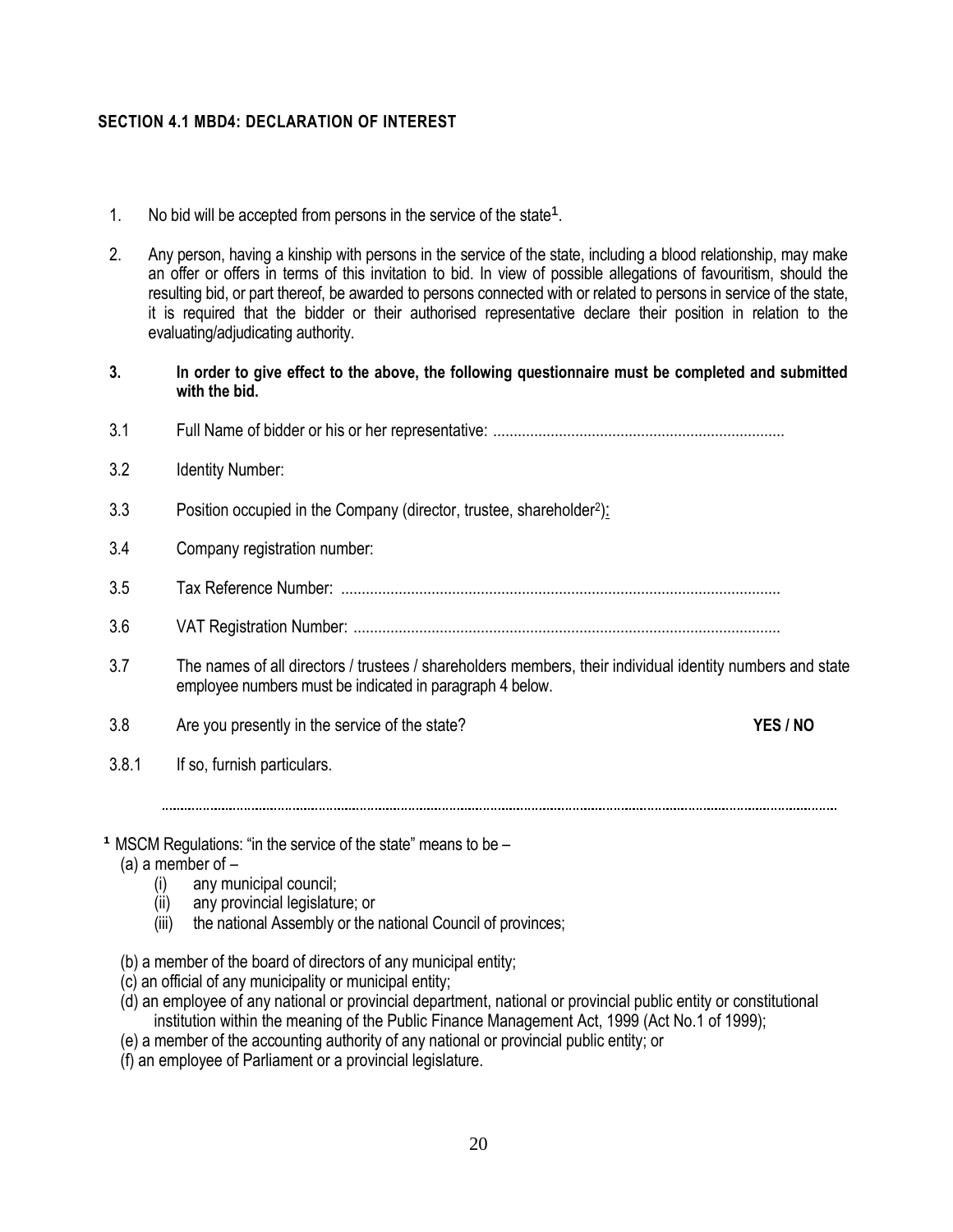<sup>2</sup> Shareholder" means a person who owns shares in the company and is actively involved in the management of the company or business and exercises control over the company.

| 3.9        |                                                                                                                                                                                                                                      |          |
|------------|--------------------------------------------------------------------------------------------------------------------------------------------------------------------------------------------------------------------------------------|----------|
|            | 9.1 If so, furnish particulars.                                                                                                                                                                                                      |          |
| 3.10<br>be | Do you, have any relationship (family, friend, other) with persons in the service of the state and who may<br>involved with the evaluation and or adjudication of this bid?                                                          | YES / NO |
| 3.10.1     | If so, furnish the following particulars:                                                                                                                                                                                            |          |
| 3.11       | Are you, aware of any relationship (family, friend, other) between a bidder and any persons in the service of<br>the state who may be involved with the evaluation and or adjudication of this bid?                                  | YES / NO |
| 3.11.1     | If so, furnish particulars                                                                                                                                                                                                           |          |
|            | 3.12 Are any of the company's directors, managers, principal shareholders or stakeholders in service of the<br>state?                                                                                                                | YES / NO |
|            | 3.12.1 If so, furnish particulars.                                                                                                                                                                                                   |          |
|            | 3.13Are any spouse, child or parent of the company's directors, managers, principal shareholders or stakeholders<br>in service of the state?                                                                                         | YES / NO |
|            |                                                                                                                                                                                                                                      |          |
|            | 3.14. Do you or any of the directors, trustees, managers, principle shareholders, or stakeholders of this company<br>have any interest in any other related companies or business whether or not they are bidding for this contract? | YES / NO |
|            |                                                                                                                                                                                                                                      |          |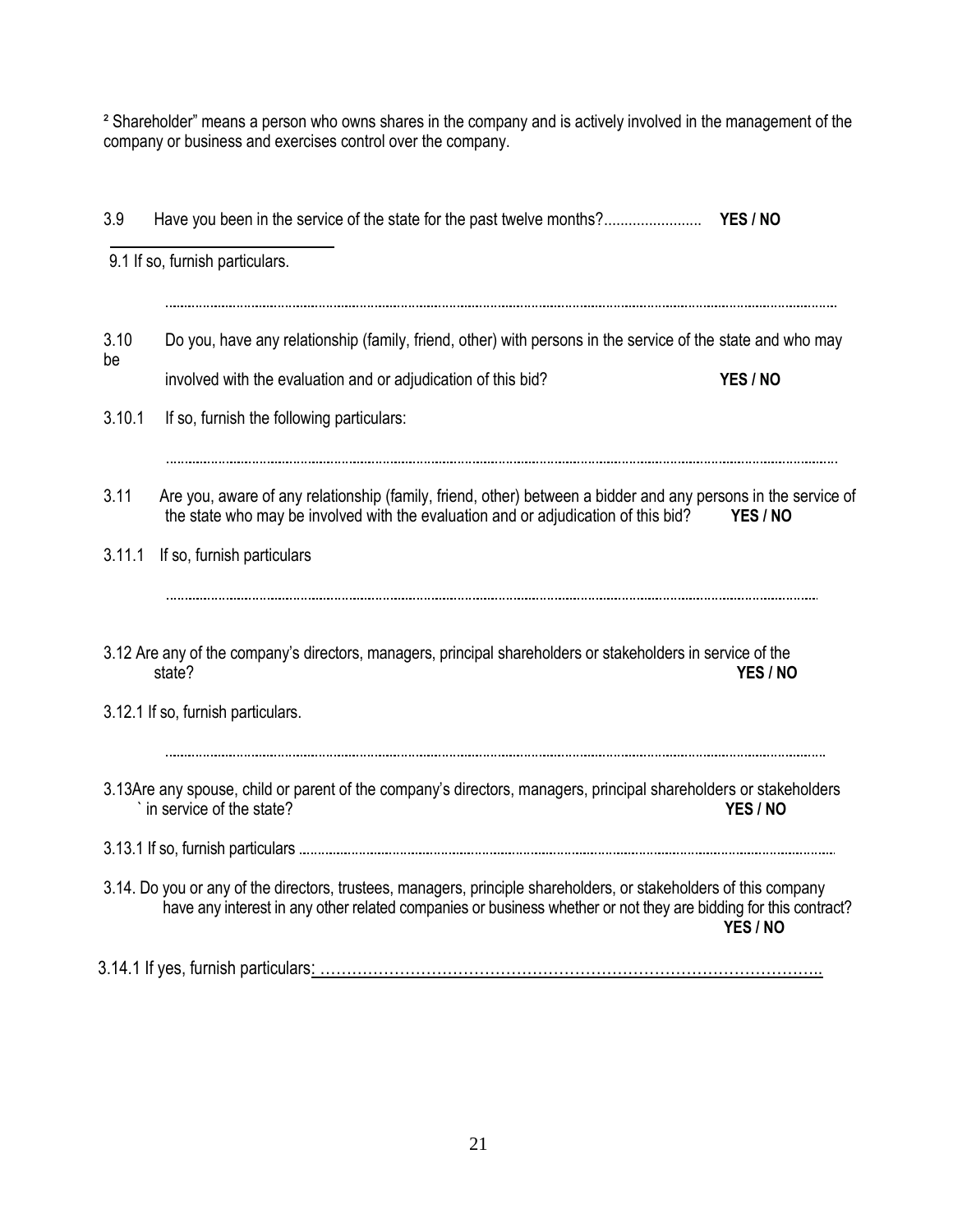4. Full details of directors / trustees / members / shareholders.

| <b>Full Name</b> | <b>Identity Number</b> | State Employee Number |
|------------------|------------------------|-----------------------|
|                  |                        |                       |
|                  |                        |                       |
|                  |                        |                       |
|                  |                        |                       |
|                  |                        |                       |
|                  |                        |                       |
|                  |                        |                       |
|                  |                        |                       |
|                  |                        |                       |
|                  |                        |                       |
|                  |                        |                       |
|                  |                        |                       |
|                  |                        |                       |
|                  |                        |                       |
|                  |                        |                       |
|                  |                        |                       |
|                  |                        |                       |
|                  |                        |                       |
|                  |                        |                       |
|                  |                        |                       |
|                  |                        |                       |
|                  |                        |                       |
|                  |                        |                       |

Signature Date Date Communications and Date Date Date

Position **Name of Bidder**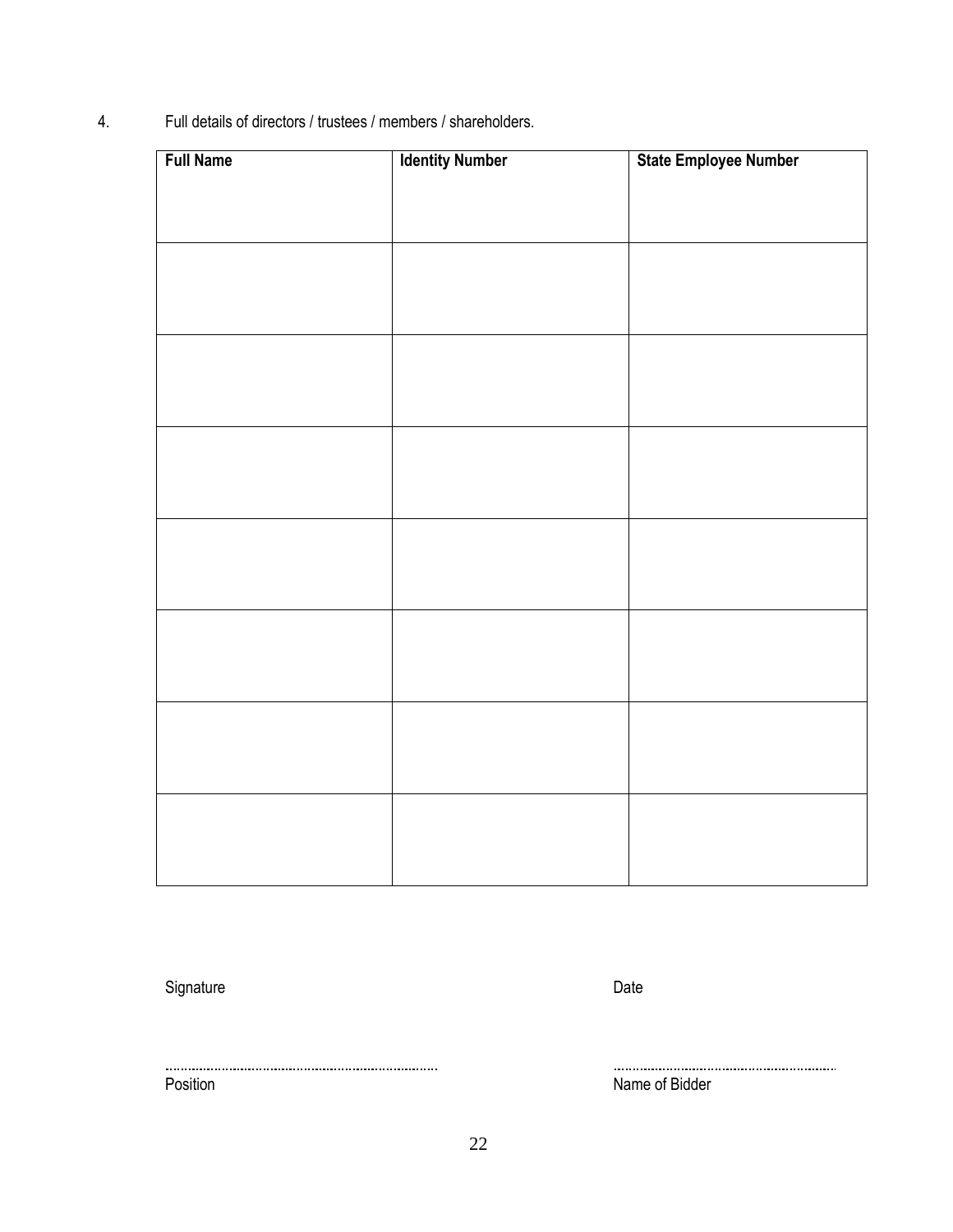# **SECTION 4.2 MBD 6.1 (2017) PREFERENCE POINTS CLAIM FORM IN TERMS OF THE PREFERENTIAL PROCUREMENT REGULATIONS 2017**

This preference form must form part of all bids invited. It contains general information and serves as a claim form for preference points for Broad-Based Black Economic Empowerment (B-BBEE) Status Level of Contribution

# **NB: BEFORE COMPLETING THIS FORM, BIDDERS MUST STUDY THE GENERAL CONDITIONS, DEFINITIONS AND DIRECTIVES APPLICABLE IN RESPECT OF B-BBEE, AS PRESCRIBED IN THE PREFERENTIAL PROCUREMENT REGULATIONS, 2017.**

**1. GENERAL CONDITIONS** 1.1 The following preference point systems are applicable to all bids:

- the 80/20 system for requirements with a Rand value of up to R50 000 000

(all applicable taxes included); and

- the 90/10 system for requirements with a Rand value above R50 000 000 1.2 a) The value of this bid is estimated to exceed/not exceed R50 000 000 (all applicable taxes included) and therefore the ……………… preference point system

(all applicable taxes included).

shall be applicable; or

- 1.3 Points for this bid shall be awarded for:
- 1.4 The maximum points for this bid are allocated as follows:

b) Either the 80/20 or 90/10 preference point system will be applicable to this tender (*delete whichever is not applicable for this tender*).

- (a) Price; and
- (b) B-BBEE Status Level of Contributor.

|                                                   | <b>POINTS</b> |
|---------------------------------------------------|---------------|
| <b>PRICE</b>                                      |               |
| B-BBEE STATUS LEVEL OF CONTRIBUTION               |               |
| Total points for Price and B-BBEE must not exceed | 100           |

1.5 Failure on the

part of a bidder to submit proof of B-BBEE Status level of contributor together with the bid, will be interpreted to mean that preference points for B-BBEE status level of contribution are not claimed.

1.6 The purchaser reserves the right to require of a bidder, either before a bid is adjudicated or at any time subsequently, to substantiate any claim in regard to preferences, in any manner required by the purchaser.

# **2. DEFINITIONS**

(a) **"B-BBEE"** means broad-based black economic empowerment as defined in section 1 of the Broad-Based Black Economic Empowerment Act;

(b) "**B-BBEE status level of contributor"** means the B-BBEE status of an entity in terms of a code of good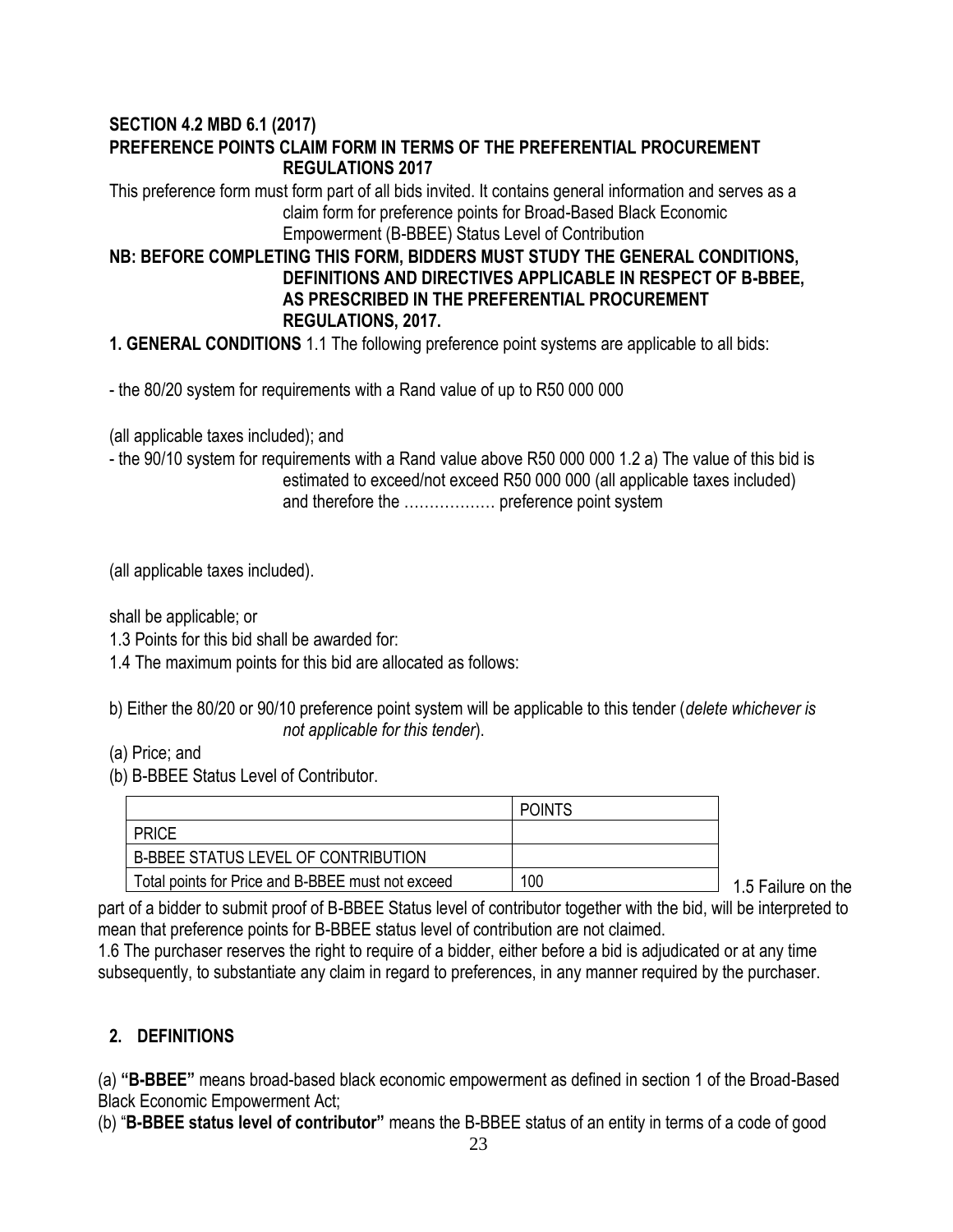practice on black economic empowerment, issued in terms of section 9(1) of the Broad-Based Black Economic Empowerment Act;

(c) **"bid"** means a written offer in a prescribed or stipulated form in response to an invitation by an organ of state for the provision of goods or services, through price quotations, advertised competitive bidding processes or proposals;

(d) **"Broad-Based Black Economic Empowerment Act"** means the Broad-Based Black Economic Empowerment Act, 2003 (Act No. 53 of 2003);

**(e) "EME"** means an Exempted Micro Enterprise in terms of a code of good practice on black economic empowerment issued in terms of section 9 (1) of the Broad-Based Black Economic Empowerment Act;

(f) **"functionality"** means the ability of a tenderer to provide goods or services in accordance with specifications as set out in the tender documents.

(g) **"prices"** includes all applicable taxes less all unconditional discounts;

(h) **"proof of B-BBEE status level of contributor"** means:

**1)** B-BBEE Status level certificate issued by an authorized body or person;

**2)** A sworn affidavit as prescribed by the B-BBEE Codes of Good Practice;

**3)** Any other requirement prescribed in terms of the B-BBEE Act;

(i) **"QSE"** means a qualifying small business enterprise in terms of a code of good practice on black economic empowerment issued in terms of section 9 (1) of the Broad-Based Black Economic Empowerment Act;

*(j)* **"rand value"** means the total estimated value of a contract in Rand, calculated at the time of bid invitation, and includes all applicable taxes;

# 3. **POINTS AWARDED FOR PRICE** 3.1

# 3.1 THE 80/20 OR 90/10 PREFERENCE POINT SYSTEMS

A maximum of 80 or 90 points is allocated for price on the following basis:

80/20 or  
\n
$$
Ps = 80(1 - Pt - Pmin)
$$
 or  
\n $Ps = 90(1 - Pt - Pmin)$   
\n $Pmin$  Pmin

**Where** 

**Ps** = Points scored for price of bid under consideration Pt = Price of bid under consideration **Pmin** = Price of lowest acceptable bid

# 4. **POINTS AWARDED FOR B-BBEE STATUS LEVEL OF CONTRIBUTOR**

4.1 In terms of Regulation 6 (2) and 7 (2) of the Preferential Procurement Regulations, preference points must be awarded to a bidder for attaining the B-BBEE status level of contribution in accordance with the table below: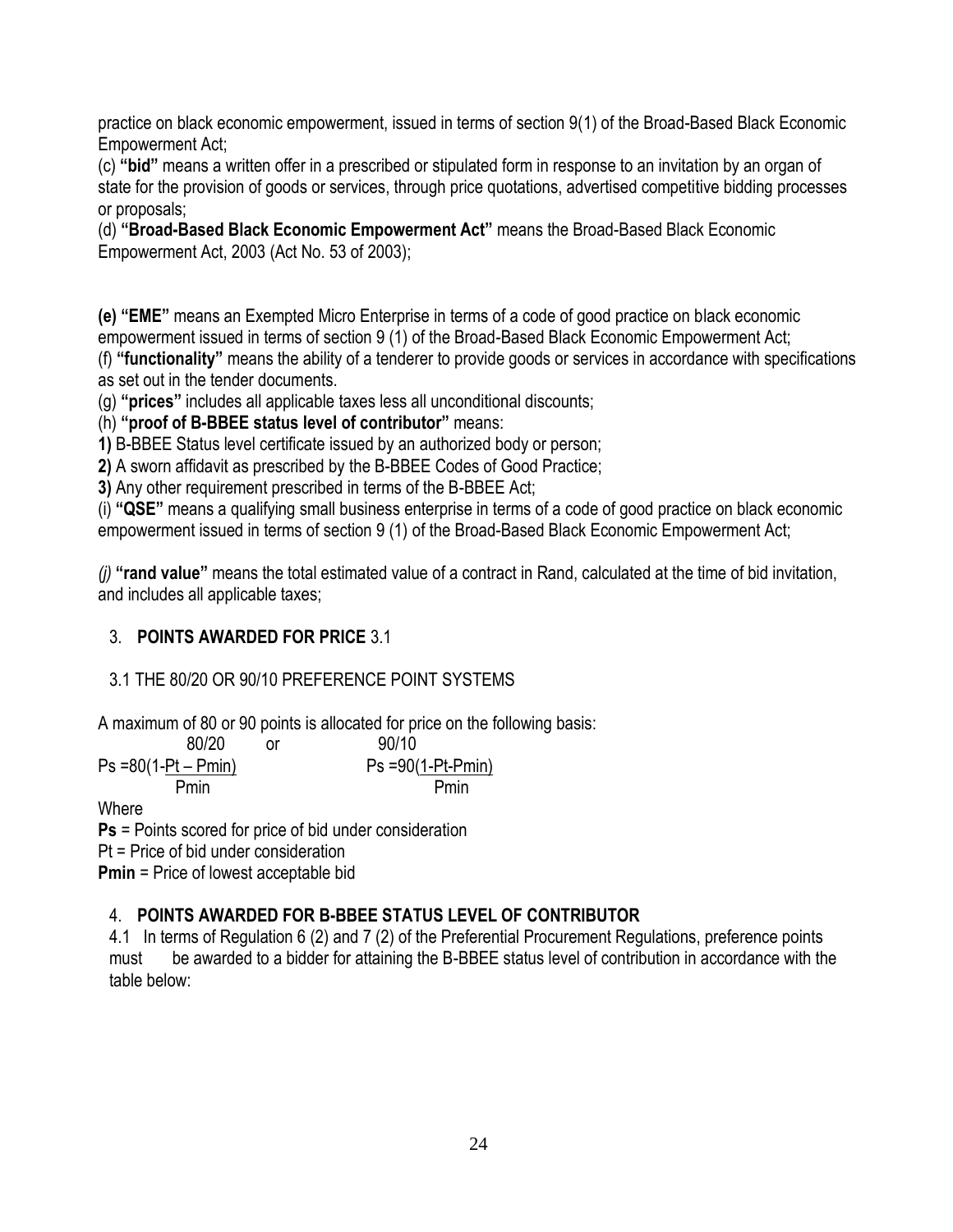| <b>B-BBEE Status Level</b><br>of Contributor | Number of Points<br>(90/10 system) | Number of points<br>(80/20 system) |
|----------------------------------------------|------------------------------------|------------------------------------|
| 1                                            | 10                                 | 20                                 |
| $\overline{2}$                               | 9                                  | 18                                 |
| 3                                            | 6                                  | 14                                 |
| 4                                            | 5                                  | 12                                 |
| 5                                            | 4                                  | 8                                  |
| 6                                            | 3                                  | 6                                  |
| $\overline{7}$                               | $\overline{2}$                     | $\overline{4}$                     |
| 8                                            | 1                                  | $\overline{2}$                     |
| Non-compliant<br>contributor                 | 0                                  | 0                                  |

## **5. BID DECLARATION**

5.1 Bidders who claim points in respect of B-BBEE Status Level of Contribution must complete the following:

# **6. B-BBEE STATUS LEVEL OF CONTRIBUTOR CLAIMED IN TERMS OF PARAGRAPHS 1.4 AND 4.1** 6.1

B-BBEE Status Level of Contributor: . = ……… (maximum of 10 or 20 points)

(Points claimed in respect of paragraph 7.1 must be in accordance with the table reflected in paragraph 4.1 and must be substantiated by relevant proof of B-BBEE status level of contributor.

# **7. SUB-CONTRACTING**

7.1 Will any portion of the contract be sub-contracted? (Tick applicable box)

7.1.1 If yes, indicate:

i) What percentage of the contract will be subcontracted .................…… %

- ii) The name of the sub-contractor…………………………………………………………..
- iii) The B-BBEE status level of the sub-contractor......................................……………..
- iv) Whether the sub-contractor is an EME or QSE

# *(Tick applicable box)*

**YES NO**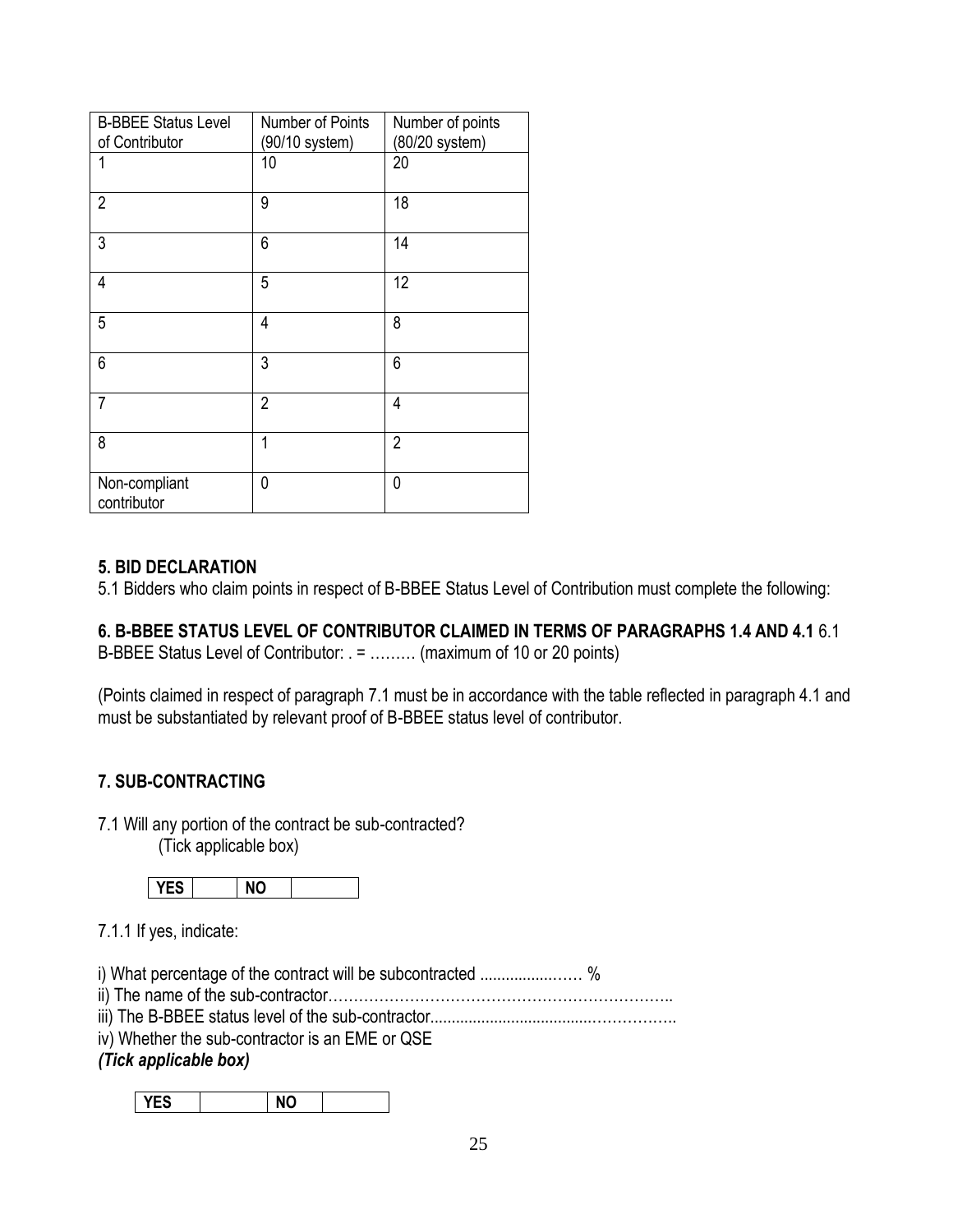v) Specify, by ticking the appropriate box, if subcontracting with an enterprise in terms of Preferential Procurement Regulations, 2017:

| Designated Group: An EME OR QSE which is at least 51% owned by:   | <b>EME</b> | QSE |
|-------------------------------------------------------------------|------------|-----|
| Black people                                                      |            |     |
| Black people who are youth                                        |            |     |
| Black people who are women                                        |            |     |
| Black people with disabilities                                    |            |     |
| Black people living in rural or underdeveloped areas or townships |            |     |
| Corporate owned by black people                                   |            |     |
| Black people who are military veterans                            |            |     |
| ΟR                                                                |            |     |
| Any EME                                                           |            |     |
| Any QSE                                                           |            |     |

## 8. DECLARATION WITH REGARD TO COMPANY/FIRM 8.1 Name of company/firm:

……………………………………………………………………….

- 8.2 VAT registration number: ………………………………….…………………………………
- 8.3 Company registration number: ….………….……………………………………………….
- 8.4 TYPE OF COMPANY/ FIRM [ TICK APPLICABLE BOX ]
- □ Partnership/Joint Venture / Consortium
- □ One person business/sole propriety
- □ Close corporation
- □ Company
- (Pty) Limited

## 8.4 DESCRIBE PRINCIPAL BUSINESS ACTIVITIES

**……………………………………………………………………………………………………………**

**…………………………………………………………………………………………………………….**

## 8.6 COMPANY CLASSIFICATION [ TICK APPLICABLE BOX ]

| $\Box$ Manufacturer                                    |
|--------------------------------------------------------|
| $\Box$ Supplier                                        |
| $\Box$ Professional service provider                   |
| $\Box$ Other service providers, e.g. transporter, etc. |
|                                                        |
|                                                        |
|                                                        |
|                                                        |

## **8.7 MUNICIPAL INFORMATION**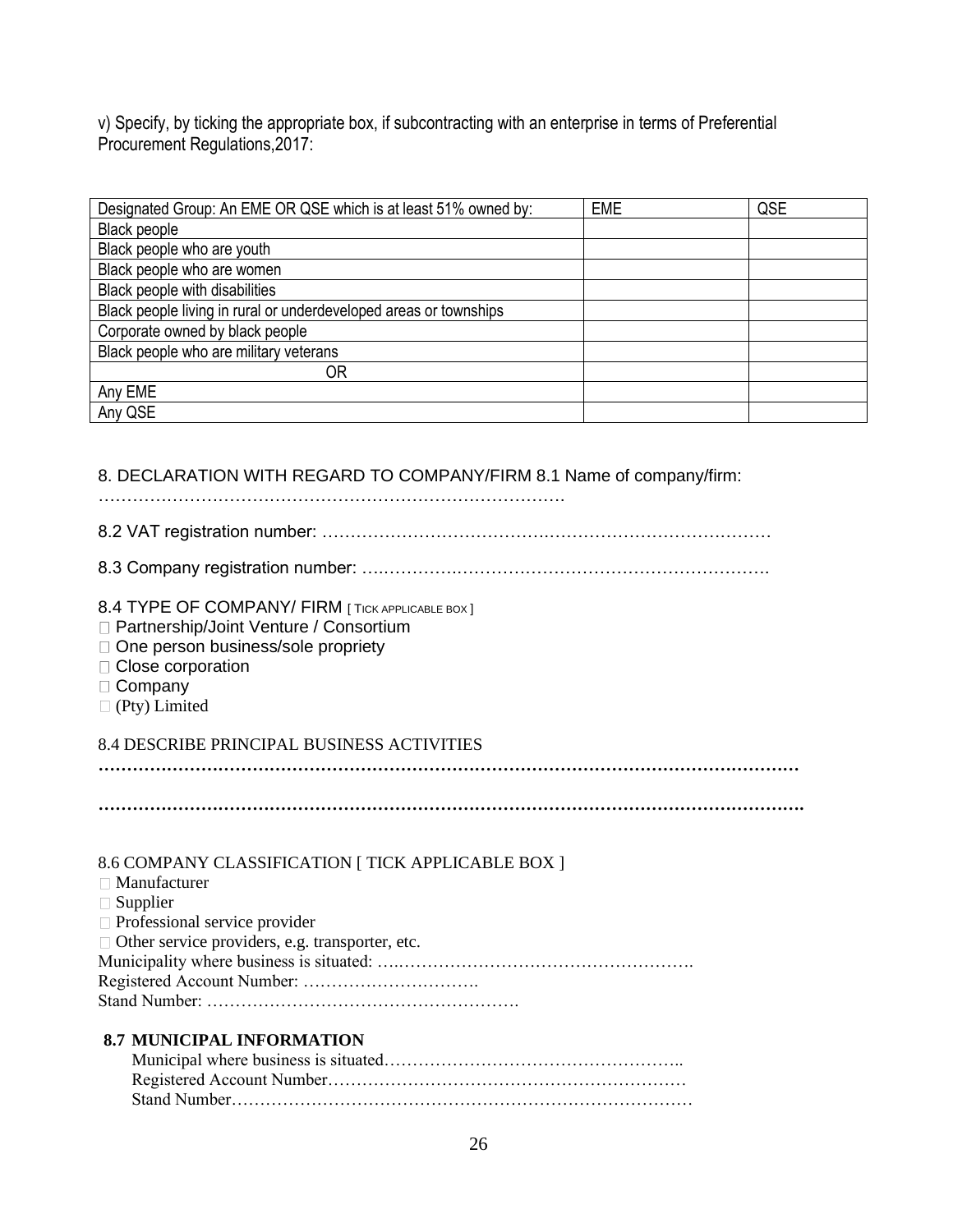8.8 Total number of years the company/firm has been in business:……………………………

8.9 I/we, the undersigned, who is / are duly authorised to do so on behalf of the company/firm, certify that the points claimed, based on the B-BBE status level of contributor indicated in paragraphs 1.4 and 6.1 of the foregoing certificate, qualifies the company/ firm for the preference(s) shown and I / we acknowledge that: (a) disqualify the person from the bidding process;

(b) recover costs, losses or damages it has incurred or suffered as a result of that person's conduct;

(c) cancel the contract and claim any damages which it has suffered as a result of having to make less favourable arrangements due to such cancellation;

(d) recommend that the bidder or contractor, its shareholders and directors, or only the shareholders and directors who acted on a fraudulent basis, be restricted by the National Treasury from obtaining business from any organ of state for a period not exceeding 10 years, after the *audi alteram partem* 

i) The information furnished is true and correct;

ii) The preference points claimed are in accordance with the General Conditions as indicated in paragraph 1 of this form;

iii) In the event of a contract being awarded as a result of points claimed as shown in paragraphs 1.4 and 6.1, the contractor may be required to furnish documentary proof to the satisfaction of the purchaser that the claims are correct;

iv) If the B-BBEE status level of contributor has been claimed or obtained on a fraudulent basis or any of the conditions of contract have not been fulfilled, the purchaser may, in addition to any other remedy it may have –

(hear the other side) rule has been applied; and (e) forward the matter for criminal prosecution.

| SIGNATURE(S)OF BIDDER(S) |  |  |  |  |  |  |  |  |  |  |  |  |
|--------------------------|--|--|--|--|--|--|--|--|--|--|--|--|

DATE…………………………………….

ADDRESS………………………..

……………………………………………

……………………………………………

# **…………………………………… WITNESSES:**

1………………………………….

2…………………………………..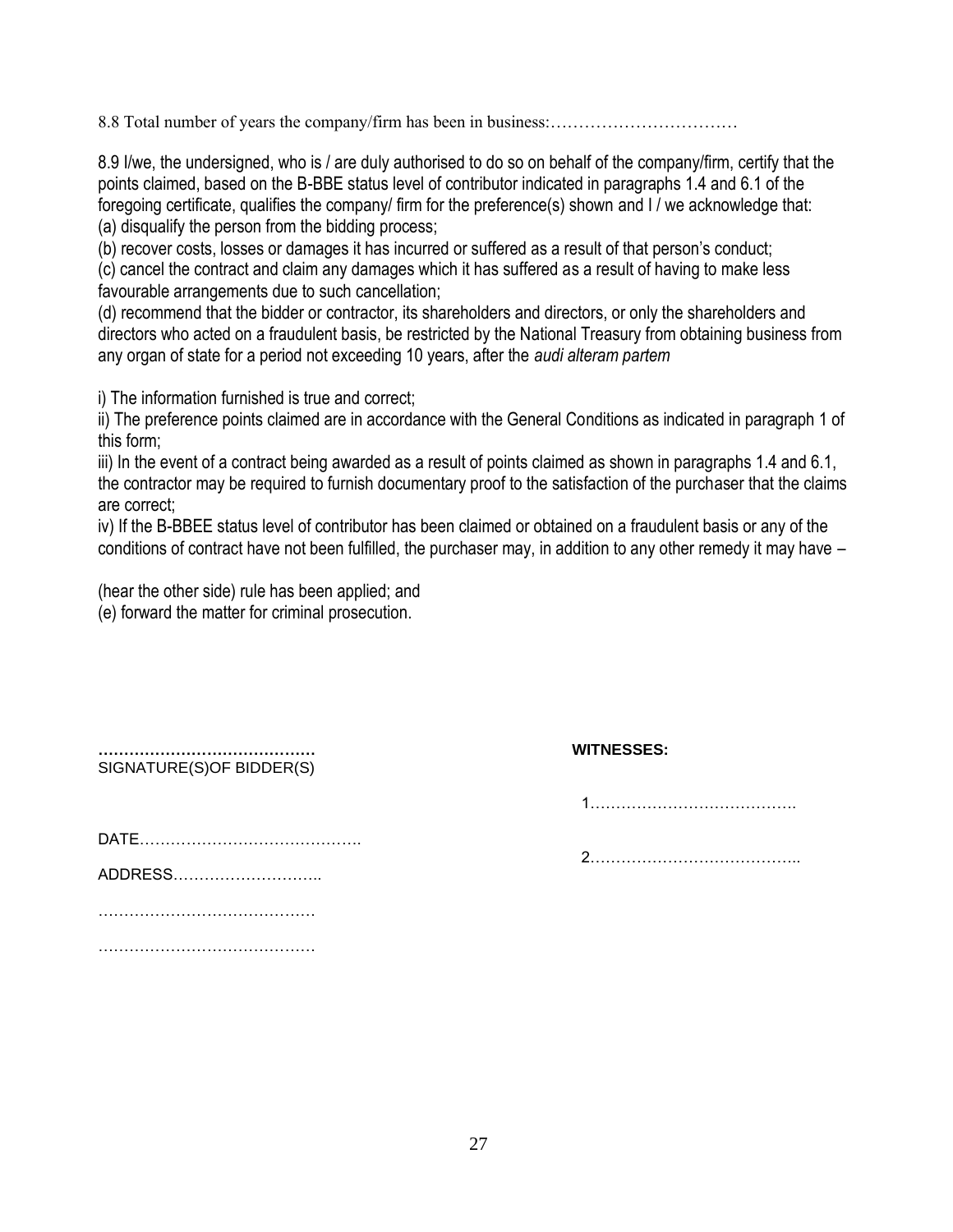# **SECTION 4.3: MUNICIPAL RATES AND SERVICES**

| Names of<br>Directors/Partners/Senior<br>Managers | Physical residential address<br>of the<br>Director/Partner/Senior<br>Manager | <b>Residential Municipal Account</b><br>number(s) | Name of Municipality |
|---------------------------------------------------|------------------------------------------------------------------------------|---------------------------------------------------|----------------------|
|                                                   |                                                                              |                                                   |                      |
|                                                   |                                                                              |                                                   |                      |
|                                                   |                                                                              |                                                   |                      |
|                                                   |                                                                              |                                                   |                      |
|                                                   |                                                                              |                                                   |                      |
|                                                   |                                                                              |                                                   |                      |

**NB: Please attach copy/copies of Municipal Account(s)**

## **DECLARATION**

**I, THE UNDERSIGNED (NAME)**

## **CERTIFY THAT THE INFORMATION FURNISHED ABOVE IS CORRECT. I ACCEPT THAT THE STATE MAY ACT AGAINST ME SHOULD THIS DECLARATION PROVE TO BE FALSE.**

Signature Date

Position Name of Bidder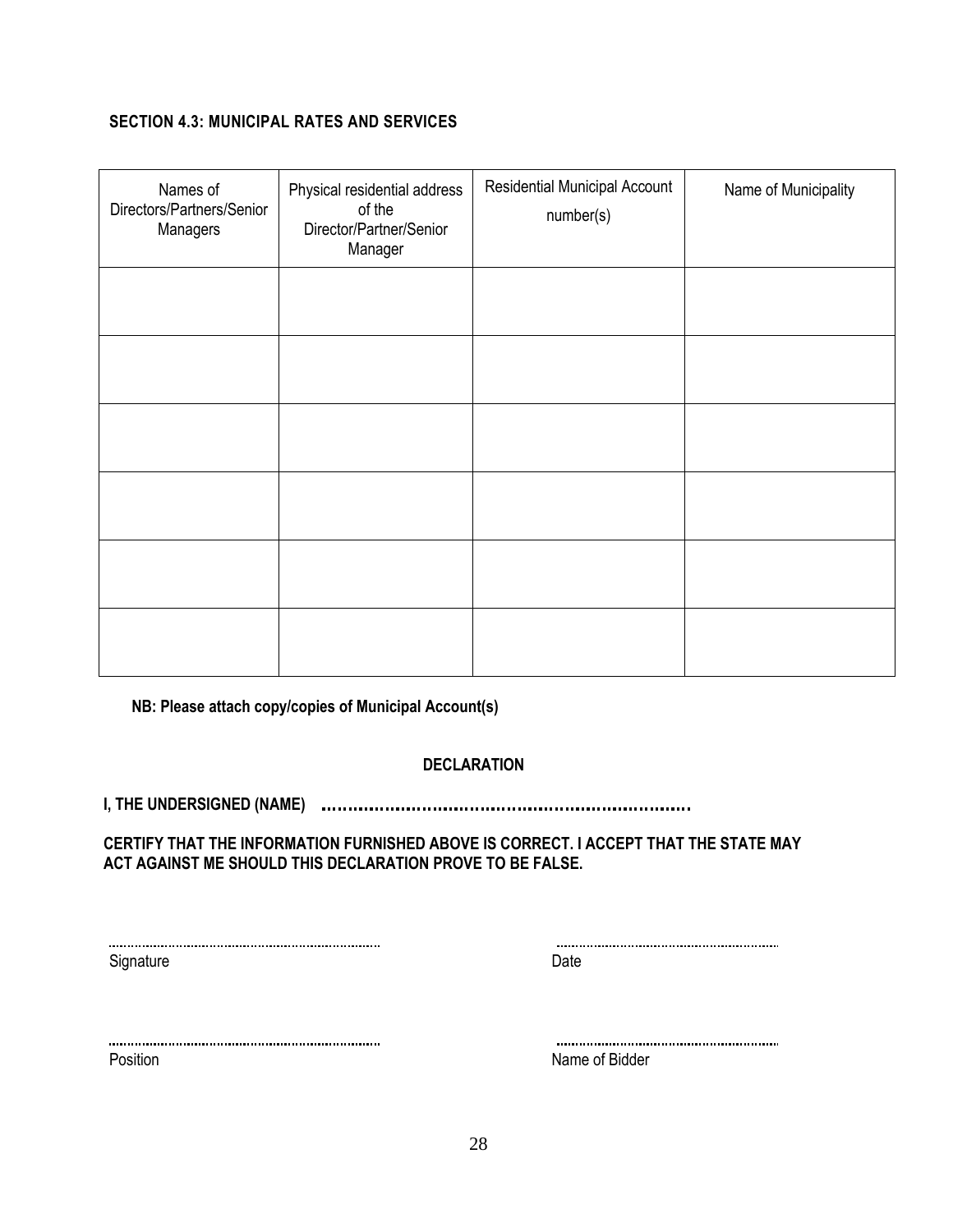# **SECTION 4.4: AUTHORITY FOR SIGNATORY**

We, the undersigned, hereby authorize Mr / Mrs ..................................................... acting in his/her capacity

as ............................................... of the business trading as .......................................... to sign all

documentation in connection with Tender............................................

| <b>NAME OF MEMBERS /</b><br><b>DIRECTORS</b> | <b>SIGNATURE</b> | <b>DATE</b> |
|----------------------------------------------|------------------|-------------|
|                                              |                  |             |
|                                              |                  |             |
|                                              |                  |             |
|                                              |                  |             |
|                                              |                  |             |
|                                              |                  |             |
|                                              |                  |             |

Note: If bidders attached a copy of their Authorised Signatory is it not necessary to complete this form.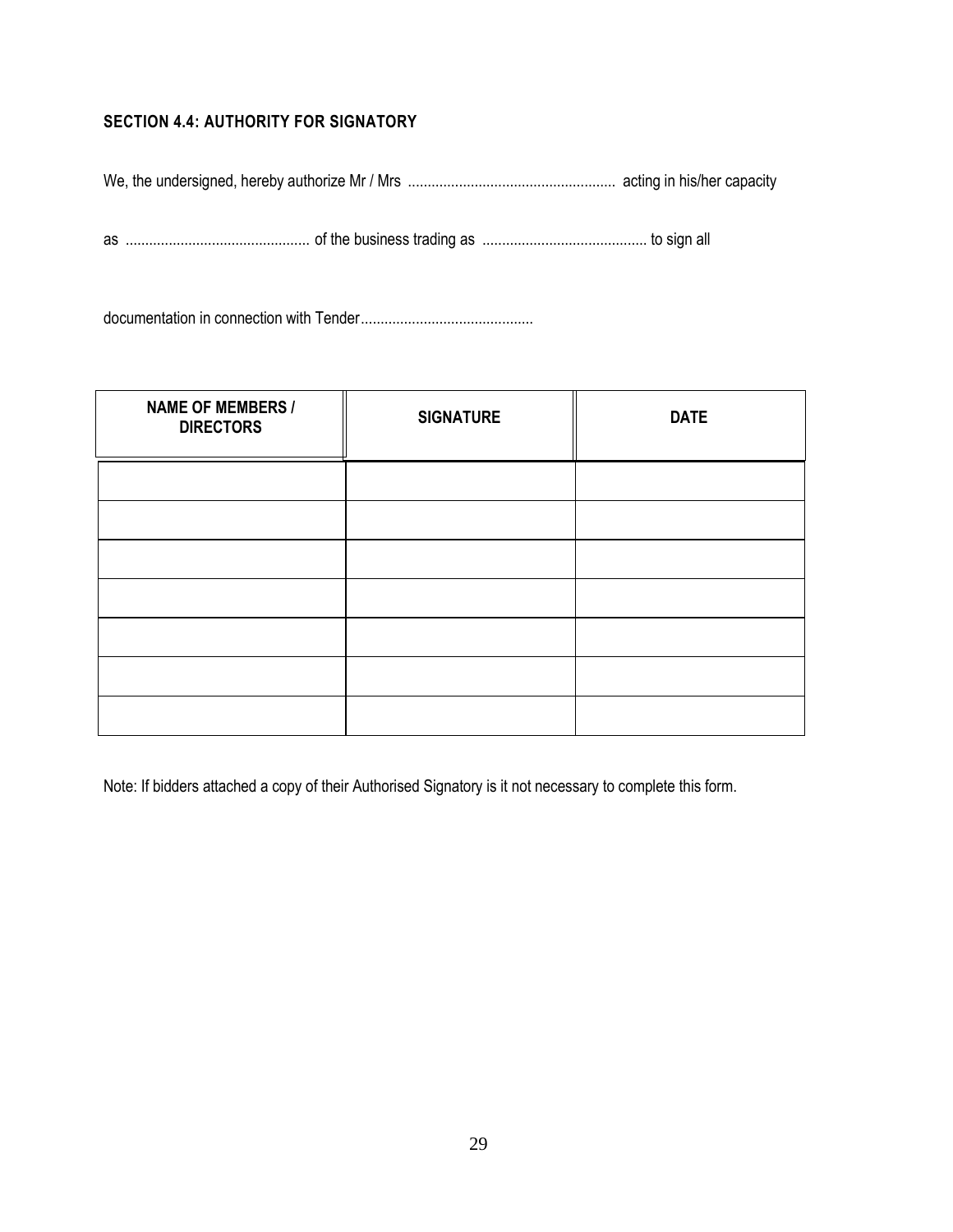## **SECTION 4.5: MBD8: DECLARATION OF BIDDER'S PAST SUPPLY CHAIN MANAGEMENT PRACTICES**

- 1 This Municipal Bidding Document must form part of all bids invited.
- 2 It serves as a declaration to be used by municipalities and municipal entities in ensuring that when goods and services are being procured, all reasonable steps are taken to combat the abuse of the supply chain management system.
- 3 The bid of any bidder may be rejected if that bidder, or any of its directors have:
	- a. abused the municipality's / municipal entity's supply chain management system or committed any improper conduct in relation to such system;
	- b. been convicted for fraud or corruption during the past five years;
	- c. willfully neglected, reneged on or failed to comply with any government, municipal or other public sector contract during the past five years; or
	- d. been listed in the Register for Tender Defaulters in terms of section 29 of the Prevention and Combating of Corrupt Activities Act (No 12 of 2004).
- **4 In order to give effect to the above, the following questionnaire must be completed and submitted with the bid.**

| Item  | Question                                                                                                                                                                                                                                                                                                                                                             | Yes | No |
|-------|----------------------------------------------------------------------------------------------------------------------------------------------------------------------------------------------------------------------------------------------------------------------------------------------------------------------------------------------------------------------|-----|----|
| 4.1   | Is the bidder or any of its directors listed on the National Treasury's Database of Restricted<br>Suppliers as companies or persons prohibited from doing business with the public sector?                                                                                                                                                                           | Yes | No |
|       | (Companies or persons who are listed on this Database were informed in<br>writing of this restriction by the Accounting Officer/Authority of the institution<br>that imposed the restriction after the audi alteram partem rule was applied).                                                                                                                        |     |    |
|       | The Database of Restricted Suppliers now resides on the National Treasury's<br>website(www.treasury.gov.za) and can be accessed by clicking on its link at<br>the bottom of the home page.                                                                                                                                                                           |     |    |
| 4.1.1 | If so, furnish particulars:                                                                                                                                                                                                                                                                                                                                          |     |    |
| 4.2   | Is the bidder or any of its directors listed on the Register for Tender Defaulters in terms of<br>section 29 of the Prevention and Combating of Corrupt Activities Act (No 12 of 2004)?<br>The Register for Tender Defaulters can be accessed on the National Treasury's<br>website (www.treasury.gov.za) by clicking on its link at the bottom of the home<br>page. | Yes | No |
| 4.2.1 | If so, furnish particulars:                                                                                                                                                                                                                                                                                                                                          |     |    |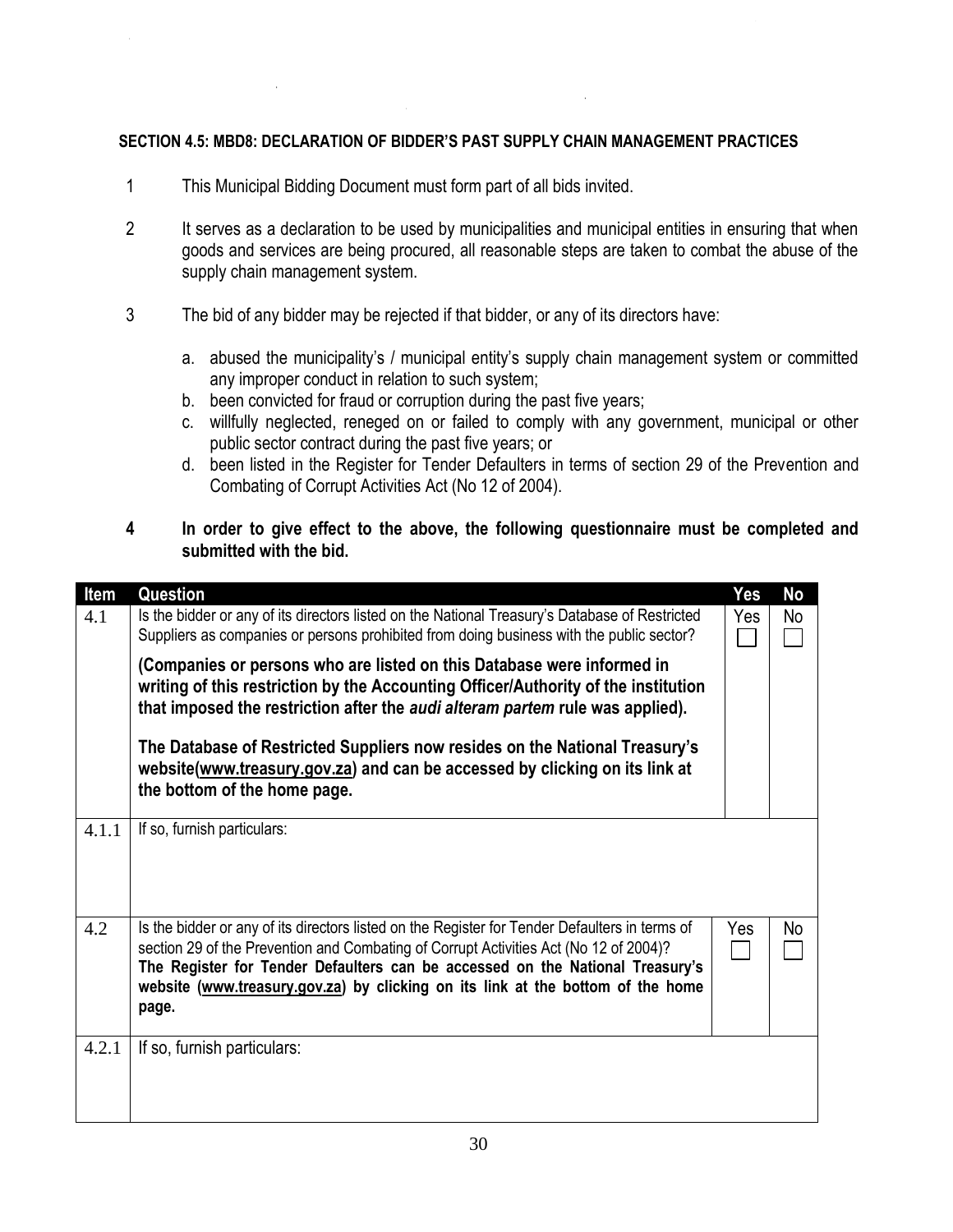| 4.3   | Was the bidder or any of its directors convicted by a court of law (including a court<br>of law outside the Republic of South Africa) for fraud or corruption during the past<br>five years?                                                 | Yes | No |
|-------|----------------------------------------------------------------------------------------------------------------------------------------------------------------------------------------------------------------------------------------------|-----|----|
| 4.3.1 | If so, furnish particulars:                                                                                                                                                                                                                  |     |    |
| 4.4   | Does the bidder or any of its directors owe any municipal rates and taxes or<br>municipal charges to the municipality / municipal entity, or to any other municipality<br>/ municipal entity, that is in arrears for more than three months? | Yes | No |
| 4.4.1 | If so, furnish particulars:                                                                                                                                                                                                                  |     |    |
| 4.5   | Was any contract between the bidder and the municipality / municipal entity or any<br>other organ of state terminated during the past five years on account of failure to<br>perform on or comply with the contract?                         | Yes | No |
| 4.7.1 | If so, furnish particulars:                                                                                                                                                                                                                  |     |    |

# **CERTIFICATION**

**I, THE UNDERSIGNED (FULL NAME) …………..……………………………..…… CERTIFY THAT THE INFORMATION FURNISHED ON THIS DECLARATION FORM TRUE AND CORRECT.**

**I ACCEPT THAT, IN ADDITION TO CANCELLATION OF A CONTRACT, ACTION MAY BE TAKEN AGAINST ME SHOULD THIS DECLARATION PROVE TO BE FALSE.**

**Signature Date** 

**………………………………………... ……………………………………………………**

**………………………………………. ……………………………………………………. Position Name of Bidder**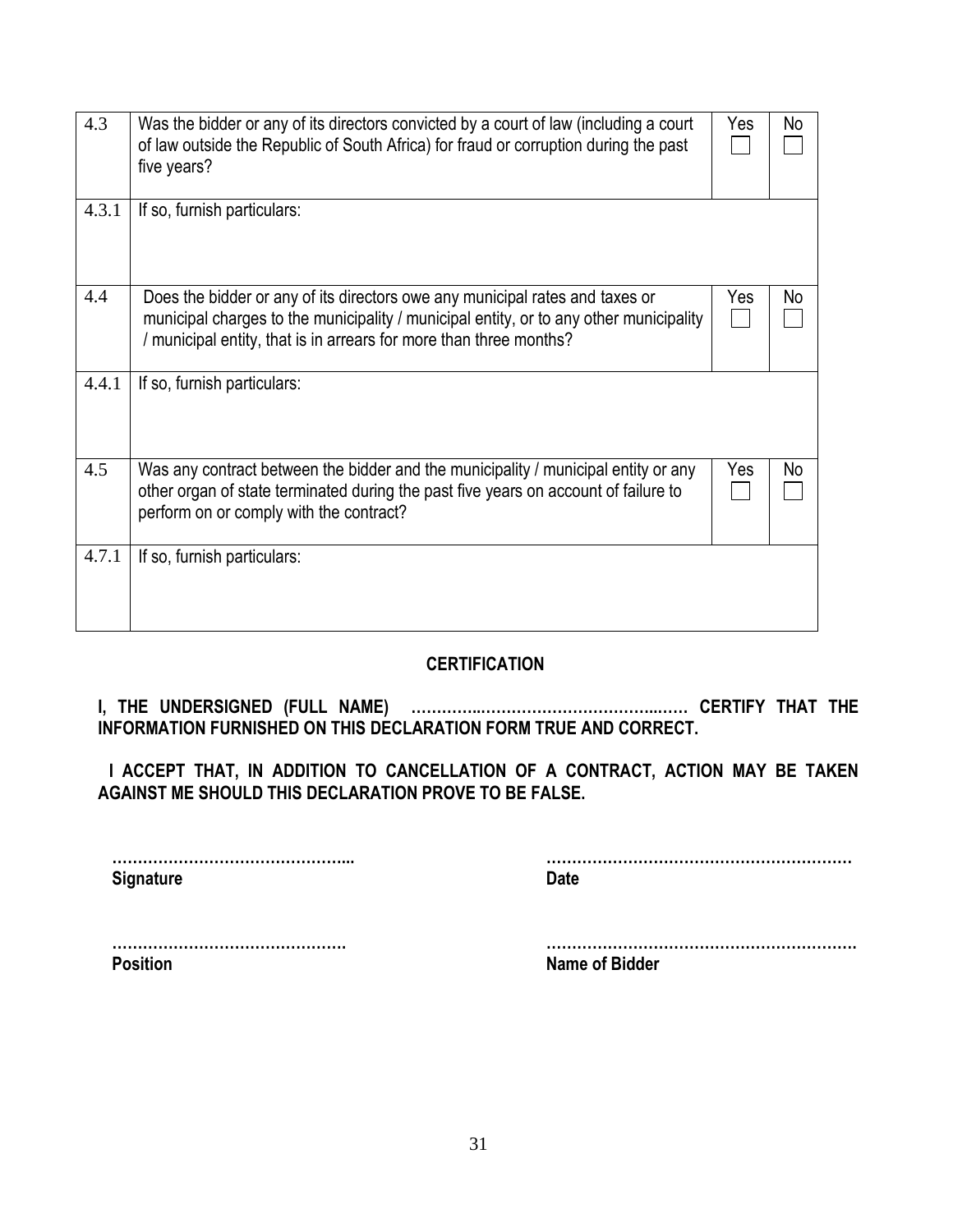## **ECTION 4.6 MBD 9: CERTIFICATE OF INDEPENDENT BID DETERMINATION**

- 1. This Municipal Bidding Document (MBD) must form part of all bids<sup>1</sup> invited.
- 2. Section 4 (1) (b) (iii) of the Competition Act No. 89 of 1998, as amended, prohibits an agreement between, or concerted practice by, firms, or a decision by an association of firms, if it is between parties in a horizontal relationship and if it involves collusive bidding (or bid rigging).<sup>2</sup> Collusive bidding is a *pe se* prohibition meaning that it cannot be justified under any grounds.
- 3. Municipal Supply Regulation 38 (1) prescribes that a supply chain management policy must provide measures for the combating of abuse of the supply chain management system, and must enable the accounting officer, among others, to:
	- a. take all reasonable steps to prevent such abuse;
	- b. reject the bid of any bidder if that bidder or any of its directors has abused the supply chain management system of the municipality or municipal entity or has committed any improper conduct in relation to such system; and
	- c. cancel a contract awarded to a person if the person committed any corrupt or fraudulent act during the bidding process or the execution of the contract.
- 4. This MBD serves as a certificate of declaration that would be used by institutions to ensure that, when bids are considered, reasonable steps are taken to prevent any form of bid-rigging.
- 5. In order to give effect to the above, the attached Certificate of Bid Determination (MBD9) must be completed and submitted wi**t**h the bid:

**1 Includes price quotations, advertised competitive bids, limited bids and proposals.**

**<sup>2</sup> Bid rigging (or collusive bidding) occurs when businesses, that would otherwise be expected to compete, secretly conspire to raise prices or lower the quality of goods and / or services for purchasers who wish to acquire goods and / or services through a bidding process. Bid rigging is, therefore, an agreement between competitors not to compete.**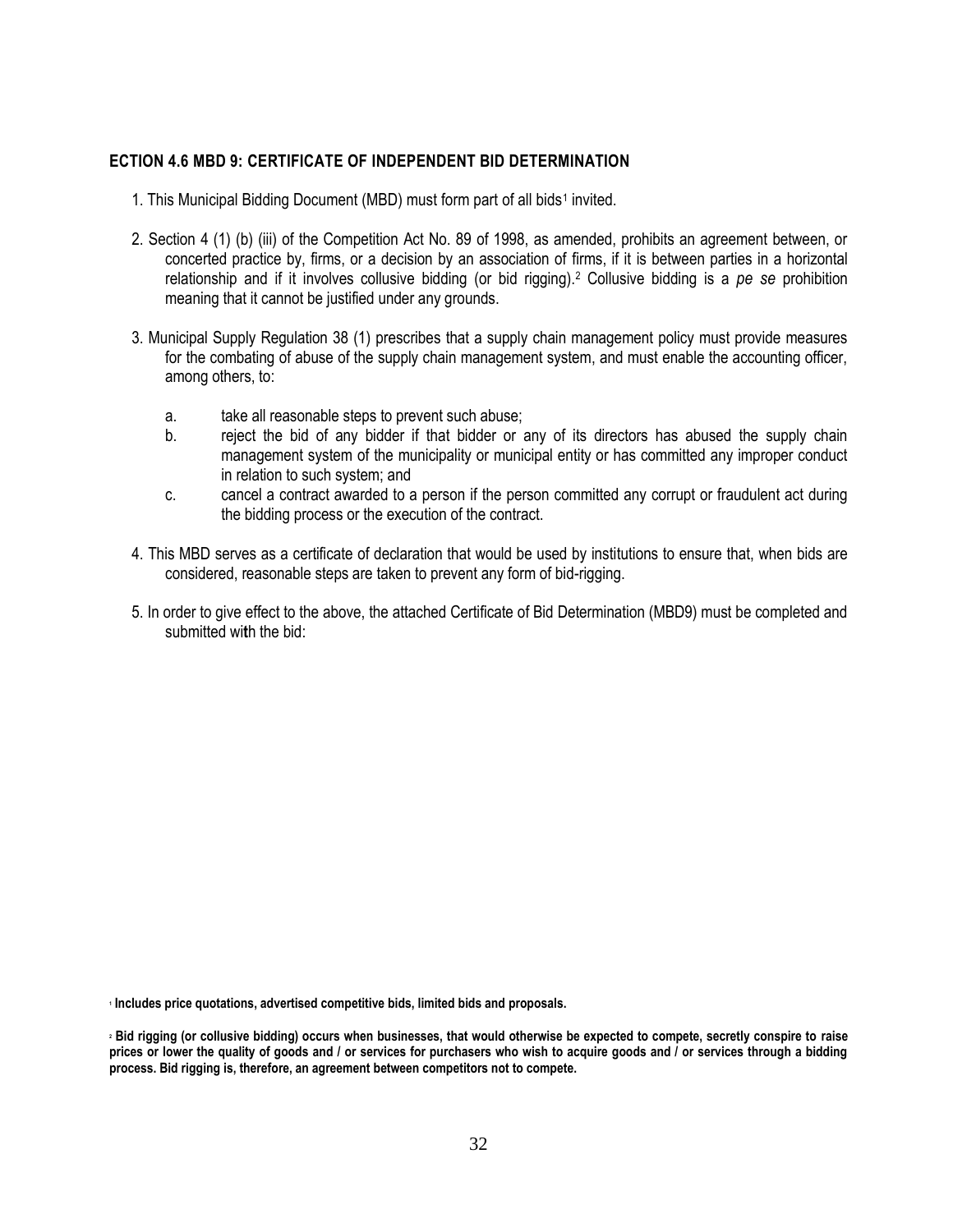## **CERTIFICATE OF INDEPENDENT BID DETERMINATION**

I, the undersigned, in submitting the accompanying bid:

(Bid Number and Description)

in response to the invitation for the bid made by:

(Name of Municipality / Municipal Entity)

do hereby make the following statements that I certify to be true and complete in every respect:

I certify, on behalf of: \_\_\_\_\_\_\_\_\_\_\_\_\_\_\_\_\_\_\_\_\_\_\_\_\_\_\_\_\_\_\_\_\_\_\_\_\_\_\_\_\_\_\_\_\_\_\_\_\_that:

(Name of Bidder)

- 1. I have read and I understand the contents of this Certificate;
- 2. I understand that the accompanying bid will be disqualified if this Certificate is found not to be true and complete in every respect;
- 3. I am authorized by the bidder to sign this Certificate, and to submit the accompanying bid, on behalf of the bidder;
- 4. Each person whose signature appears on the accompanying bid has been authorized by the bidder to determine the terms of, and to sign, the bid, on behalf of the bidder;
- 5. For the purposes of this Certificate and the accompanying bid, I understand that the word "competitor" shall include any individual or organization, other than the bidder, whether or not affiliated with the bidder, who:
	- (a) has been requested to submit a bid in response to this bid invitation;

(b) could potentially submit a bid in response to this bid invitation, based on their qualifications, abilities or experience; and

- (c) provides the same goods and services as the bidder and/or is in the same line of business as the bidder
- 6. The bidder has arrived at the accompanying bid independently from, and without consultation, communication, agreement or arrangement with any competitor. However communication between partners in a joint venture or consortium<sup>3</sup> will not be construed as collusive bidding.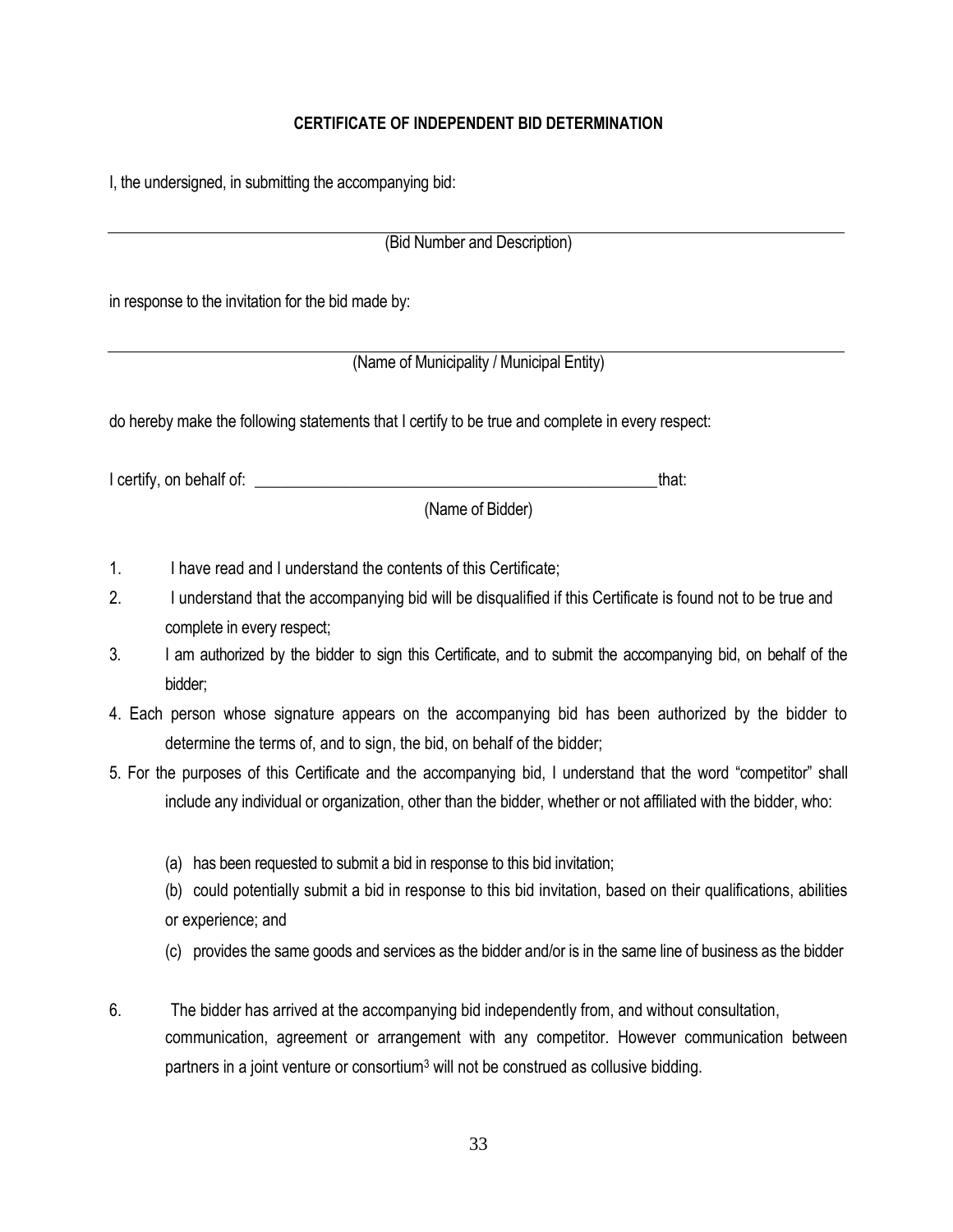- 7. In particular, without limiting the generality of paragraphs 6 above, there has been no consultation, communication, agreement or arrangement with any competitor regarding:
	- (a) prices;
	- (b) geographical area where product or service will be rendered (market allocation)
	- (c) methods, factors or formulas used to calculate prices;
	- (d) the intention or decision to submit or not to submit, a bid;
	- (e) the submission of a bid which does not meet the specifications and conditions of the bid; or
	- (f) bidding with the intention not to win the bid.
- 8. In addition, there have been no consultations, communications, agreements or arrangements with any competitor regarding the quality, quantity, specifications and conditions or delivery particulars of the products or services to which this bid invitation relates.
- 9. The terms of the accompanying bid have not been, and will not be, disclosed by the bidder, directly or indirectly, to any competitor, prior to the date and time of the official bid opening or of the awarding of the contract.
- 10. I am aware that, in addition and without prejudice to any other remedy provided to combat any restrictive

practices related to bids and contracts, bids that are suspicious will be reported to the Competition Commission for investigation and possible imposition of administrative penalties in terms of section 59 of the Competition Act No. 89 of 1998 and or may be reported to the National Prosecuting Authority (NPA) for criminal investigation and or may be restricted from conducting business with the public sector for a period not exceeding ten (10) years in terms of the Prevention and Combating of Corrupt Activities Act No. 12 of 2004 or any other applicable legislation.

| Signature | Date |
|-----------|------|
|           |      |

Position **Name of Bidder** 

**<sup>3</sup> Joint venture or Consortium means an association of persons for the purpose of combining their expertise, property, capital, efforts,skill and knowledge in an activity for the execution of a contract.**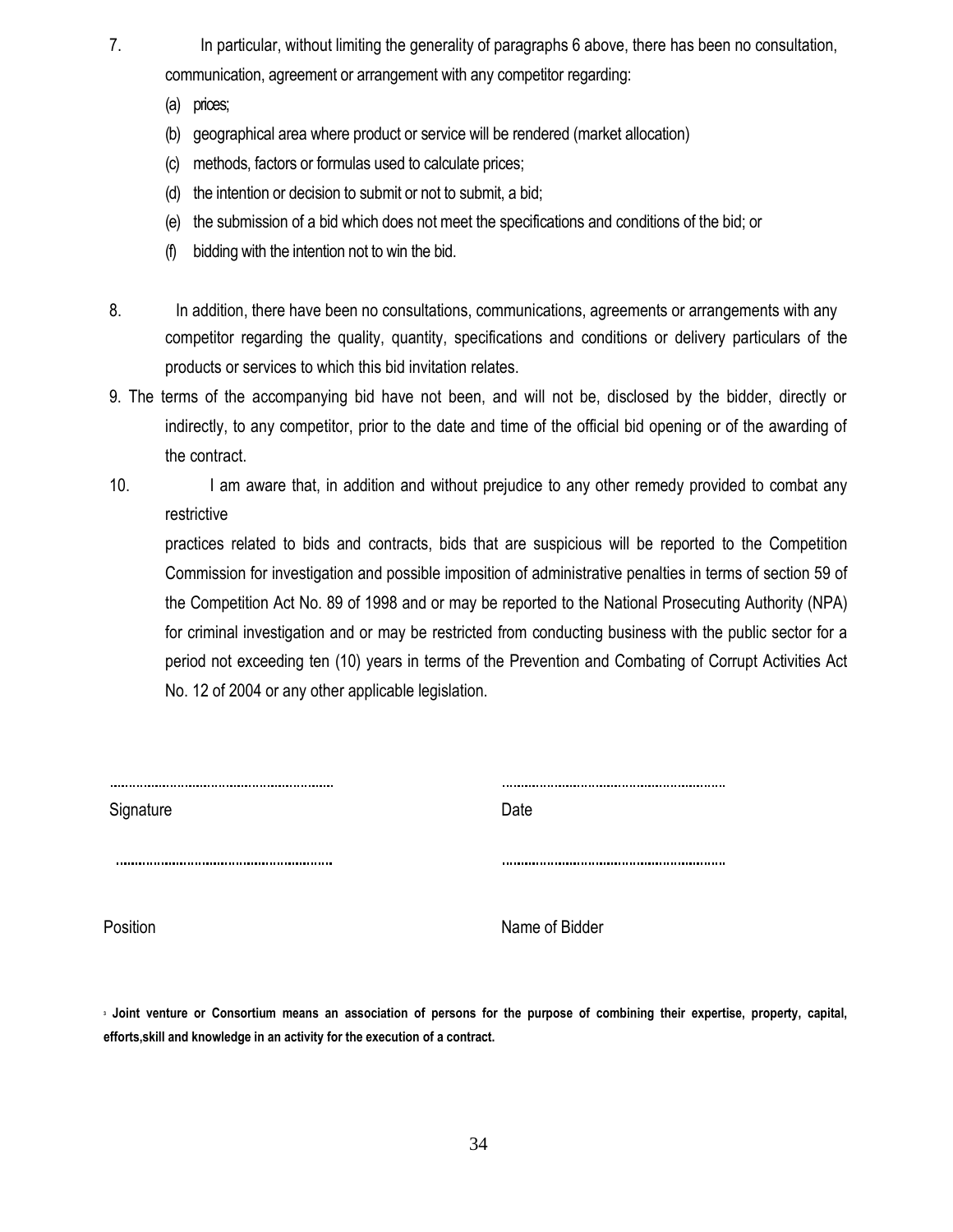## **SECTION 5: DECLARATION**

- 1. I hereby declare that I have read, understood, agree and comply with all of the sections below, if included, that it shall be deemed to form and be construed as part of this agreement:
	- *(i)* Bidding documents, *viz*
		- *-* Invitation to bid;
		- *-* Tax clearance certificate;
		- Pricing schedule(s);
		- *-* Technical Specification(s);
		- *-* Preference claims for Broad Based Black Economic Empowerment Status Level of Contribution in terms of the Preferential Procurement Regulations, 2011;
		- *-* Declaration of interest;
		- *-* Declaration of bidder's past SCM practices;
		- *-* Certificate of Independent Bid Determination
		- **Special Conditions of Contract;**
	- (ii) General Conditions of Contract; and<br>(iii) Other (specify)
	- Other (specify)
- 2. I confirm that I am duly authorised to sign this document.

| NAME (PRINT) CAPACITY | <b>WITNESSES</b> |
|-----------------------|------------------|
| SIGNATURE NAME OF     |                  |
| <b>FIRM DATE</b>      | <br>റ            |
|                       | <br>DATE:        |
|                       |                  |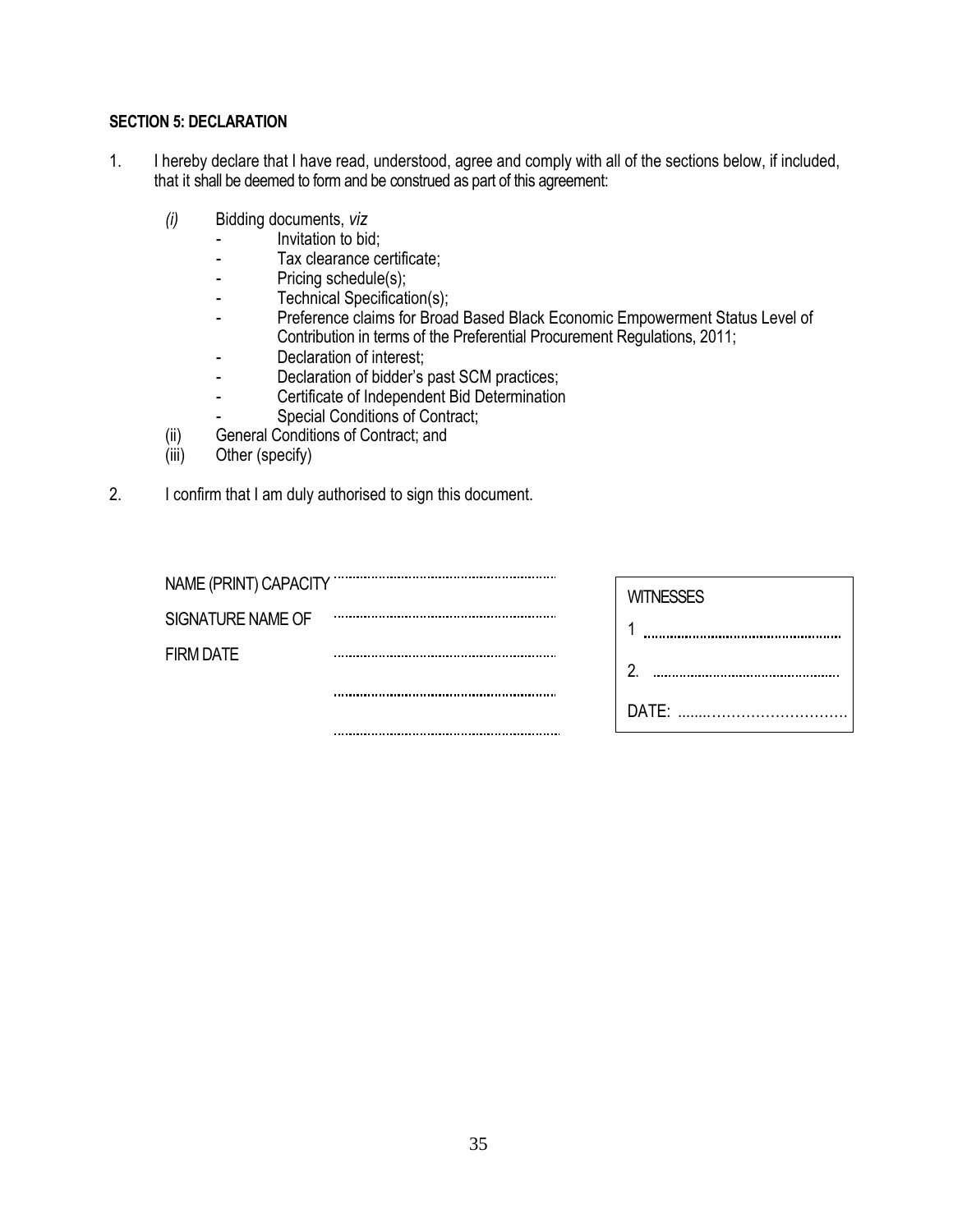## **SECTION 6: CONTRACT FORM: PART 1 (TO BE FILLED IN BY THE BIDDER)**

## **BOTH THE SERVICE PROVIDER (PART 1) AND THE PURCHASER (PART 2) MUST FILL THIS FORM IN DUPLICATE. BOTH FORMS MUST BE SIGNED IN THE ORIGINAL SO THAT THE SERVICE PROVIDER AND THE PURCHASER WOULD BE IN POSSESSION OF ORIGINALLY SIGNED CONTRACTS FOR THEIR RESPECTIVE RECORDS.**

- 1. The following documents shall be deemed to form and be read and construed as part of this agreement:
	- *(i)* Bidding documents, *viz*
		- *-* Invitation to bid;
		- *-* Tax clearance certificate;
		- *-* Pricing schedule(s);
		- *-* Technical Specification(s);
		- *-* Preference claims for Broad Based Black Economic Empowerment Status Level of Contribution in terms of the Preferential Procurement Regulations, 2011;
		- *-* Declaration of interest;
		- *-* Declaration of bidder's past SCM practices;
		- *-* Certificate of Independent Bid Determination
		- *-* Special Conditions of Contract;
	- (ii) General Conditions of Contract; and
	- (iii) Other (specify)
- 2. I confirm that I have satisfied myself as to the correctness and validity of my bid; that the price(s) and rate(s) quoted cover all the goods and/or works specified in the bidding documents; that the price(s) and rate(s) cover all my obligations and I accept that any mistakes regarding price(s) and rate(s) and calculations will be at my own risk.

I accept full responsibility for the proper execution and fulfilment of all obligations and conditions devolving on me under this agreement as the principal liable for the due fulfillment of this contract.

- 3. I declare that I have no participation in any collusive practices with any bidder or any other person regarding this or any other bid.
- 4. I confirm that I am duly authorised to sign this contract.

| NAME (PRINT)     | . | <b>WITNESSES</b> |
|------------------|---|------------------|
| <b>CAPACITY</b>  |   |                  |
| <b>SIGNATURE</b> |   |                  |
| NAME OF FIRM     | . |                  |
| DATE             |   |                  |